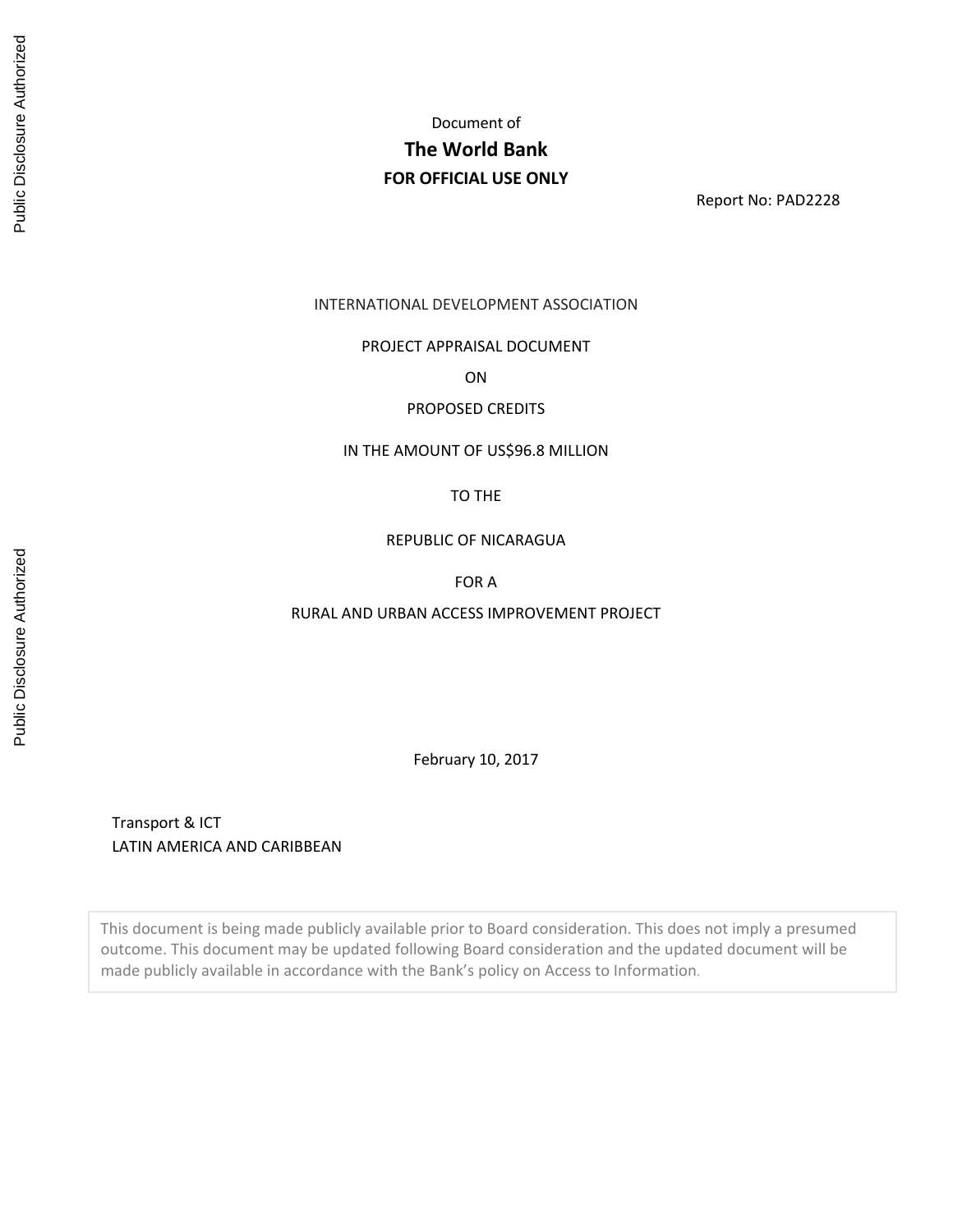# CURRENCY EQUIVALENTS

(Exchange Rate Effective December 31, 2016})

Currency Unit = US\$ SDR 0.74386 = US\$1

 $US$1.34455 = SNR1$ 

FISCAL YEAR January 1 ‐ December 31

Regional Vice President: Jorge Familiar Country Director: J. Humberto Lopez Senior Global Practice Director: Jose Luis Irigoyen Acting Practice Manager: Gylfi Palsson Task Team Leader: Sevara Melibaeva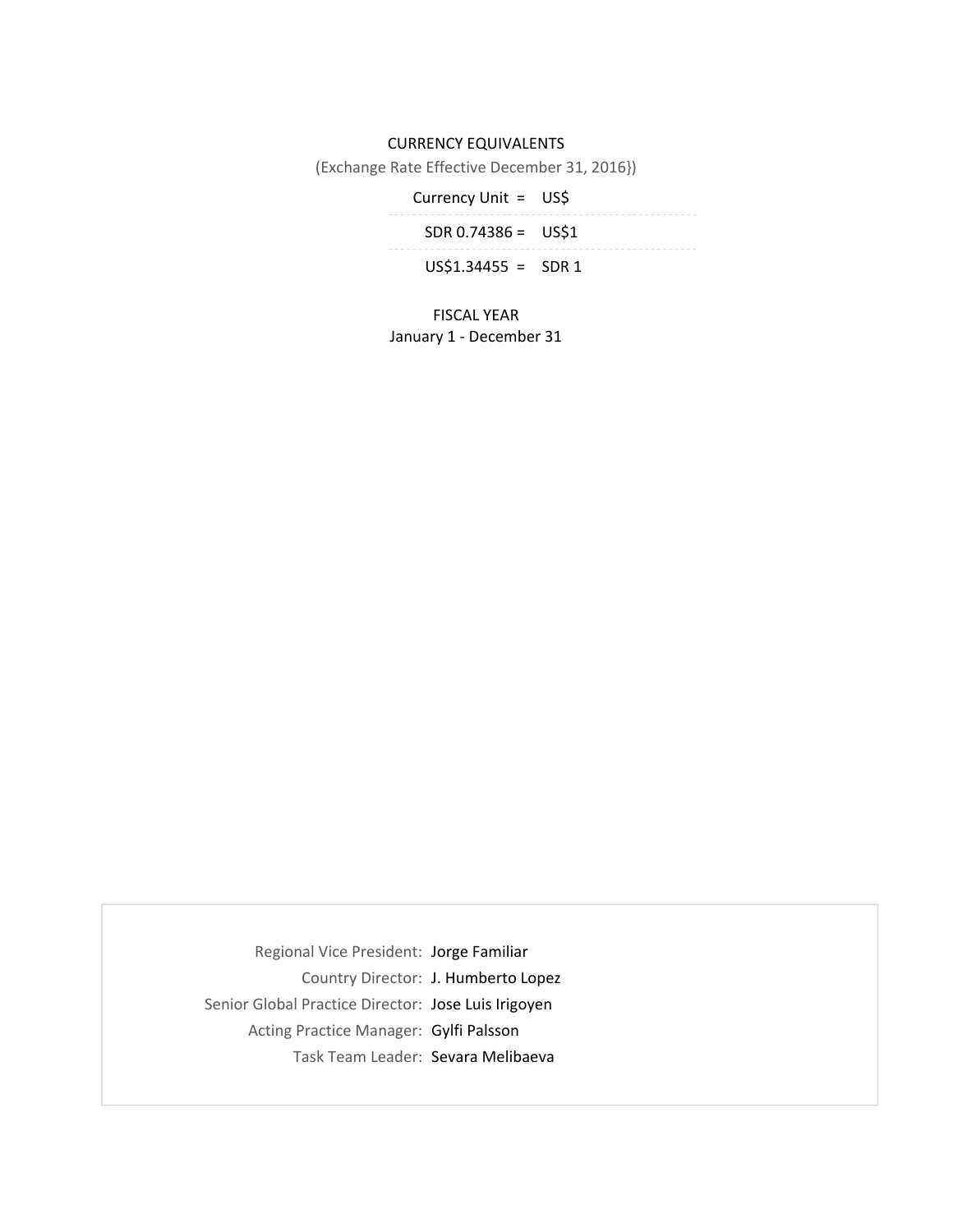| ARAP            | Abbreviated Resettlement Action Plan                                                  |
|-----------------|---------------------------------------------------------------------------------------|
| CO <sub>2</sub> | Carbon Dioxide                                                                        |
| CONASEV         | National Council for Safety and Road Education                                        |
| <b>EIRR</b>     | Economic Internal Rate of Return                                                      |
| <b>ESMF</b>     | <b>Environmental and Social Management Framework</b>                                  |
| <b>ESMP</b>     | <b>Environmental and Social Management Plans</b>                                      |
| <b>FM</b>       | <b>Financial Management</b>                                                           |
| <b>FOMAV</b>    | Road Maintenance Fund (Fondo de Mantenimiento Vial)                                   |
| GDP             | <b>Gross Domestic Product</b>                                                         |
| <b>GRM</b>      | Grievance Redress Mechanism                                                           |
| <b>GRS</b>      | <b>Grievance Redress Service</b>                                                      |
| HDM-4           | Highway Design and Management Model                                                   |
| <b>IDA</b>      | <b>International Development Association</b>                                          |
| <b>IDB</b>      | Inter-American Development Bank                                                       |
| <b>IFR</b>      | <b>Interim Financial Reports</b>                                                      |
| <b>INIDE</b>    | National Institute of Development Information (Instituto Nacional de Información de   |
|                 | Desarrollo)                                                                           |
| <b>JICA</b>     | Japanese International Cooperation Agency                                             |
| <b>MCA</b>      | Community Modules for Adoquines (Módulos Comunitarios de Adoquinado)                  |
|                 |                                                                                       |
| MTI             | Ministry of Transport and Infrastructure (Ministerio de Transporte e Infraestructura) |
| <b>NDF</b>      | Nordic Development Fund                                                               |
| <b>NPV</b>      | <b>Net Present Value</b>                                                              |
| <b>PDO</b>      | Project Development Objective                                                         |
| <b>RED</b>      | Road Economic Decision Model                                                          |
| <b>SIGFA</b>    | Integrated Financial Management and Audit System (Sistema Integrado de Gestión        |
|                 | Financiera Administrativa y de Auditoria)                                             |
| <b>SIGFAPRO</b> | Integrated Financial Management and Audit System for Projects (Sistema Integrado de   |
|                 | Gestión Financiera Administrativa y de Auditoria para Proyectos)                      |
| <b>SUF</b>      | Scale Up Facility                                                                     |
| <b>UCR</b>      | Project Coordinating Unit for World Bank Resources (Unidad Coordinadora de Recursos-  |
|                 | <b>Banco Mundial UCR MTI-BM)</b>                                                      |
| <b>WB</b>       | <b>World Bank</b>                                                                     |

# ABBREVIATIONS AND ACRONYMS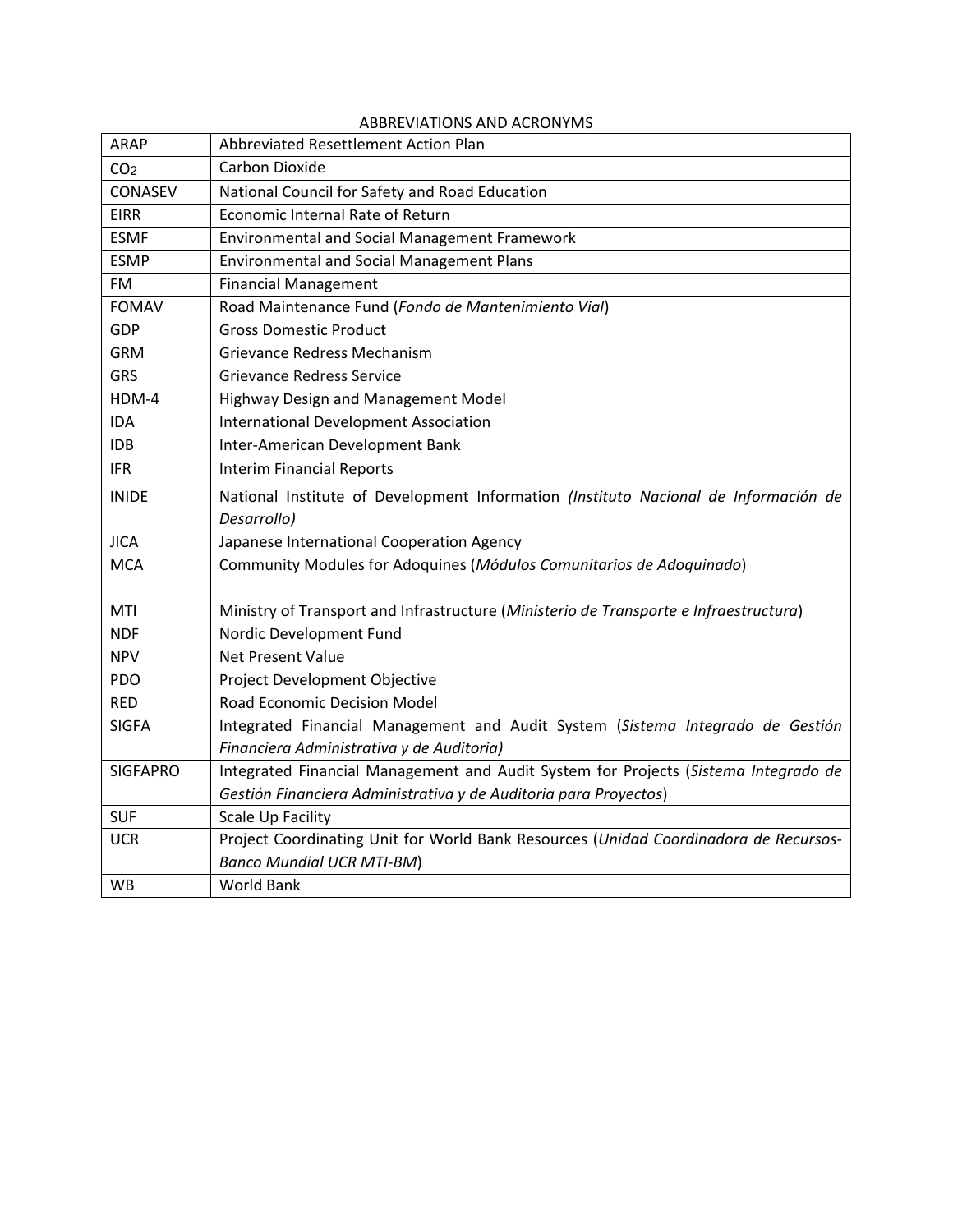

| <b>BASIC INFORMATION</b>                                                  |                     |                               |                                          |  |  |  |
|---------------------------------------------------------------------------|---------------------|-------------------------------|------------------------------------------|--|--|--|
|                                                                           |                     |                               |                                          |  |  |  |
| Is this a regionally tagged project?                                      | Country(ies)        |                               | Lending Instrument                       |  |  |  |
| No                                                                        |                     |                               | <b>Investment Project Financing</b>      |  |  |  |
| Situations of Urgent Need of Assistance or Capacity Constraints<br>$\Box$ |                     |                               |                                          |  |  |  |
| [] Financial Intermediaries                                               |                     |                               |                                          |  |  |  |
| [] Series of Projects                                                     |                     |                               |                                          |  |  |  |
|                                                                           |                     |                               |                                          |  |  |  |
| Approval Date                                                             | <b>Closing Date</b> |                               | <b>Environmental Assessment Category</b> |  |  |  |
| 06-Mar-2017<br>30-Jun-2022                                                |                     | <b>B</b> - Partial Assessment |                                          |  |  |  |
|                                                                           |                     |                               |                                          |  |  |  |
| <b>Bank/IFC Collaboration</b>                                             |                     |                               |                                          |  |  |  |
| <b>No</b>                                                                 |                     |                               |                                          |  |  |  |

# **Proposed Development Objective(s)**

The objectives of the Project are to: (a) improve safe and sustainable access to markets and services in targeted rural and urban areas of the Recipient; and (b) in the event of an Eligible Emergency, provide immediate and effective response to said Eligible Emergency.

#### **Components**

| <b>Component Name</b>                                               | Cost (US\$, millions) |
|---------------------------------------------------------------------|-----------------------|
| Component 1: Road Infrastructure Improvement                        | 85.20                 |
| Component 2: Road Safety                                            | 8.10                  |
| Component 3: Institutional Strengthening and Implementation Support | 3.37                  |
| Component 4: Immediate Response Mechanism                           | 0.00                  |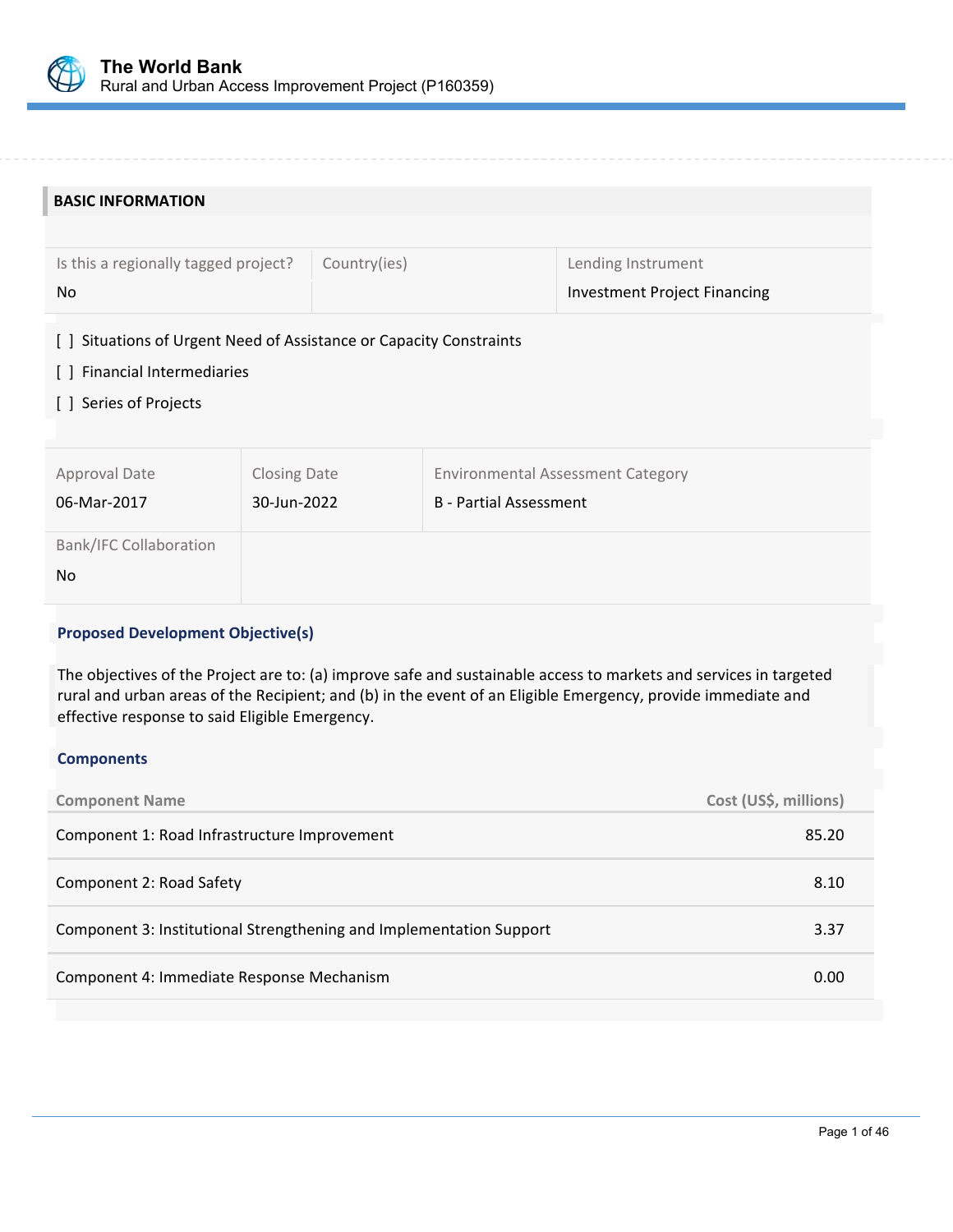

# **Organizations**

| Borrower :           | Republic of Nicaragua                                                                 |
|----------------------|---------------------------------------------------------------------------------------|
| Implementing Agency: | Ministerio de Transporte e Infraestructura (Ministry of Transport and Infrastructure) |
|                      | Road Maintenance Fund (FOMAV)                                                         |

| $\Box$<br>Counterpart      | $[ ]$ IBRD | [√] IDA Credit                      | [ ] IDA Grant                   | [ ] Trust<br><b>Funds</b> | $\begin{bmatrix} 1 \end{bmatrix}$<br>Parallel |
|----------------------------|------------|-------------------------------------|---------------------------------|---------------------------|-----------------------------------------------|
| Funding                    |            | ] Crisis Response<br>Window         | Crisis Response<br>Window       |                           | Financing                                     |
|                            |            | ] Regional Projects<br>Window       | [ ] Regional Projects<br>Window |                           |                                               |
| <b>Total Project Cost:</b> |            |                                     | <b>Total Financing:</b>         | <b>Financing Gap:</b>     |                                               |
|                            | 96.80      |                                     | 96.80                           | 0.00                      |                                               |
|                            |            | Of Which Bank Financing (IBRD/IDA): |                                 |                           |                                               |
|                            |            |                                     | 96.80                           |                           |                                               |

**Financing (in US\$, millions)**

| <b>Financing Source</b> | Amount |
|-------------------------|--------|
| IDA-59640               | 96.80  |
| <b>Total</b>            | 96.80  |

# **Expected Disbursements (in US\$, millions)**

| <b>Fiscal Year</b> | 2017 | 2018 | 2019  | 2020  | 2021  | 2022  |
|--------------------|------|------|-------|-------|-------|-------|
| Annual             | 0.00 | 8.71 | 17.56 | 35.99 | 23.62 | 10.92 |
| <b>Cumulative</b>  | 0.00 | 8.71 | 26.27 | 62.26 | 85.88 | 96.80 |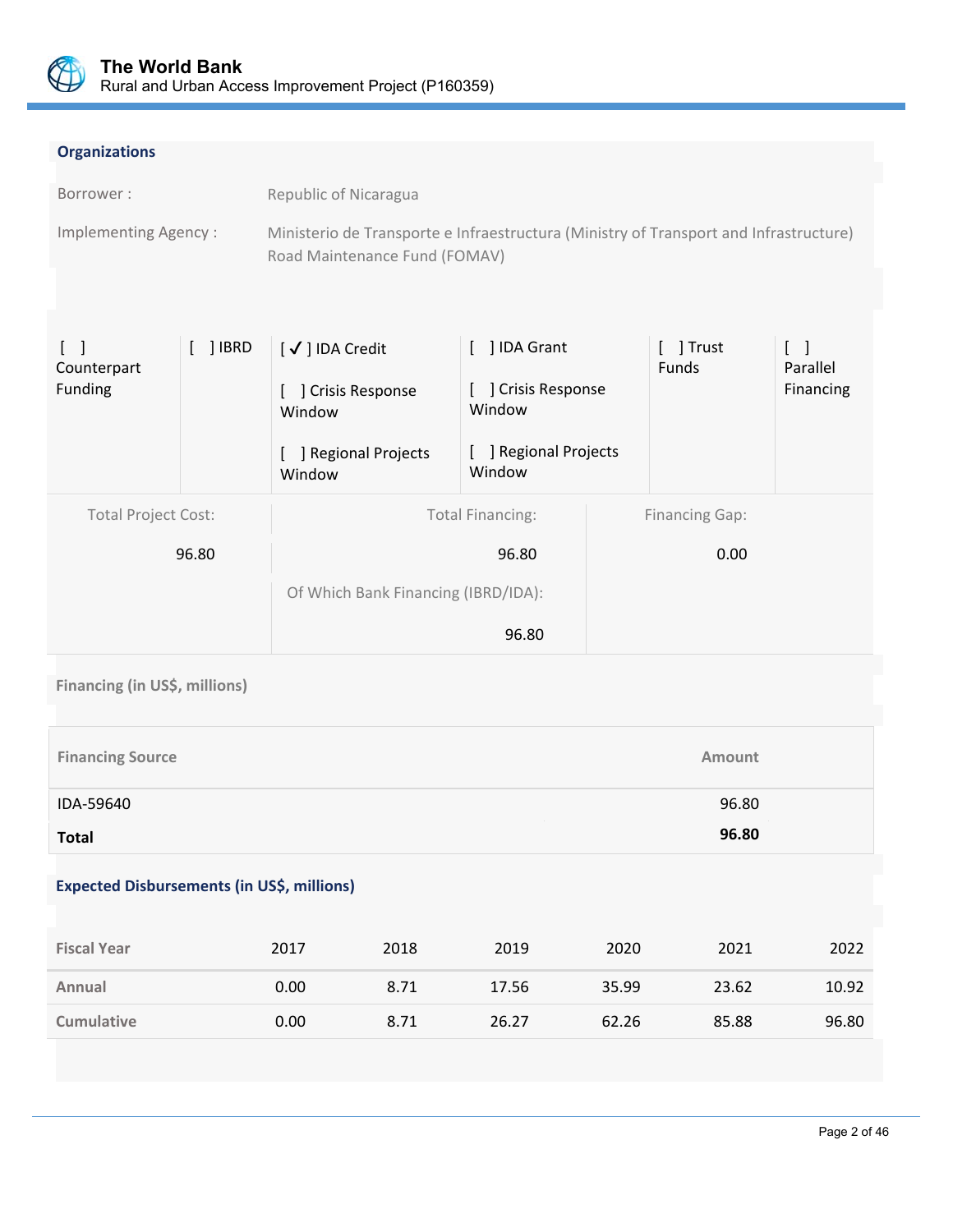

# **INSTITUTIONAL DATA**

# **Practice Area (Lead)**

Transport & ICT

#### **Contributing Practice Areas**

Gender Jobs Social, Urban, Rural and Resilience Global Practice

# **Climate Change and Disaster Screening**

This operation has been screened for short and long‐term climate change and disaster risks

#### **Gender Tag**

Does the project plan to undertake any of the following?

a. Analysis to identify Project‐relevant gaps between males and females, especially in light of country gaps identified through SCD and CPF

Yes

b. Specific action(s) to address the gender gaps identified in (a) and/or to improve women or men's empowerment

Yes

c. Include Indicators in results framework to monitor outcomes from actions identified in (b)

#### Yes

# **SYSTEMATIC OPERATIONS RISK‐RATING TOOL (SORT)**

| <b>Risk Category</b>                                            | Rating        |
|-----------------------------------------------------------------|---------------|
| 1. Political and Governance                                     | • Moderate    |
| 2. Macroeconomic                                                | • Moderate    |
| 3. Sector Strategies and Policies                               | $\bullet$ Low |
| 4. Technical Design of Project or Program                       | • Moderate    |
| 5. Institutional Capacity for Implementation and Sustainability | • Substantial |
| 6. Fiduciary                                                    | • Moderate    |
| 7. Environment and Social                                       | • Substantial |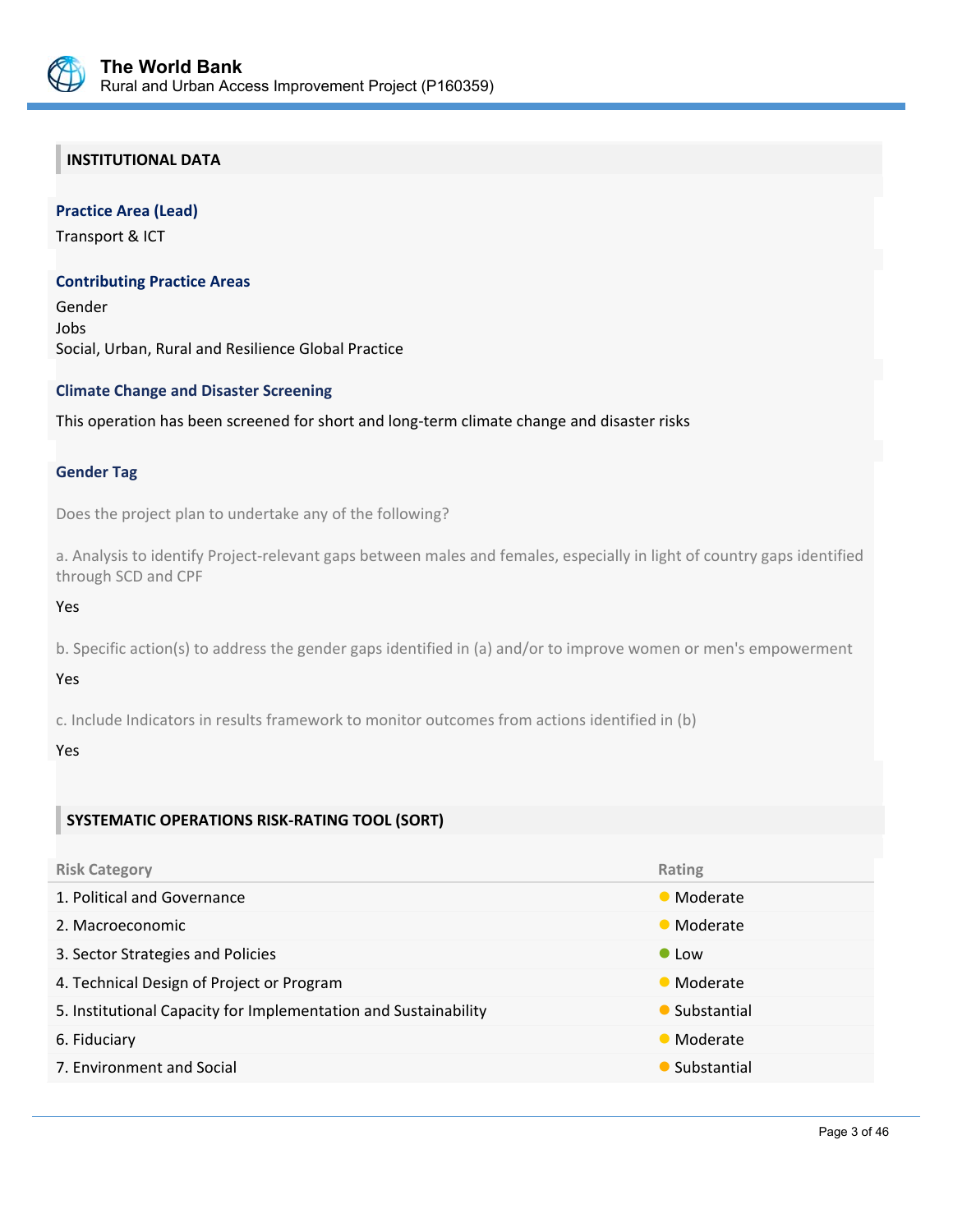

| 8. Stakeholders                                                                                                                                                                                                           | • Moderate        |              |
|---------------------------------------------------------------------------------------------------------------------------------------------------------------------------------------------------------------------------|-------------------|--------------|
| 9. Other                                                                                                                                                                                                                  |                   |              |
| 10. Overall                                                                                                                                                                                                               | <b>•</b> Moderate |              |
|                                                                                                                                                                                                                           |                   |              |
| <b>COMPLIANCE</b>                                                                                                                                                                                                         |                   |              |
| <b>Policy</b><br>Does the project depart from the CPF in content or in other significant respects?<br>$[\sqrt]$ No<br>$[ ]$ Yes<br>Does the project require any waivers of Bank policies?<br>$[\checkmark]$ No<br>[ ] Yes |                   |              |
| <b>Safeguard Policies Triggered by the Project</b>                                                                                                                                                                        | Yes               | <b>No</b>    |
| Environmental Assessment OP/BP 4.01                                                                                                                                                                                       | $\checkmark$      |              |
| Natural Habitats OP/BP 4.04                                                                                                                                                                                               | $\checkmark$      |              |
| Forests OP/BP 4.36                                                                                                                                                                                                        |                   | $\checkmark$ |
| Pest Management OP 4.09                                                                                                                                                                                                   |                   | ✓            |
| Physical Cultural Resources OP/BP 4.11                                                                                                                                                                                    | $\checkmark$      |              |
| Indigenous Peoples OP/BP 4.10                                                                                                                                                                                             | $\checkmark$      |              |
| Involuntary Resettlement OP/BP 4.12                                                                                                                                                                                       | $\checkmark$      |              |
| Safety of Dams OP/BP 4.37                                                                                                                                                                                                 |                   | ✓            |
| Projects on International Waterways OP/BP 7.50                                                                                                                                                                            |                   |              |
| Projects in Disputed Areas OP/BP 7.60                                                                                                                                                                                     |                   | ✓            |
|                                                                                                                                                                                                                           |                   |              |

# **Legal Covenants**

#### Sections and Description

The Recipient, through MTI, shall maintain a Project coordination unit within MTI (the UCR‐BM) with functions and responsibilities satisfactory to the WB and with personnel in numbers and with experience and qualifications, all satisfactory to the WB and carry out the proposed Project activities in accordance with Operational Manual (Section I.A.1 of Schedule 2 of the Financing Agreements).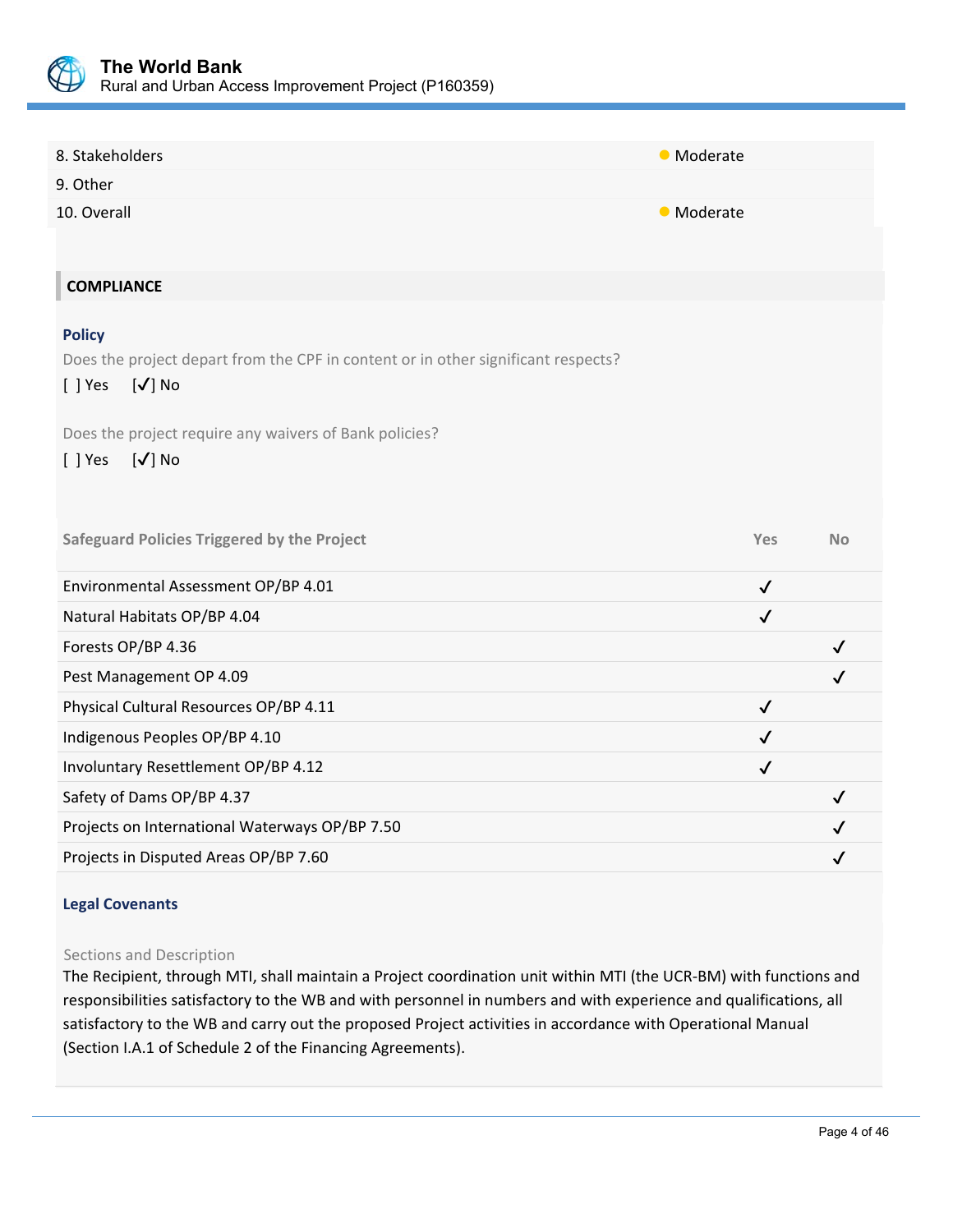

## Sections and Description

The Recipient shall make a portion of the proceeds of the Financing allocated from time to time to Part 1.3 (Maintaining Road Assets) and activities under Part 3.6 (b) (Strengthening of the institutional capacity of FOMAV) available to FOMAV under a Subsidiary Agreement between the Recipient and the FOMAV, under terms and conditions approved by the Association (Section I.B.1 of Schedule 2 of the Financing Agreements).

#### Sections and Description

The Recipient shall (i) carry out the implementation of the proposed Project, except Part 1.3 (Maintaining Road Assets) and activities under Part 3.6 (b) (Strengthening of the institutional capacity of FOMAV); and (ii) cause FOMAV to carry out Part 1.3 and activities under Part 3.6 (b), in accordance with the terms of the Operational Manual, acceptable to the Association (Section I.C.1 (a)‐(n) and Section I.C.2 of Schedule 2 of the Financing Agreements).

#### Sections and Description

In order to ensure the proper implementation of Component 4 (Immediate Response Mechanism), if it is activated, the Recipient shall take the following measures: (i) prepare and furnish to the Association for its review and approval, an operations manual ("Immediate Response Mechanism Operations Manual") which shall set forth detailed implementation arrangements for Component 4; (ii) afford the Association a reasonable opportunity to review the proposed Immediate Response Mechanism Operations Manual; (iii) promptly adopt this Manual for Component 4; (iv) ensure that the Coordinating Authority carries out Component 4 in accordance with this Manual (in the event of any inconsistency between the Manual and the Financing Agreements, the provisions of the Financing Agreements shall prevail); and (v) not amend, suspend, abrogate, repeal or waive any provision of the Manual without prior approval by the Association. The Recipient shall, throughout the implementation of Component 4, maintain the Coordinating Authority, with adequate staff and resources satisfactory to the Association (Section I.D.1(a)‐(e) and Section I.D.2 of Schedule 2 of the Financing Agreements).

#### Sections and Description

The Recipient and FOMAV shall carry out the implementation of the proposed Project in accordance with the relevant safeguards instruments as set forth in Section I.F of Schedule 2 of the Financing Agreements.

#### Sections and Description

The Recipient, through MTI, shall cause FOMAV to be staffed at all times during implementation of the proposed Project with personnel in numbers and with experience and qualifications, all acceptable to the Association (Section I.A.2(b) of Schedule 2 of the Financing Agreements).

l,

# **Conditions**

Type Description

Effectiveness The Subsidiary Agreement has been duly authorized or ratified and executed on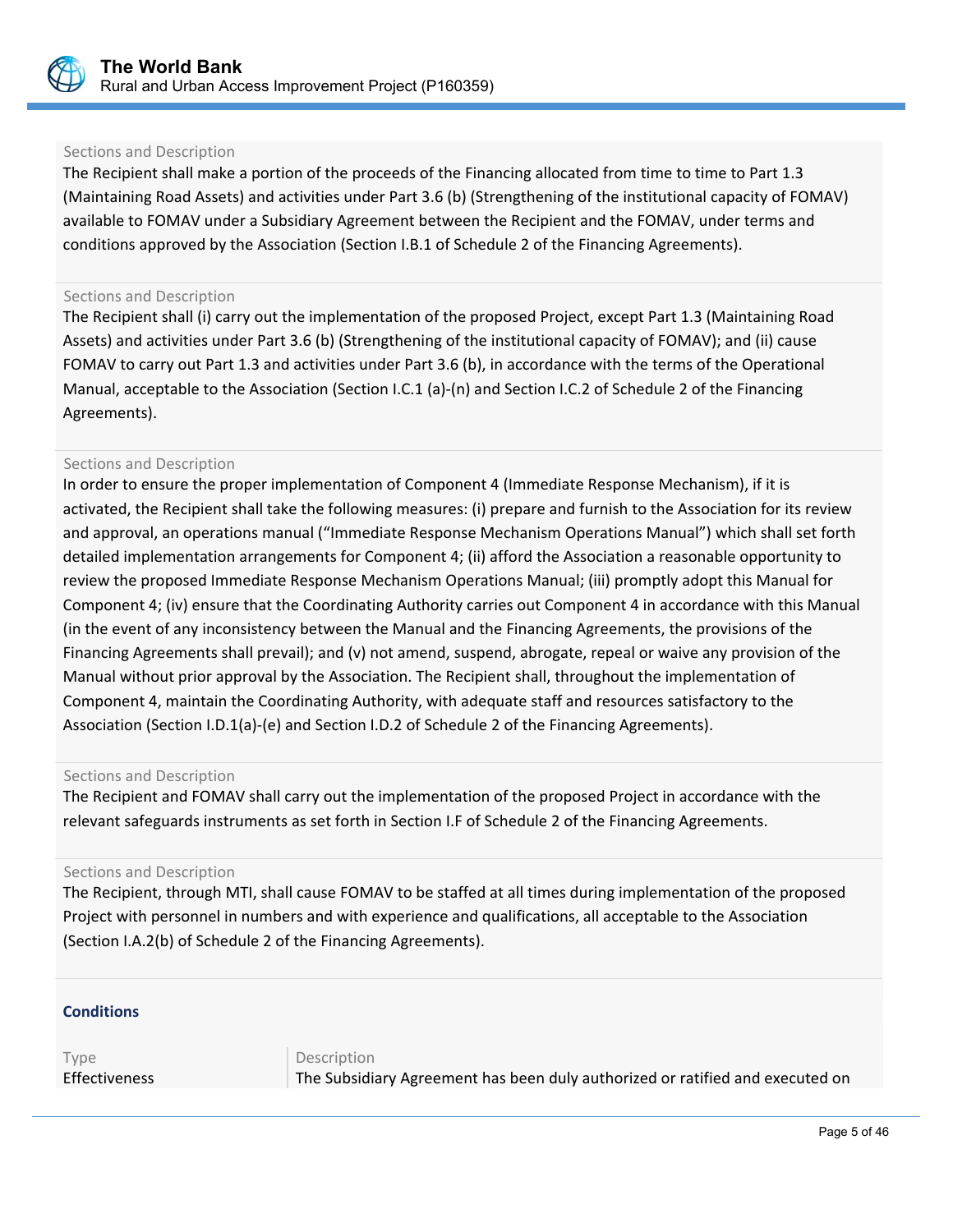

behalf of the Recipient and FOMAV, and is legally binding upon the Recipient and FOMAV in accordance with its terms (Section 5.01(a) and Section 5.02 of the Financing Agreements).

| Type<br>Effectiveness | Description<br>The Operational Manual has been adopted by the Recipient and FOMAV (Section<br>5.01(c) of the Financing Agreements).                                                                                                                                                                                                                                                                                                                                                                                                                                                                                                                                                                                                                                                                                                                                                                                                                                                                                                                                                                                                                                                                                                                                                                                                                                                                                                                                                                                                                                                                                                                                                                                                                |
|-----------------------|----------------------------------------------------------------------------------------------------------------------------------------------------------------------------------------------------------------------------------------------------------------------------------------------------------------------------------------------------------------------------------------------------------------------------------------------------------------------------------------------------------------------------------------------------------------------------------------------------------------------------------------------------------------------------------------------------------------------------------------------------------------------------------------------------------------------------------------------------------------------------------------------------------------------------------------------------------------------------------------------------------------------------------------------------------------------------------------------------------------------------------------------------------------------------------------------------------------------------------------------------------------------------------------------------------------------------------------------------------------------------------------------------------------------------------------------------------------------------------------------------------------------------------------------------------------------------------------------------------------------------------------------------------------------------------------------------------------------------------------------------|
| Type<br>Effectiveness | Description<br>The IDA or the IDA SUF Financing Agreement, respectively, has been executed and<br>delivered and all conditions precedent to its effectiveness or to the right of the<br>Recipient to make withdrawals under it (other than the effectiveness of IDA or IDA<br>SUF Agreement respectively) have been fulfilled (Section 5.01(b) of the Financing<br>Agreements).                                                                                                                                                                                                                                                                                                                                                                                                                                                                                                                                                                                                                                                                                                                                                                                                                                                                                                                                                                                                                                                                                                                                                                                                                                                                                                                                                                    |
| Type<br>Disbursement  | Description<br>The Recipient shall undertake no activities under Component 4 (Immediate<br>Response Mechanism) of the proposed Project (and no activities shall be included<br>in Component 4) unless and until the following conditions have been met in<br>respect of said activities:<br>(i) the Recipient has determined that an Eligible Emergency has occurred, has<br>furnished to the Association a request to include said activities in Component 4 in<br>order to respond to said Eligible Emergency, and the Association has agreed with<br>such determination, accepted said request, and notified the Recipient thereof;<br>(ii) the Recipient has prepared and disclosed all safeguards instruments required<br>for said activities, in accordance with the Immediate Response Mechanism<br>Operations Manual, the Association has approved all such instruments, and the<br>Recipient has implemented any actions which are required to be taken under said<br>instruments;<br>(iii) the Recipient's project coordinating unit has adequate staff and resources, in<br>accordance with the provisions of Section I.D.2 of Schedule 2 of the Financing<br>Agreements for the purposes of said activities; and<br>(iv) the Recipient has adopted the Immediate Response Mechanism Operations<br>Manual in form, substance and manner acceptable to the Association and the<br>provisions of the Manual remain or have been updated in accordance with the<br>provisions of Section I.D.1(c) of Schedule 2 of the Financing Agreements so as to be<br>appropriate for the inclusion and implementation of said activities under<br>Component 4 of the proposed Project.<br>(Section IV.B.1 of Schedule 2 of the Financing Agreements) |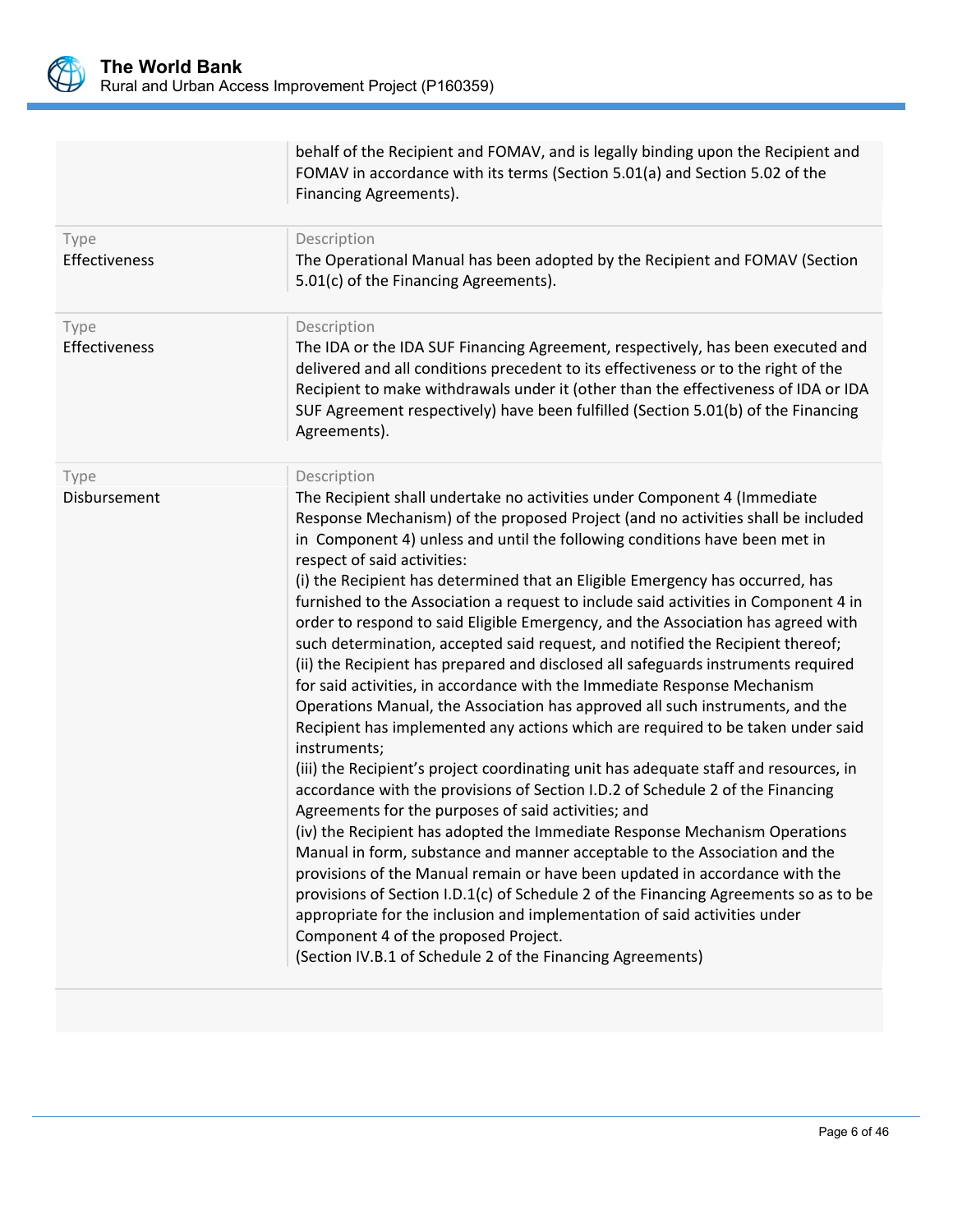

# **PROJECT TEAM**

**Bank Staff** 

| <b>Name</b>                           | Role                                              | Specialization                  | Unit         |
|---------------------------------------|---------------------------------------------------|---------------------------------|--------------|
| Sevara Melibaeva                      | Team Leader(ADM<br>Responsible)                   | <b>TTL</b>                      | <b>GTI01</b> |
| Carlos Lago Bouza                     | <b>Procurement Specialist(ADM</b><br>Responsible) | <b>Procurement Specialist</b>   | GGO04        |
| Luz A. Zeron                          | <b>Financial Management</b><br>Specialist         | <b>Financial Management</b>     | GGO22        |
| Anna Maria Ferrer<br>Gimenez          | <b>Team Member</b>                                | Road Safety Specialist          | GTI04        |
| Esteban Fernando<br>Travaglianti      | <b>Team Member</b>                                | Road Engineer                   | GTI04        |
| Karla Dominguez Gonzalez              | <b>Team Member</b>                                | Gender Specialist               | GTI04        |
| Licette M. Moncayo                    | <b>Team Member</b>                                | Program Assistant               | GTI04        |
| Linda Castillo                        | <b>Team Member</b>                                | Program Assistant               | <b>LCCNI</b> |
| Marco Antonio Zambrano<br>Chavez      | <b>Environmental Specialist</b>                   | <b>Environmental Safeguards</b> | GEN04        |
| Maria Virginia Hormazabal             | <b>Team Member</b>                                | <b>Finance Officer</b>          | <b>WFALA</b> |
| Mariela Mena                          | Safeguards Specialist                             | Social Safeguards Specialist    | GSU04        |
| Pilar Elisa Gonzalez<br>Rodriguez     | Counsel                                           | Lawyer                          | <b>LEGLE</b> |
| Virginia Maria Henriquez<br>Fernandez | <b>Team Member</b>                                | <b>Transport Specialist</b>     | GTI04        |
| <b>Extended Team</b>                  |                                                   |                                 |              |
| <b>Name</b>                           | <b>Title</b>                                      | Organization                    | Location     |
|                                       |                                                   |                                 |              |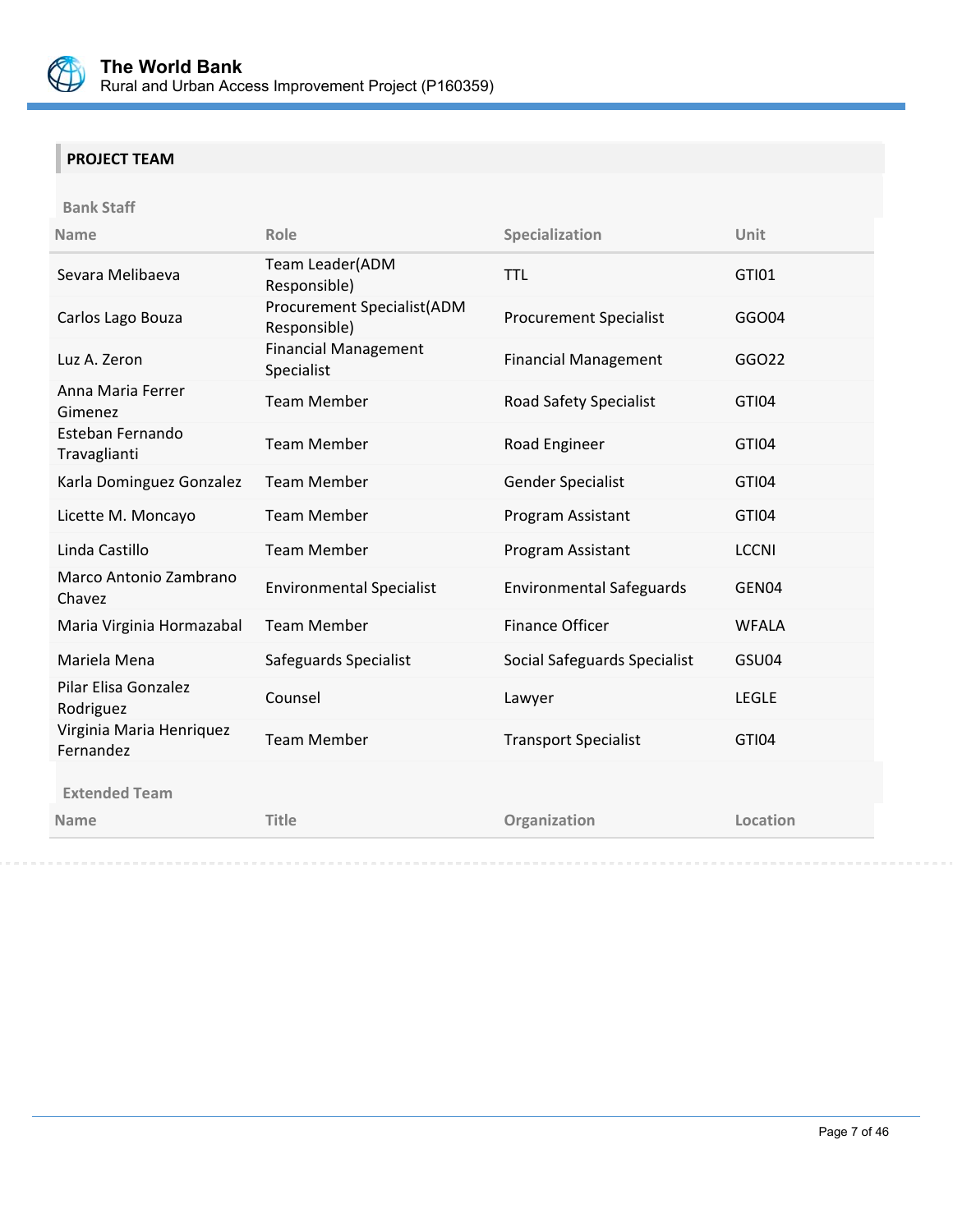

# NICARAGUA RURAL AND URBAN ACCESS IMPROVEMENT PROJECT

# **TABLE OF CONTENTS**

| Ι.   |  |
|------|--|
|      |  |
|      |  |
|      |  |
| Ш.   |  |
|      |  |
|      |  |
|      |  |
| III. |  |
|      |  |
|      |  |
|      |  |
| IV.  |  |
|      |  |
|      |  |
|      |  |
|      |  |
| V.   |  |
|      |  |
| VI.  |  |
|      |  |
|      |  |
|      |  |
|      |  |
|      |  |
|      |  |
|      |  |
|      |  |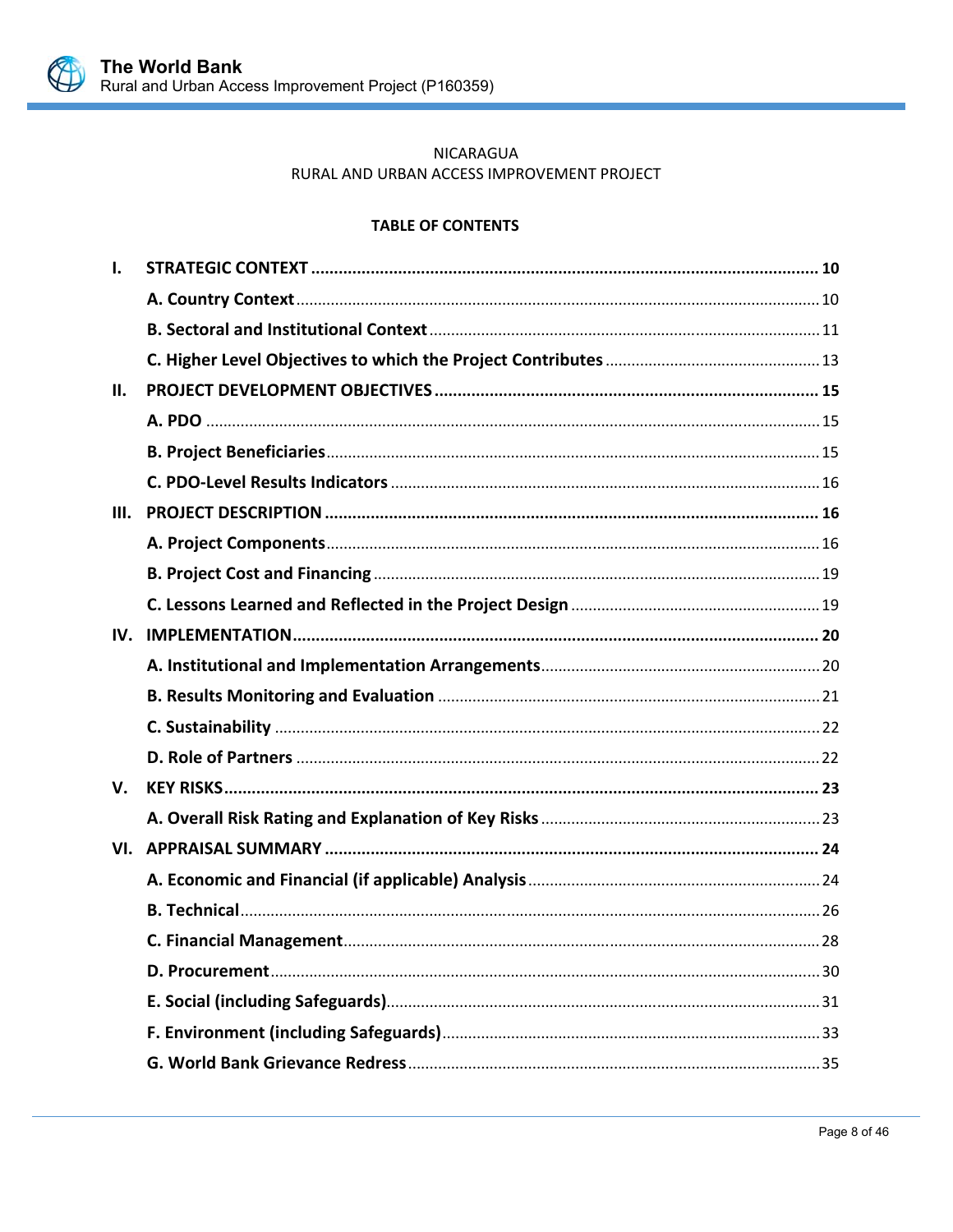

| <b>MAP IBRD 42686</b> |  |
|-----------------------|--|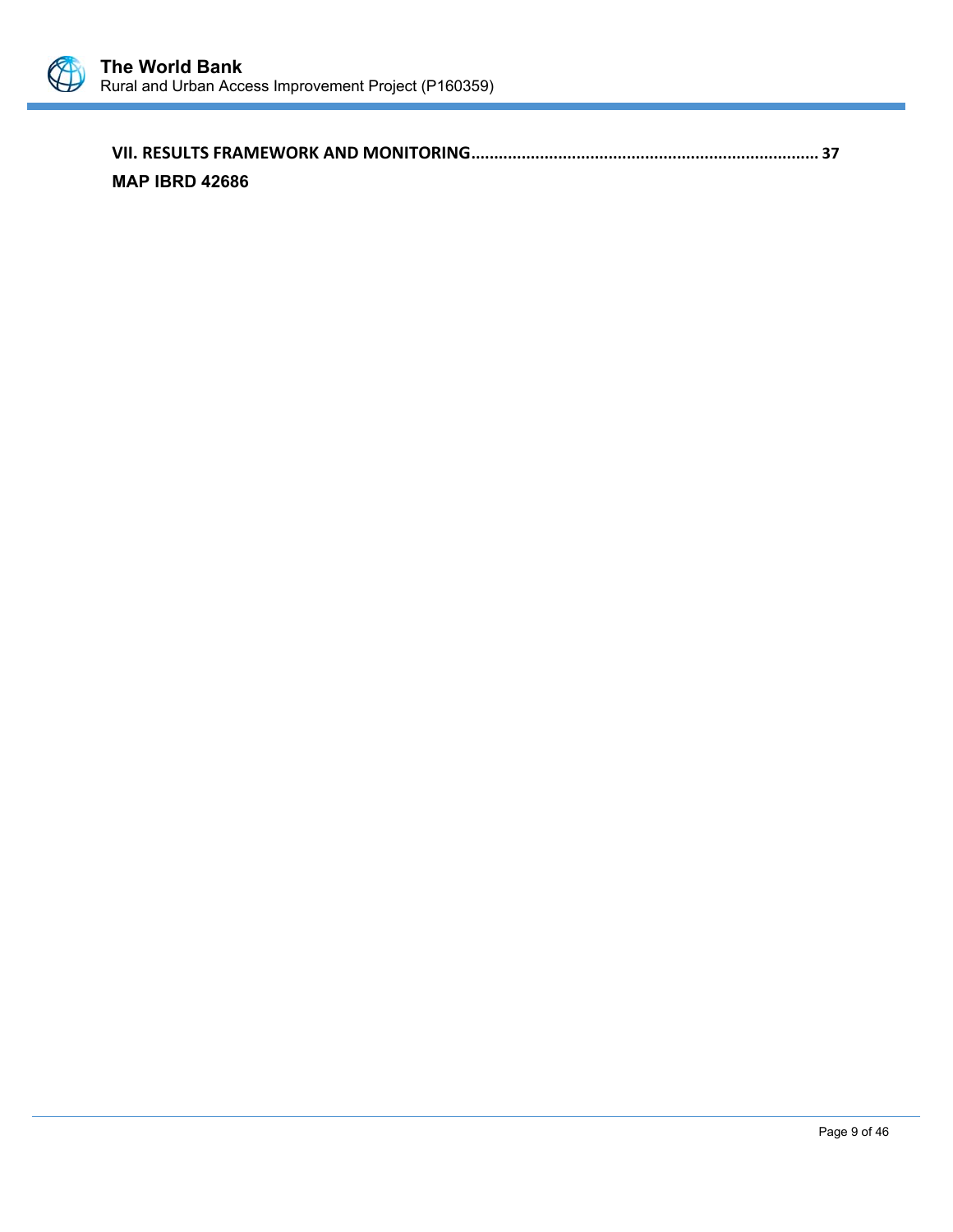

# **I. STRATEGIC CONTEXT**

#### **A. Country Context**

1. **Nicaragua remains one of the Latin American and the Caribbean region's poorest countries, but has recently experienced strong economic growth.** With per capita gross national income of US\$1,800, Nicaragua's annual economic growth has averaged 4.8 percent in the last six years. A key engine of this growth has been the manufacturing industry (mainly food products and textiles), although construction, mining, fisheries, and general commerce have all been expanding since 2010. Agricultural production experienced a slight decrease stemming from adverse weather conditions causing drought over the last decades, which contributed to poor export performance. Looking forward, agriculture is expected to be bolstered by increased production of coffee as output recovers from disease and drought, and private consumption is expected to recover, driving a sustained expansion in agricultural exports. Economic growth is expected to average 4 percent between 2016 and 2019. $1$ 

2. **While poverty levels have declined, significant challenges remain with respect to boosting shared prosperity.** The 2006‐2010 period brought a notable reduction in poverty and inequality, in contrast to the 2001‐2005 period, in which poverty essentially stayed constant at 48 percent. Nicaragua saw a significant reduction in overall poverty dropping to 42.5 percent by 2009 and 26.9 percent by 2014<sup>2</sup> and extreme poverty<sup>3</sup> dropping from 14.6 percent to 8.3 percent in the same period.<sup>4</sup> Despite progress made, about 1.7 million Nicaraguans (a third of the population) remained below the official poverty line in 2014,<sup>5</sup> with the majority concentrated in rural areas and remote communities, with constrained access to basic services due to limited infrastructure, including rural roads, notwithstanding their economic potential.

3. **Nicaragua's socio‐economic development has been negatively affected by natural disasters, climatic conditions and epidemics.** The country's geographic location makes it vulnerable to climate‐related phenomena such as droughts, hurricanes, El Niño‐Southern Oscillation and related events, including floods and landslides, along with geological events (e.g., earthquakes and volcanic eruptions). In the last six years alone, Nicaragua witnessed the effects of five highly destructive tropical storms and hurricanes, causing significant social suffering and devastating economic and financial losses. Basic infrastructure has been the most affected, including the transport system. The 2001 droughts caused a loss of 2.15 percent to gross domestic product (GDP); the 2007 Hurricane Felix was responsible for 14.4 percent GDP loss; and heavy rains in 2007 in the northwestern region and the 2011 Tropical Depression 12E wiped out 3 and 6.8 percent of GDP respectively. While GDP losses for the 2009 Hurricane Ida are not available, they were likely to be the most significant. These events have been contributing to large fiscal deficits (e.g., in 2007 Nicaragua had to restructure its public debt in the aftermath of Hurricane Felix). Severe budget constraints have also limited Nicaragua's ability to finance adaptation and mitigation activities. Efforts to address this challenge are being made at the national level through the National System for Prevention, Mitigation and Attention to Disasters Executive Secretariat, and with the integration of these activities into policy and administrative actions using data from the Secretariat to enhance planning and increase coordination at regional levels.

l,

 $\overline{a}$ 

<sup>1</sup> World Bank Group (2017) *Global Economic* Prospects, Flagship Report, January.

<sup>2</sup> National Development Information Institute (2014) *Standards of Living Survey*.

<sup>&</sup>lt;sup>3</sup> People living below US\$1.90 a day (World Bank).

<sup>4</sup> World Bank Data for Nicaragua (2016).

<sup>5</sup> World Bank estimates based on the 2014 Living Standards Measurement surveys.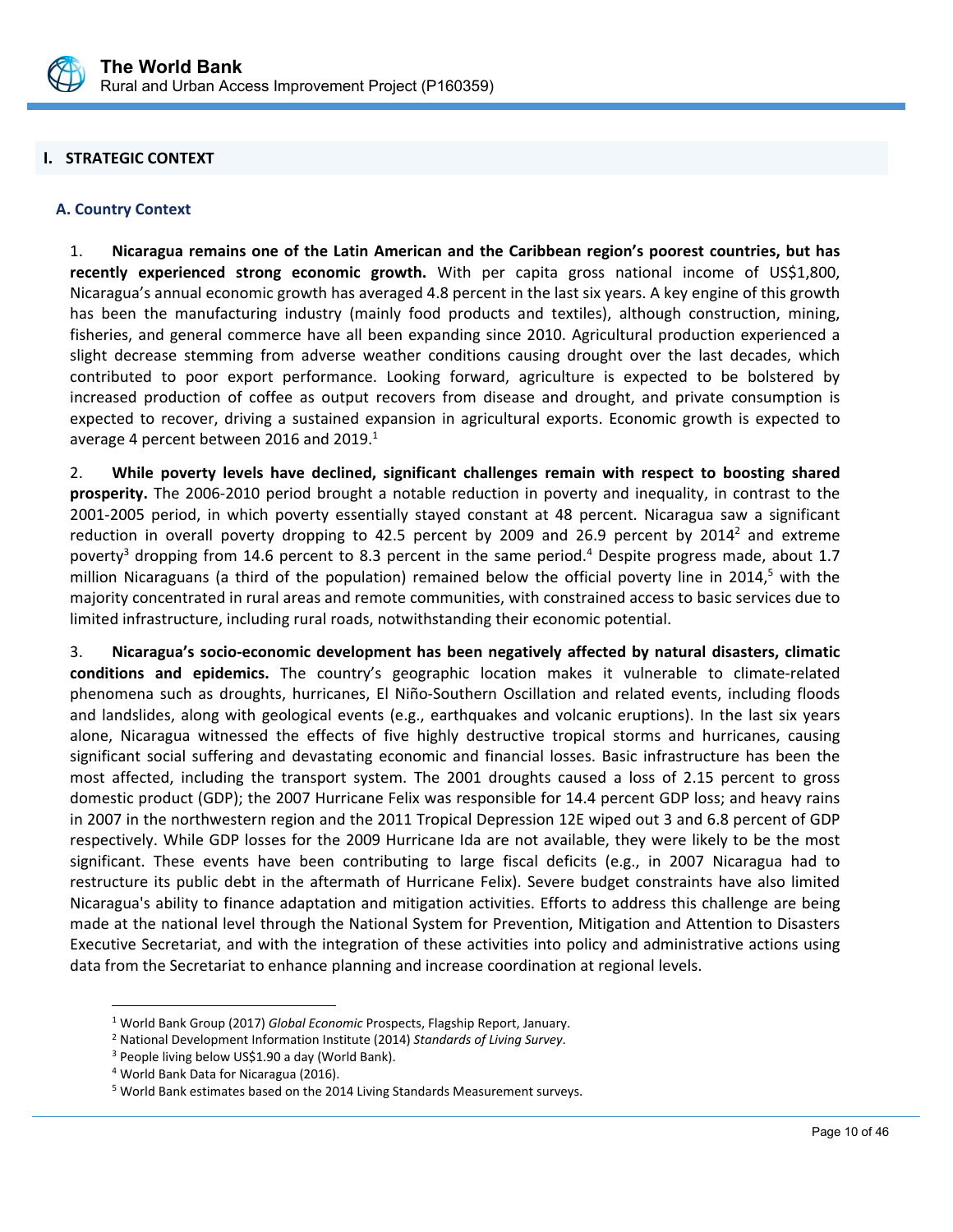

# **B. Sectoral and Institutional Context**

4. **Poor road quality and lack of connectivity is a threat to the affordable and reliable delivery of goods.** As there is no paved road connection linking the Pacific and Atlantic coasts, Nicaragua ships most of its agricultural exports through seaports on the Atlantic coast in Honduras and Costa Rica at a significant cost. The Pan-American Highway crossing Nicaragua from north to south is the main road link to access these seaports. In the Pacific and Central regions, the poor quality of the roads rather than their availability is the main constraint. The World Bank's (WB) Logistics Performance Index scored Nicaragua at 2.53, on a scale of 1 to 5, placing it  $103<sup>rd</sup>$  out of 160 countries worldwide in 2016. The main logistics challenges stem from high transportation costs, limited capacity of ports, reliance on ports in neighboring countries, and long customs clearance waiting times.

5. **Road infrastructure quality has improved in recent years, but there remain deficiencies limiting mobility and hindering potential productive and economic activities, especially for those in the most remote and poorest parts of the country.** The country's classified road network totals 24,335 km. Since 2010, the size of the paved network increased from 2,814 to 4,121 km and the share of population with access to a paved road increased from 28 to 39 percent. However, paved roads as a share of the whole road network remains low at only 17 percent, of which 35 percent is in fair or poor condition.<sup>6</sup> Thus, Nicaragua ranks 86<sup>th</sup> in the world in terms of its road infrastructure quality.<sup>7</sup> Moreover, 30 percent of rural roads become unusable during the six‐month rainy season (May to October), resulting in high costs and loss of income for rural producers and restricting their access to local and regional markets due to longer travel times, spoilage and losses of perishable goods, harm to live animals during travel, and increased vehicle operating costs. Ensuring reliable access to current and potential production zones would lead to higher agricultural production, lower transport costs and hence lower final prices of products to consumers, which would stimulate new economic and employment opportunities for the poor. The Ministry of Transport and Infrastructure (MTI) plays an oversight and managerial role in the rehabilitation, upgrading, and construction of roads in Nicaragua. Recognizing access and connectivity constraints, the MTI has developed a Comprehensive Productive Roads Program for optimizing the country's limited resources and prioritizing road infrastructure investments in productive zones based on strategic, social, economic, technical and environmental criteria, including poverty and agricultural production potential. The MTI's Planning Department is responsible for monitoring and assessing the contribution of road investments to governmental objectives of poverty reduction and economic growth. However, the Department requires strengthening of its capacity to improve the quality of the data collection, analysis and reporting.

6. **The road sector is challenged by an increasing maintenance backlog in the face of a static and inadequate cost recovery base.** The Road Maintenance Fund (FOMAV) established in 2000 has a key role in ensuring the long-term sustainability of the road sector as a whole. The creation, strengthening and supervision of a mechanism to finance periodic and routine road maintenance using private contractors has had a major impact in promoting long‐term sustainability of the road sector and preserving road investments in Nicaragua. However, the resources required to meet the maintenance needs of the country's growing road network remain insufficient, as was identified by the *Financial Sustainability Study of FOMAV*  (2014), conducted under the ongoing WB-financed project.<sup>8</sup> FOMAV is financed by levies on fuels (petrol and diesel)

 $\overline{a}$ 

 $^6$  2015 surface condition surveys.

<sup>&</sup>lt;sup>7</sup> Rankings for Central American countries: Panama (45<sup>th</sup>), El Salvador (57<sup>th</sup>), Honduras (72<sup>nd</sup>), Guatemala (87<sup>th</sup>), and Costa Rica (115th). World Economic Forum, 2015.

<sup>8</sup> Rural Roads Infrastructure and Improvement Project (P123447), IDA Credits 5028 and 5533, IDA Grants H7440 and H9830.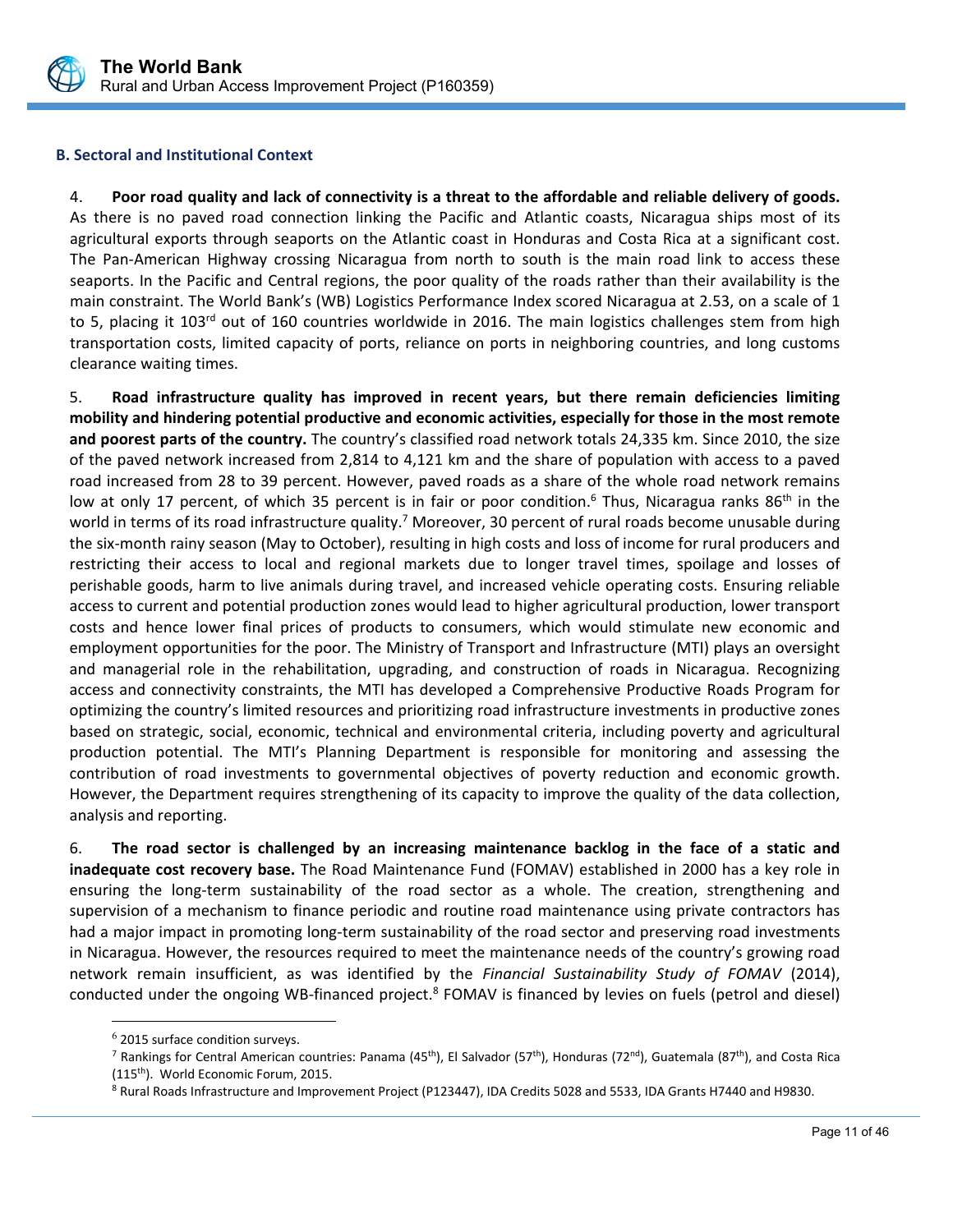

of 16 cents per dollar, licenses, spares and import duties on vehicles. FOMAV is responsible for the core road network (paved national and secondary roads), while municipalities have to invest and maintain local tertiary roads. FOMAV transfers approximately 20 percent of its revenue to Nicaragua's Association of Municipalities for the maintenance of the municipal road network. The supplier role is undertaken by a variety of actors, including private contractors, private micro‐enterprises for routine maintenance of the main road network, community‐based cooperatives for minor routine maintenance of the rural *adoquines* roads, Community Modules for Adoquines (MCAs), and force account operations by the Corporation of Regional Highway Construction Agencies (*Corporación de Empresas Regionales de la Construcción*). Box 1 provides details on the role of MCAs and cooperatives.

#### **Box 1: The MCA Model and Cooperatives for Minor Routine Maintenance**

*Community Modules for Adoquines (Módulos Comunitarios de Adoquinado, MCA)* represent a community development approach for the construction of the *adoquines* roads under a collaborative arrangement between a MTI, local mayors, and selected local participants living in the vicinity of those roads. Adoquines, or cobblestones, are concrete-like paving blocks made of cement, fine aggregates, coarse aggregates, filler, and water. MCAs are legally constituted and accredited by municipal authorities, which are co-responsible for work execution. Each MCA is responsible for paving up to 3 km of a rural road section and hires its own local labor for construction of works. MTI engineers provide the necessary training and carry out supervision throughout the process. MCAs join together to contract an earthworks contractor and an *adoquines* supplier. The works are declared completed when the MTI supervisor emits the Defects Liability Certificate.

The Nicaraguan Government with support of a WB-financed Third Road Rehabilitation and Maintenance Project (P068673) first introduced this approach in 2004 by piloting the use of 32 MCAs to pave 28 km of rural roads with *adoquines*. To date, MCAs have paved a total of 428 km of rural roads with financing from the WB, and another 180 km with financing from the Central American Bank for Economic Integration. This labor intensive method has proven to be technically feasible and generally produced the same quality of product as alternative methods. Moreover, MCAs have generated important social benefits, such as: (i) short-term employment opportunities with over 280 MCAs formed and over 9,500 jobs created to date; (ii) technology transfer and technical skills building; and (iii) empowerment and creation of a sense of ownership for the roads within communities. The MTI has also actively promoted the recruitment of females in MCAs with support of the last two WB-financed projects. Since 2007, the proportion of women employees in MCAs increased from 10 percent to 46 percent.

*Cooperatives for minor routine maintenance* are small micro‐enterprises created by converting former MCAs to carry out performance-based routine maintenance of rural roads paved with *adoquines*. The first cooperatives for minor routine maintenance were piloted in 2015 under the WB‐financed Rural Roads Infrastructure and Improvement Project (P123447), targeting a total of 75 km of the *adoquines* roads. These cooperatives were aimed at making the MCA model more sustainable and providing longer term job opportunities for former MCA employees upon completion of

7. **The increased frequency of floods due to El Niño phenomena has caused serious damage to the country's road infrastructure.** For more than a decade, Nicaragua's road infrastructure has been severely impacted by heavy rains during the rainy season, causing the inaccessibility of many areas. Considering that climate projections indicate a steady increase in extreme weather events in the future, the Government recognizes the need to improve the monitoring of road network for natural disasters, as well as developing and implementing climate resilient measures on those roads most vulnerable to climate related impacts. In 2003, the MTI with support from Japanese International Cooperation Agency (JICA) completed a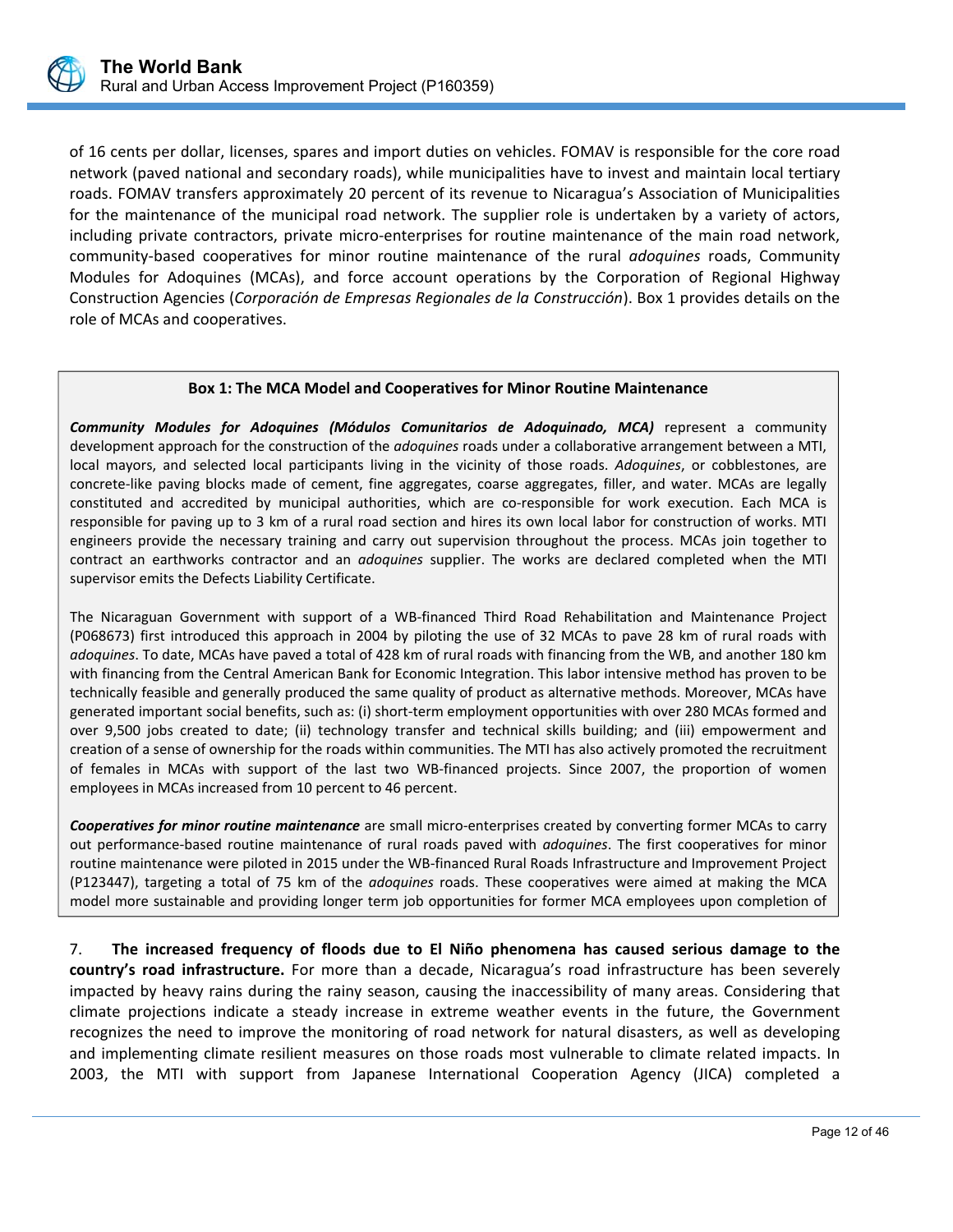

comprehensive climate change vulnerability assessment of the main road network,<sup>9</sup> which identified 291 vulnerable spots and proposed measures to tackle them. The MTI is currently carrying out a study on Development of Adaptive Capacity to Climate Change in the Transport Sector,<sup>10</sup> with financing from the Nordic Development Fund (NDF). The study aims to: (i) improve the climate change scenarios in Nicaragua, by improving understanding of local and regional meteorology and climatology; (ii) develop and operationalize a prioritization tool for climate change adaptation investments in roads and bridges; and (iii) based on these tools, recommend 30 critical points of highest priority out of the identified 291 vulnerable spots, and prepare the necessary design and feasibility studies to improve their resilience. The implementation of adaptation works on the top three priority points will be financed by the NDF.

8. **Nicaragua also faces a number of challenges in road safety, especially with increasing levels of motorization.** Over the 2007‐2012 period, the number of road accidents and related fatalities in Nicaragua increased by almost 27 percent and 30 percent respectively, with 3,500 deaths and over 30,000 injuries. In 2015, there were 675 fatalities on Nicaraguan roads, $^{11}$  a rate of 13 deaths per 10,000 motor vehicles, which is about 25 times greater than the rate in Sweden and the United Kingdom. Per population of 100,000, this is an annual rate of about 11 fatalities, which is more than three times the death rate in Sweden and the United Kingdom.<sup>12</sup> Motorcycles account for the largest share of road accident fatalities (30 percent) and injuries (45 percent). Considering that the motorization level increased during the same period by 32 percent, the situation is expected to deteriorate further if critical traffic safety measures are not taken. The Government has launched several initiatives defined in the National Road Safety Strategy 2013‐2018 to achieve road safety objectives and reduce road traffic fatalities by 20 percent. The MTI also completed a Road Safety Assessment of the paved road network 2013 financed by the Inter‐American Development Bank (IDB). Monitoring the implementation of the Strategy and promoting road safety education and prevention measures is the responsibility of the National Council for Safety and Road Education (CONASEV), created under the Ministry of Interior, and its Technical Committee, which is made up of representatives of the National Police, MTI, FOMAV, the Municipality of Managua and transport companies.

# **C. Higher Level Objectives to which the Project Contributes**

 $\overline{a}$ 

9. **The proposed Project contributes to the goals of both the National Human Development Plan and the National Transport Plan of Nicaragua, aimed at developing productive zones and improving the quality of life of the population living in the targeted areas.** MTI is committed to supporting economic growth and poverty reduction by improving road infrastructure in productive zones to benefit the agricultural and trade sectors, reducing costs of crop and livestock production, and improving access and mobility to areas of high productivity. The proposed improvement of key urban access routes to Managua through La Garita – Tipitapa and Ciudad Sandino – Mateare will facilitate the movement of people and goods, thus enabling access to jobs and markets in Managua and reducing transportation costs and travel time, as well as alleviating physical barriers to trade at both local and national levels. This in turn is expected to have positive effects on the cost

<sup>9</sup> Oriental Consultants Company Limited and Japan Engineering Consultants Company Limited (2003). *Study on Vulnerability Reduction on Main Roads in Nicaragua*.

<sup>10</sup> NGG, METEO‐SIM, CONDISA (ongoing). *Desarrollo de Capacidad Adaptativa para el Cambio Climático en el Sector Transporte*. Nicaragua.

 $11$  This data from the traffic police includes deaths that occurred on site, and does not capture the deaths that may have occurred in post‐crash hospital care.

<sup>12</sup> World Health Organization (2015) *Global Status Report on Road Safety,* retrieved from http://www.who.int/en/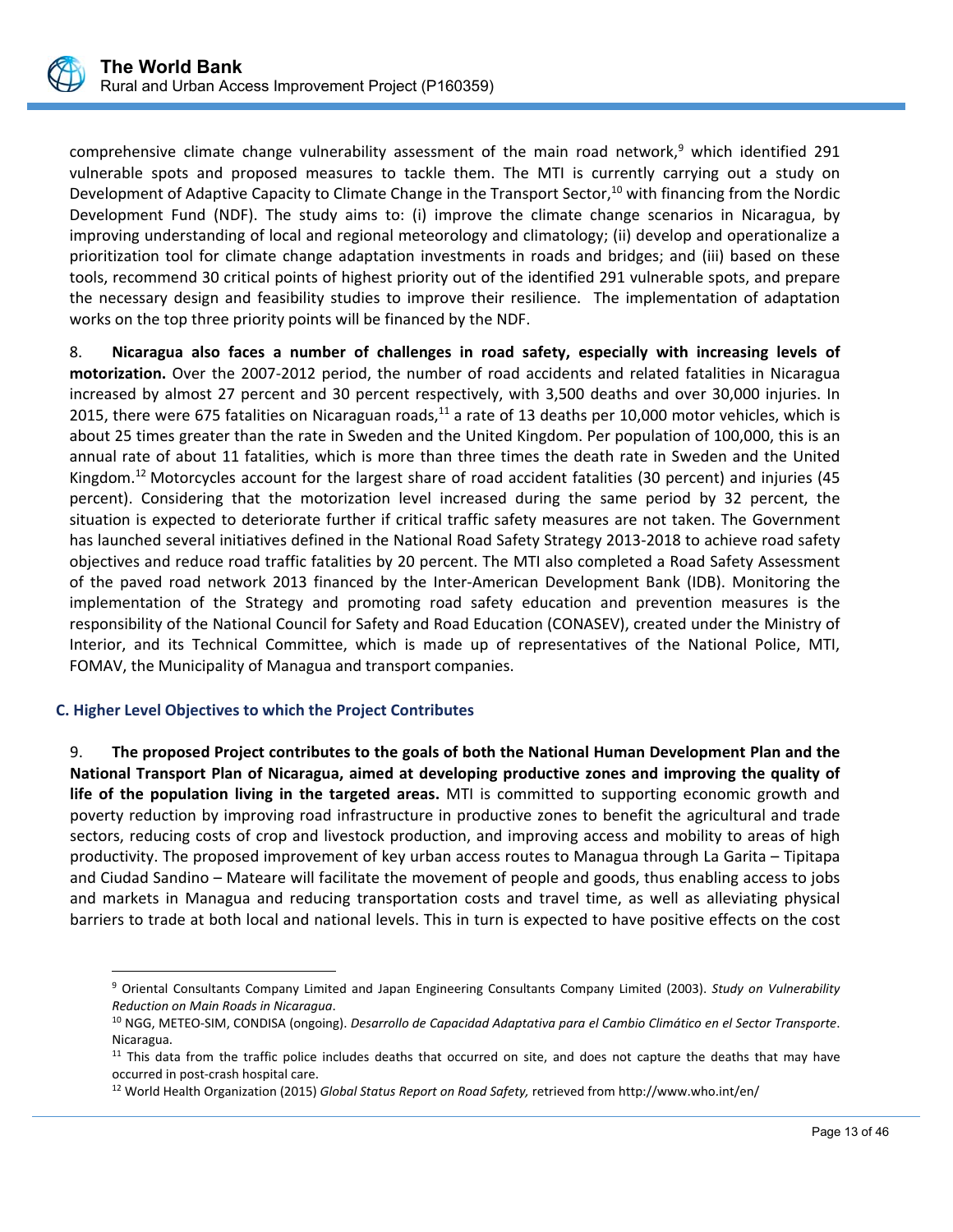

of imports and exports, thus increasing Nicaragua's competitiveness and improving people's purchasing power.

10. **Moreover, use of MCA in upgrading rural roads will be essential for reducing poverty and enhancing shared prosperity in areas with high levels of poverty.** Around 46 percent of population in the targeted municipalities (Table 1) live in conditions of extreme poverty, with La Libertad and Macuelizo municipalities having the highest poverty levels of 56.6 percent and 54 percent respectively.<sup>13</sup> Investments in rural road infrastructure have proven to generate direct jobs as part of the construction contracts and indirect jobs through expanded employment opportunities due to quicker and more reliable access to markets all year round. Recent research suggests an employment generation effect of between 200 to 500 annualized direct jobs for every US\$1 million spent on infrastructure.<sup>14</sup> An evaluation of the impacts generated through the investments in the rural road improvements using the labor intensive MCA model in Nicaragua shows an increase in the monthly average income for employees in benefitting municipalities by around 26.5 percent, while for women, the impact was even greater increasing their monthly average income by about 77 percent.<sup>15</sup> The proposed Project will also facilitate the development of human capital in the long run through improving access to vital services, such as education and health. The impact evaluation of the rural road program in Nicaragua also suggests that improvement of rural roads was associated with an 8.5 percent decline in respiratory illnesses among men and 7.3 percent increase in school registration among girls.<sup>16</sup>

| <b>Road Section</b>        | <b>Road Type</b> | <b>Department</b> | <b>Beneficiary</b><br><b>Municipalities</b> | <b>Extreme Poverty</b><br>Index $(\%)$ |
|----------------------------|------------------|-------------------|---------------------------------------------|----------------------------------------|
|                            | Core trunk road  |                   | Managua                                     | 20.2                                   |
| La Garita - Tipitapa       |                  | Managua           | Tipitapa                                    | 33.8                                   |
| Ciudad Sandino - Mateare   | Core trunk road  |                   | Ciudad Sandino                              | 27.6                                   |
|                            |                  | Managua           | Mateare                                     | 38.5                                   |
| Granada - Malacatova       | Rural road       | Granada           | Granada                                     | 32.2                                   |
| Macuelizo - Santa María    | Rural road       | Nueva             | Macuelizo                                   | 54                                     |
|                            |                  | Segovia           | Santa María                                 | 51.1                                   |
| Cárdenas - Colón           | Rural road       | <b>Rivas</b>      | Cardenas                                    | 48.6                                   |
| La Libertad - San Pedro de | Rural road       | Chontales         | San Pedro de Lóvago                         | 36.7                                   |
| Lóvago                     |                  |                   | La Libertad                                 | 56.6                                   |
| Corn Island                | Rural road       | <b>RACS</b>       | Corn Island                                 | 44.8                                   |

**Table 1: Extreme Poverty Levels in the Proposed Project Intervention Areas by Municipality**

Source: Projections reported by National Institute of Development Information (*Instituto Nacional de Información de Desarrollo*, INIDE) for 2016 (based on 2005 Census)

11. **The proposed Project is fully aligned with the World Bank's Country Partnership Strategy for the period of FY2013‐2017 for Nicaragua.**17 It contributes to both key strategic areas of the Strategy: (i) raising welfare by improving access to quality basic services; and (ii) raising incomes by enhancing productivity,

 $\overline{a}$ 

<sup>&</sup>lt;sup>13</sup> Projections reported by INIDE for 2016 (based on 2005 Census).

<sup>14</sup> Tuck, Laura; Schwartz, Jordan & Andres, Luis (2009) *Crisis in LAC: Infrastructure Investment and the Potential for Employment*  Generation.

<sup>15</sup> Jiménez, Bexi Francina Mota (2013) *Impact Evaluation of Rural Roads Project in Nicaragua. Impacts on Welfare and Education*, September.

<sup>16</sup> Garz, Seth and Perova, Elizaveta (2014) *Evidence on the Impacts of Short‐term Employment Generation Projects to Improve Road Infrastructure in Rural Nicaragua,* World Bank Paper.

l, <sup>17</sup> Country Partnership Strategy for the Republic of Nicaragua (FY2013-2017), discussed by the Board of Executive Directors of the World Bank on November 13, 2012, Report No: 69231‐NI.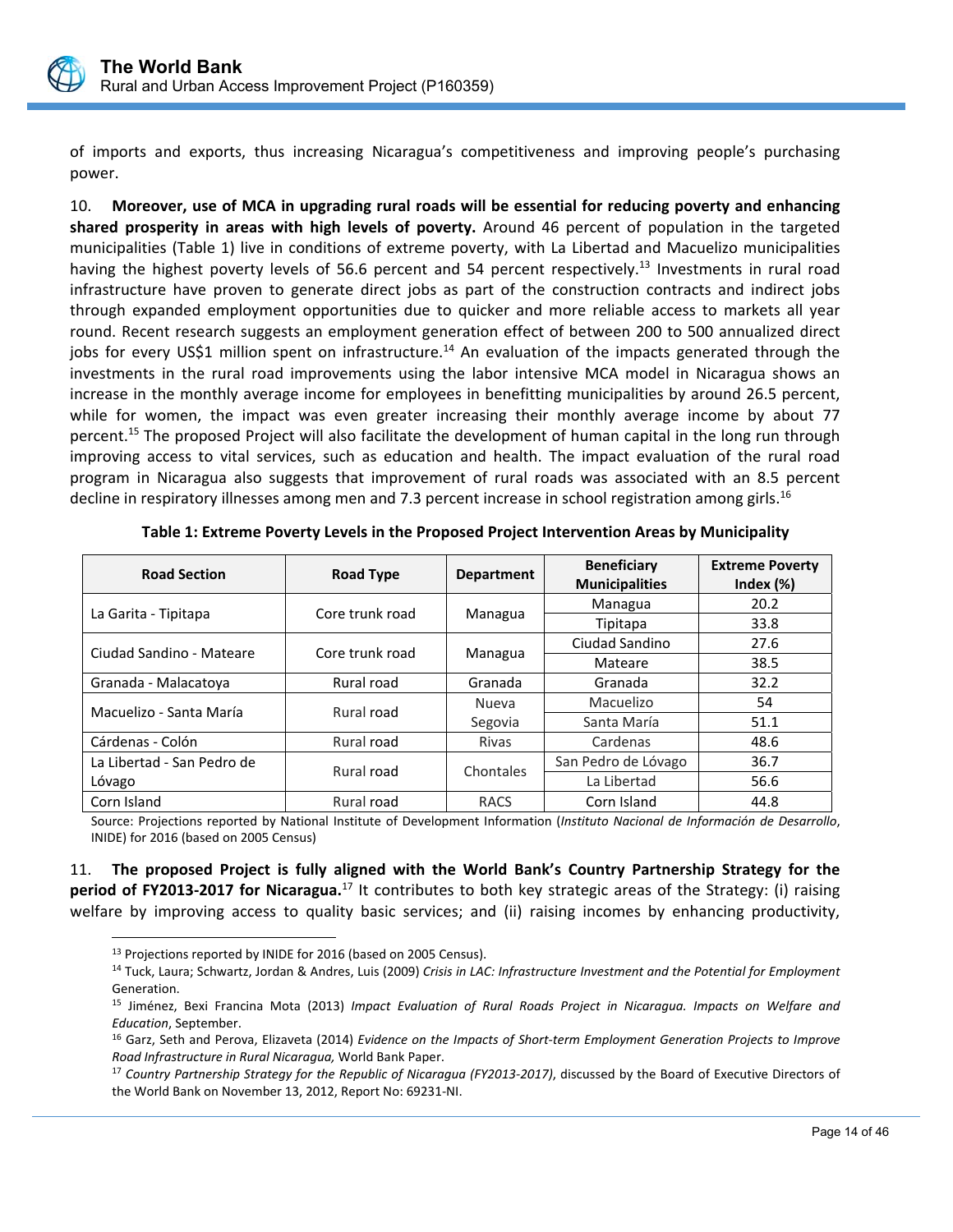

competitiveness and diversification. The proposed Project seeks to improve road infrastructure to facilitate access to basic services for the rural poor, especially during the rainy season. It will also build on the success of the MCA model for rural road construction – which has been an effective job creation instrument for vulnerable communities, including women, generating over 9,000 short‐term jobs to date – and convert MCAs for road construction into cooperatives for maintenance to provide longer-term employment opportunities. Moreover, the proposed Project seeks to address the Strategy's transversal themes of climate change and gender. The designs of road sections incorporate climate‐informed standards to ensure proper drainage and resilience to heavy rainfall, flooding, and landslides as well as other climate-related hazards. The proposed Project also seeks to develop adaptation capacity within the MTI and FOMAV to mitigate climate change impacts in the road sector, in line with the goals of the Government's Strategic Framework for Developing the Dry Corridor in Nicaragua. Lastly, the proposed Project is expected to have an impact on net reduction in greenhouse gas emissions. To that end, based on preliminary findings, overall adaptation and mitigation climate co‐benefits are estimated at 80 percent of the proposed Project amount. In terms of gender equality, Nicaragua has made major progress, including the adoption of a legislation that prohibits any form of discrimination. However, some gender gaps remain in labor force participation, with 47.4 percent of women 15 years and older compared to 80.3 percent of men employed in 2013. Moreover, women's participation in civil works in rural areas was reported at 8.2 percent compared to men at 15.2 percent in 2005.<sup>18</sup> The proposed Project will continue supporting women's empowerment and employment opportunities in rural road construction works under the MCA model and building on the findings of the *Roads to Agency* study<sup>19</sup> funded under the WB's Gender Umbrella Trust Fund. The study's recommendations have been shared with the MTI and the Ministry of Family, and accepted by the Government for inclusion in the proposed Project.

# **II. PROJECT DEVELOPMENT OBJECTIVES**

#### **A. PDO**

The objectives of the Project are to: (a) improve safe and sustainable access to markets and services in targeted rural and urban areas of the Recipient; and (b) in the event of an Eligible Emergency, provide immediate and effective response to said Eligible Emergency.

#### **B. Project Beneficiaries**

12. **Total beneficiaries are estimated at 550,000 people, of which about 370,000 are direct beneficiaries 20 including about 50 percent of people living in rural areas and 51 percent women.** The direct beneficiaries of the proposed Project are those people living within five km of the roads to be improved. These include farmers, livestock producers, small business owners, and freight and passenger transport companies. Benefits to them will accrue as a result of the expected increase in access to social services and markets, as well as the decongestion in roads that would consequently reduce travel costs and times and improve safety. Also, the commuters residing outside of Managua who travel daily on the roads La Garita – Tipitapa and Ciudad Sandino – Mateare to access jobs and services in the capital will benefit from the economic agglomeration opportunities generated by the proposed Project through the reduced congestion and travel/commuting

 $\overline{a}$ 

<sup>&</sup>lt;sup>18</sup> Based on 2005 Census.

<sup>19</sup> Casabonne, Ursula; Jiménez, Bexi and Müller, Miriam (2015) *Roads to Agency. Effects of Enhancing Women's Participation in Rural Roads Projects on Agency a Comparative Assessment of Rural Transport Projects in Argentina, Nicaragua and Peru*.  $20$  The beneficiaries for the rural road sections were estimated using a buffer of 5 km and for the urban access roads it was estimated that the section would benefit 50 percent of the population in the affected urban areas.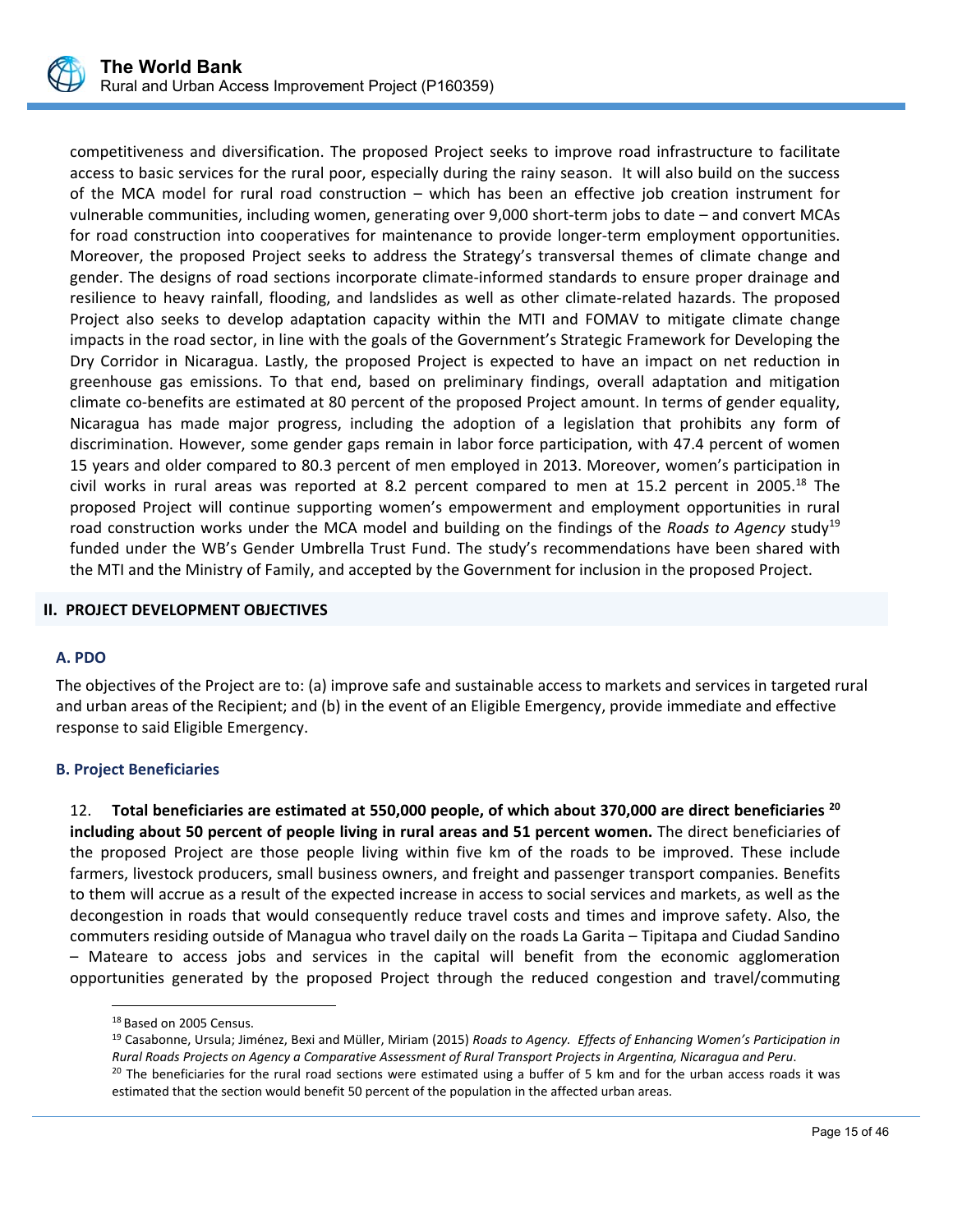

times. The upgrading of these sections will benefit about  $93,000^{21}$  daily public transport commuters who do not own vehicles and rely on the 650 collective transport units.

#### **C. PDO‐Level Results Indicators**

#### 13. **The following PDO level results indicators will be used to measure achievement of the PDO:**

- (a) Total travel time to access markets and services in targeted urban and rural Project areas (% reduction);
- (b) Share of rural population with access to an all‐season road;
- (c) Road traffic fatalities on selected non‐rural road sections (% reduction); and
- (d) Adoption of measures as recommended by the FOMAV Sustainability Study and as agreed with the WB.

#### **III. PROJECT DESCRIPTION**

#### **A. Project Components**

 $\overline{a}$ 

14. **The proposed Project will build on the lessons and results from the previous WB‐financed transport**  projects<sup>22</sup> while expanding to new areas of engagement addressing road safety and climate change **challenges.** It will finance four Components:

15. **Component 1: Road Infrastructure Improvement (US\$85.2 million including contingencies). The first Component will finance physical works for road rehabilitation and maintenance to improve road connections of the population to social services and markets and ensure sustainability of road assets.** It will do this through four sub‐components:

- (a) **Sub‐component 1.1: Improving Urban Access to Managua (US\$32.6 million including contingencies). This sub‐component will contribute to improving safe access of urban and rural population to markets and basic services located in the urban areas of Managua, Tipitapa, Ciudad Sandino, and Mateare municipalities**, by increasing road capacity and reducing congestion of the key urban access to Managua. It will do so through upgrading of the La Garita – Tipitapa (about 8 km) and Ciudad Sandino – Mateare (about 11.8 km) road sections from two to four lanes to improve access to the city of Managua for commuters and reduce transport costs for the transit traffic, including the incorporation of road safety and climate resilience building measures in the design and the supervision of the works. The design will incorporate physical measures to ensure safety of pedestrians and non‐motorized traffic, and climate resilience building measures, such as drainage structures, culverts, and slope management. The road designs will be subjected to the road safety audits financed under sub-component 2.2. Consulting services for supervision of works on these road sections will also be financed by this sub‐component;
- (b) **Sub‐component 1.2: Rehabilitating and Improving Rural Roads (US\$32 million including contingencies). This sub‐component will contribute to: (i) improving all‐weather access to**

 $21$  The total number of direct beneficiaries includes the 93,000 commuters residing outside of Managua.

<sup>&</sup>lt;sup>22</sup> Second Road Rehabilitation and Maintenance Project (P053705, closed on June 24, 2005); Third Road Rehabilitation and Maintenance Project (P068673, closed on June 30, 2007); Fourth Roads Rehabilitation and Maintenance Project (P083950, closed on September 30, 2014); Rural Roads Infrastructure and Improvement Project (P123447, under implementation).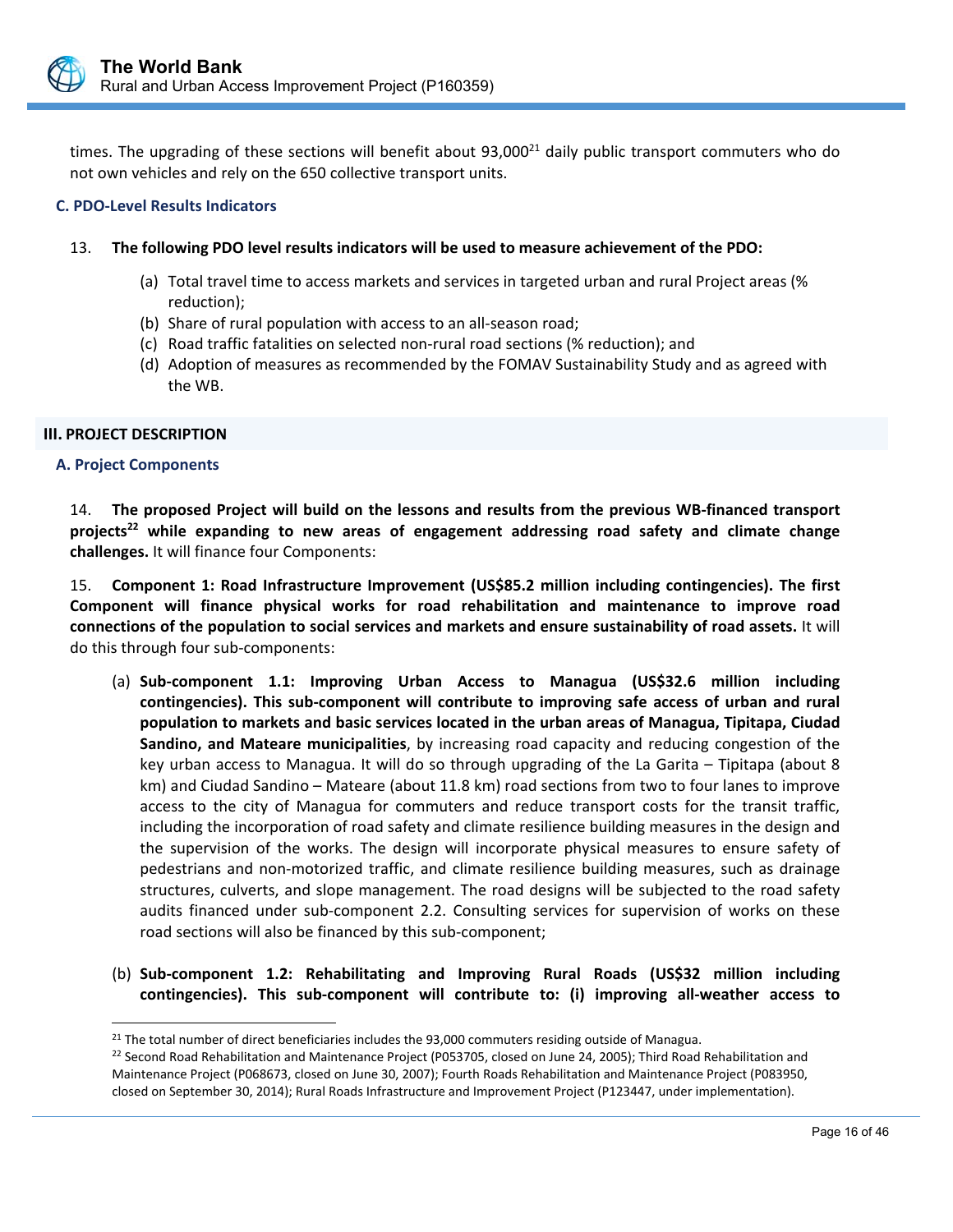**essential markets and services for the targeted rural population; (ii) building resilience of rural roads to climate events and flooding; and (iii) reducing poverty through generation of short‐term employment opportunities and skills building, in particular for women.** It will do so by carrying out of rehabilitation and improvement works (such as *adoquines* or cobblestone surfacing or any other viable surface replacement option acceptable to the WB), and the construction of drainage facilities and structures on selected rural roads, all within the existing right of way. As such, it will finance priority road improvement works on approximately 46.2 km of selected rural roads in key productive regions using the MCA approach for the labor-intensive works of laying *adoquines*, including construction of major drainage works (drain boxes and bridges) to build climate resilience;

- (c) **Sub‐component 1.3: Maintaining Road Assets (US\$12 million including contingencies). This sub‐ component seeks to improve sustainable access to markets and services through alleviating the transport logistics burden on the core road network, reducing transport costs, and increasing productivity.** It will be implemented by FOMAV through the following interventions:
	- (i) *Periodic maintenance of San Lorenzo Múhan trunk road section.* Carrying out of periodic maintenance works (such as asphalt resurfacing) on approximately 30 km of the San Lorenzo – Múhan priority section of the core road network, all within the existing right of way; and
	- (ii) *Performance‐based routine maintenance of rural adoquines roads*. Carrying out of routine maintenance of selected rural roads paved with *adoquines* (cobblestone), all within the existing right of way. This sub‐component will extend performance‐based minor routine maintenance to about 200 km of the *adoquines* rural roads. Routine maintenance works will be carried out by small cooperatives to be created on the basis of the former MCAs, which will provide continuity of employment opportunities for former MCA workers in the longer term, and women will be specifically encouraged to participate.
- (d) **Sub‐component 1.4: Building Resilience to Climate Change in the Road Sector (US\$8.6 million including contingencies)**. **This sub‐component seeks to increase the resilience of roads to climate change, thus contribute to improving sustainable access to markets and services.** To do so, it will support the carrying out of works to improve the resilience of vulnerable points of the road network to climate change impacts, selected in accordance with the criteria set forth in the Operational Manual. The ongoing vulnerability study financed by the NDF developed climate change models for Nicaragua, assessed climate vulnerability of the roads, and identified 30 sites of the road network most vulnerable to climate change impacts based on these climate models. Of these 30 vulnerable sites, seven will be selected for improvement under this sub‐component to build their resilience to climate related variations.

16. **Component 2: Road Safety (total estimated cost US\$8.1 million including contingencies). This Component will support activities to strengthen the institutional capacity for managing road safety and physical works to improve road safety measures of the road network.**  To do so, this Component will finance two sub‐components:

(a) **Sub‐component 2.1: Reducing Selected Road Accident Hazardous Spots (US\$6.5 million including contingencies). This sub‐component will contribute towards improving road safety in targeted spots with high rates of fatalities.** This sub‐component will build on the IDB‐financed Road Safety Assessment of Nicaragua's Paved Road Network completed in 2013, which identified 50 spots of the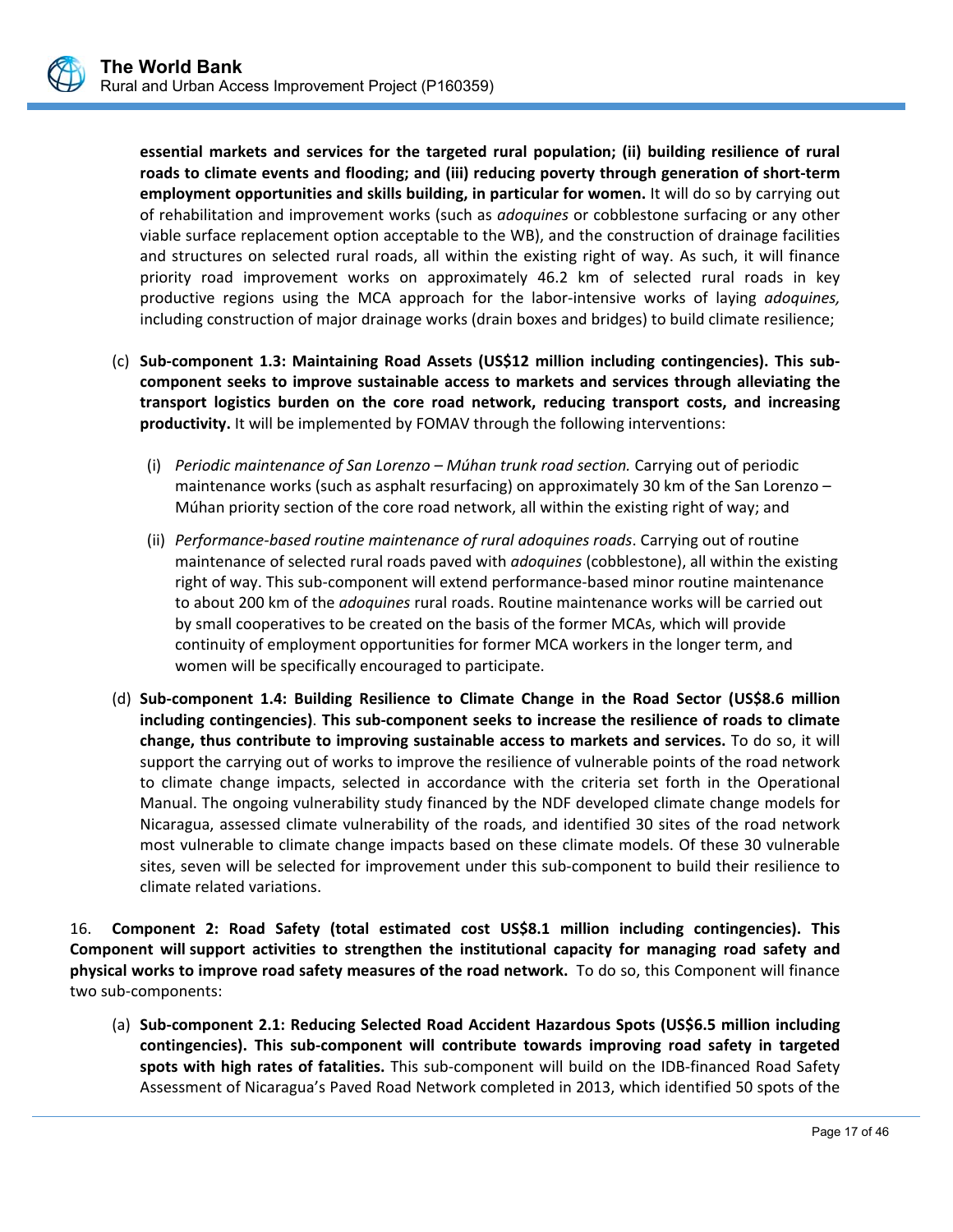road network with the highest road fatality risks, and will support carrying out of civil works to implement road safety measures in road accident hazardous spots, selected in accordance with the criteria set forth in the Operational Manual. The Government has already implemented road safety improvements on 25 of these 50 spots. This sub-component will finance the implementation of physical road safety measures on 12 of the remaining 25 road accident hazardous spots. The design of these spots will take into account public consultations to ensure that the voices of women, children and vulnerable groups are considered; and

(b) **Sub‐component 2.2: Strengthening Road Safety Management Capacity (US\$1.6 million). This sub‐ component will strengthen the road safety management capacity of various actors.** To do so, it will finance the provision of support for the implementation of Nicaragua's Road Safety Strategy for the period of 2013-2018, and carrying out of capacity building activities for managing road safety, including, *inter alia*: (a) road safety audits of the La Garita – Tipitapa and Ciudad Sandino – Mateare road sections upgraded under sub-component 1.1 of the proposed Project; (b) technical studies related to the works under sub-component 2.1; (c) training of members of CONASEV; (d) provision of speed radars and breathalyzers to improve enforcement of road safety; and (e) institutional strengthening of MTI road safety professionals. All equipment and activities to be supported under sub-component 2.2 are directly related to road safety, do not include any activities related to the criminal sector or weapons, lethal equipment or any other police or military equipment of such nature, and are unlikely to be politicized or abused.<sup>23</sup> The WB has assessed the risks and has confirmed that this intervention is critical to the proposed Project and economic development in Nicaragua and falls within the WB's development mandate.

# 17. **Component 3: Institutional Strengthening and Implementation Support (US\$3.375 million). This Component seeks to continue building the MTI's and FOMAV's capacity, through the following activities:**

- (a) Strengthening of the capacity of MTI's planning unit for (i) monitoring and evaluation; (ii) collection of road sector statistical data; and (iii) administration and management of information collected through its statistical software program (US\$300,000);
- (b) Carrying out of a forward‐looking impact evaluation of the activities implemented under the proposed Project with a focus on poverty (US\$500,000);
- (c) Carrying out of the financial audits of the proposed Project (US\$300,000);
- (d) Strengthening of the environmental and social safeguards capacity of the environmental unit of the MTI (US\$200,000);
- (e) Strengthening of the procurement capacity of the MTI (US\$170,000);

 $\overline{a}$ 

- (f) Strengthening of the institutional capacity of (i) MTI (US\$500,000), and (ii) FOMAV (US\$500,000);
- (g) Provision of support for the enhancement of women's participation in the road works (US\$100,000). This will aim at removing barriers for women to participate in the MCAs through (i) expanding means of communication and dissemination of information on employment opportunities (e.g., fliers and communitarian radio), (ii) piloting a model to provide childcare services for female employees with children, and (iii) carrying out gender sensitization trainings to boost women's preparedness and diversify tasks performed by women;

l, 23 World Bank (2012) *Staff Guidance Note: World Bank Support for Criminal Justice Activities*, A note prepared by the Legal Vice Presidency, February.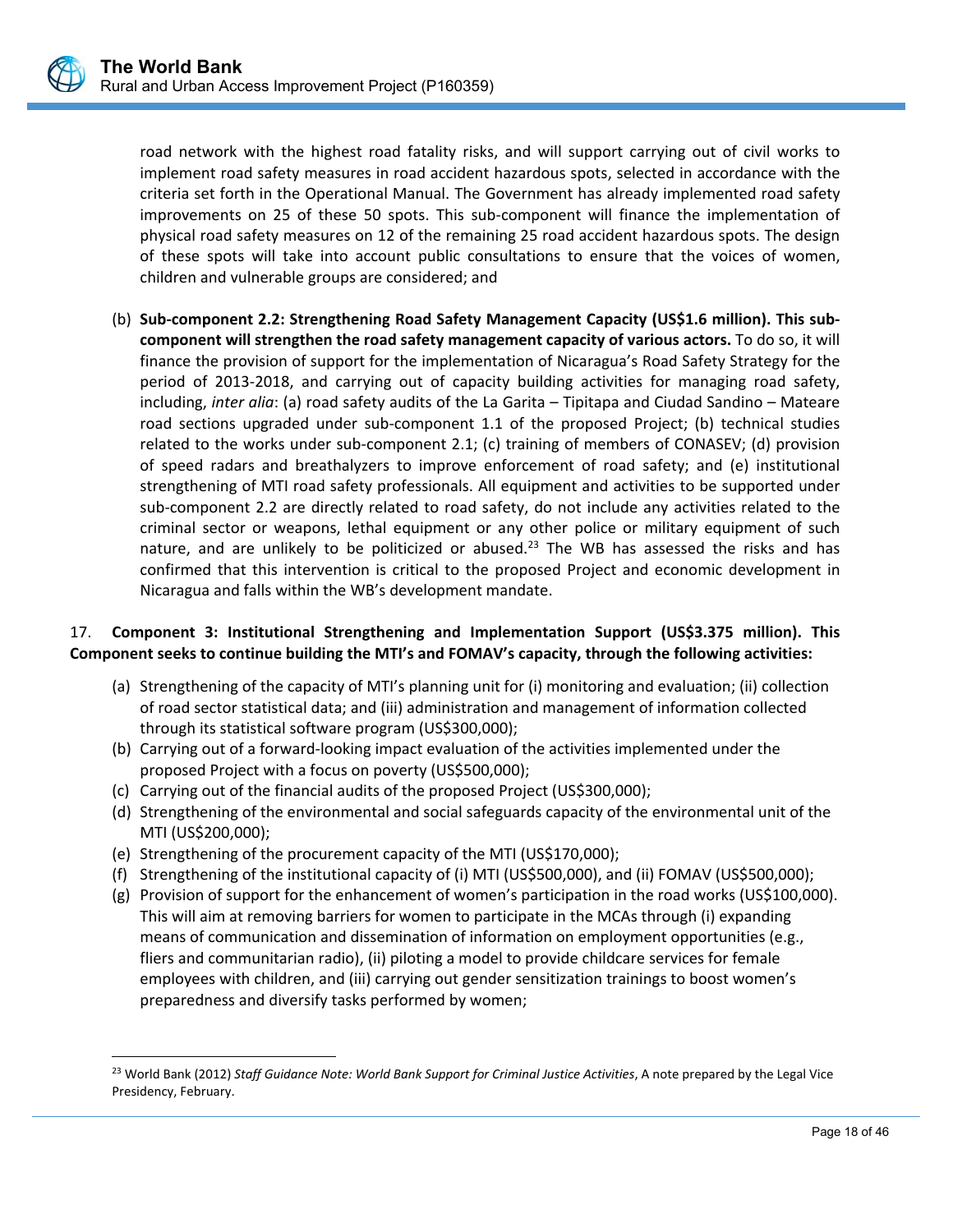

- (h) Provision of support for technical studies related to works under the proposed Project or to other potential investments in the transport sector (US\$705,000); and
- (i) Carrying out of a beneficiary satisfaction survey to promote citizen engagement (US\$100,000).

18. **Component 4: Immediate Response Mechanism (with an initial zero dollar allocation. In the event this Component is activated, it will be financed with IDA funds). This Component allows the Government to access resources for eligible expenditures in event of an Eligible Crisis or Emergency, to provide immediate and effective response to said Eligible Crisis or Emergency.**  Given that Nicaragua is a country highly vulnerable to natural disasters and climate change phenomena, this Component will enable the Government to respond quickly to such events. Initially, the Component will have a zero dollar allocation, however, in the event of an eligible crisis or emergency, a reallocation of funds will be undertaken.

# **B. Project Cost and Financing**

19. **The lending instrument for the proposed Project will be an IDA credit of US\$46.8 million and IDA Scale Up Facility (SUF) credit of US\$50 million.** The proposed Project will also cover retroactive expenditures for costs incurred up to a 12‐month period before the date of signature of the Financing Agreements in the amount of up to US\$9.36 million under the IDA Credit and up to US\$10 million under the IDA SUF Credit.

| <b>Project Components</b>                                                     | <b>Project cost</b> | <b>IDA Financing</b> |
|-------------------------------------------------------------------------------|---------------------|----------------------|
| Component 1: Road Infrastructure Improvement                                  | 85.20               | 85.20                |
| Component 2: Road Safety                                                      | 8.10                | 8.10                 |
| Component 3: Institutional Strengthening and<br><b>Implementation Support</b> | 3.375               | 3.375                |
| Component 4: Immediate Response Mechanism                                     | 0                   | 0                    |
| <b>Total Costs</b>                                                            | 96.675              | 96.675               |
| <b>Front End Fees</b>                                                         | 0.125               | 0.125                |
| <b>Total Financing Required</b>                                               | 96.80               | 96.80                |

#### **C. Lessons Learned and Reflected in the Project Design**

20. **Application of the innovative**  *adoquines* **and MCA model is highly appropriate for rural road improvements with emphasis on the poor regions that also provides a number of employment and skills building benefits.** The MCA model application has proven to be cost-effective, generate social benefits, support bicycle traffic, and has a very low environmental impact. Labor-intensive methods under the MCA model are technically feasible for a wide range of activities in the improvement works for *adoquines* roads, and generally produce the same quality of product as other road rehabilitation methods. The model is a very effective instrument to generate productive short-term employment for skilled and unskilled workers locally and empower beneficiary communities through the mobilization of local resources (material, labor, and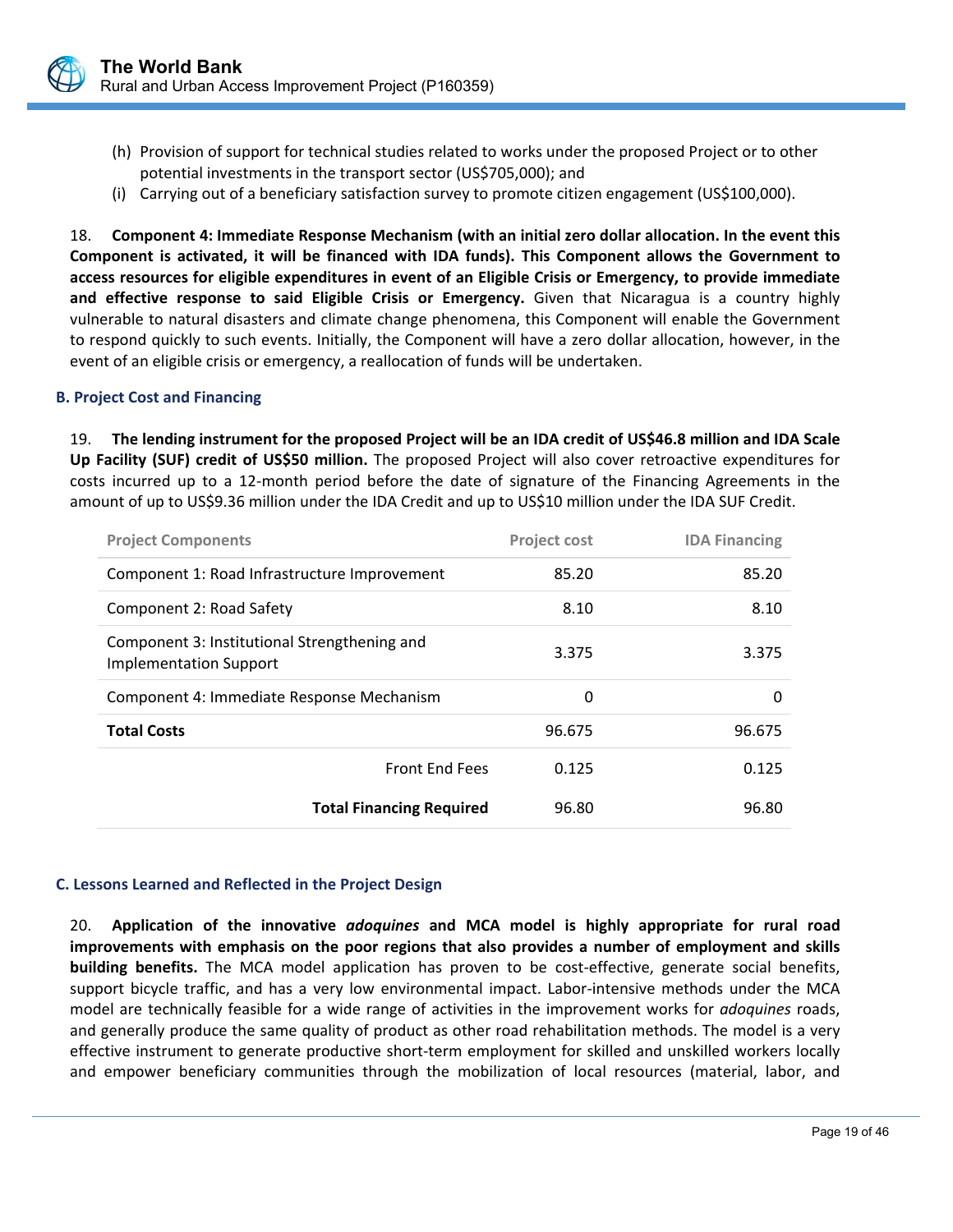

technology). It also enhances local community engagement in planning and decision-making of municipalities in addressing local needs. Most of the *adoquines* roads built with previous WB‐financed projects are still in use and in fairly good condition, serving as the main roads to the beneficiary municipalities.

21. **Having in place a prudent project control mechanism, while respecting quality specifications, ensures that a project remains within budget, and achieves its development objective.** The Fourth Roads Rehabilitation and Maintenance Project (P083950) encountered cost overrun issues related to worldwide increases in commodity prices that precipitated the need for additional financing. Therefore, a project control mechanism was established, which included a rigorous qualitative and quantitative review of proposed designs and implementation of works. Moreover, a reasonable margin for quantity and price contingencies have been built into the cost estimates of the civil works.

22. **Building on the Government's current pilot to provide rural road routine maintenance through the implementation of results‐based contracts with microenterprises may ensure the sustainability of the MCA**  model. One of the main concerns related to the use of MCAs is the sustainability of the model once construction works are completed. While the MCA workers have gained new skills transferrable to other jobs, these can also be applied in the maintenance of rehabilitated rural roads. FOMAV has launched, with WB support under the ongoing Rural Roads Infrastructure and Improvement Project (P123447), pilot results‐based routine maintenance contracts to be carried out on rural roads by microenterprises (or cooperatives), which have been legally converted from MCAs. The proposed Project builds on this experience and will continue to provide support as well as guidance, for the expansion of the pilots to the wider network, consequently bolstering the sustainability of both MCAs and the rural road network.

23. **Continuous provision of capacity building to MTI staff on WB's social and environmental safeguards should ensure smooth supervision and compliance with WB Safeguard policies.** The ongoing Rural Roads Infrastructure and Improvement Project (P123447) required the preparation of a Resettlement Action Plan, a first for MTI. Due to MTI's lack of prior experience with WB's social safeguards, there were slight delays in the preparation and updating process of the Resettlement Action Plan, revealing MTI's weaker capacity in managing social safeguards. Fortunately, these delays were resolved in a manner that the timeline for the works was not affected. Although the MTI has more experience with the environmental safeguards, periodic training on compliance with the WB's Safeguard policies will be carried out to improve MTI's capacity in both environmental and social management.

# **IV.IMPLEMENTATION**

# **A. Institutional and Implementation Arrangements**

24. **MTI will be the main institution responsible for the implementation of the proposed Project, except for periodic and routine maintenance under sub‐component 1.3, and activities under Component 3 on strengthening of the institutional capacity of FOMAV, which will be implemented by FOMAV.** The Immediate Response Mechanism Coordinating Authority will be responsible for implementing Component 4 of the proposed Project, if it is activated. As under the ongoing Rural Roads Infrastructure and Improvement Project (P123447), MTI will assign many of the day‐to‐day operations to the project coordination unit (*Unidad Coordinadora de Recursos MTI – Banco Mundial*, UCR MTI‐BM), which is experienced, having implemented over five IDA operations in the transport sector. The Director of the UCR reports directly to the Minister and Vice‐Minister. The UCR unit is well integrated within the MTI structure, and has staff that are already familiar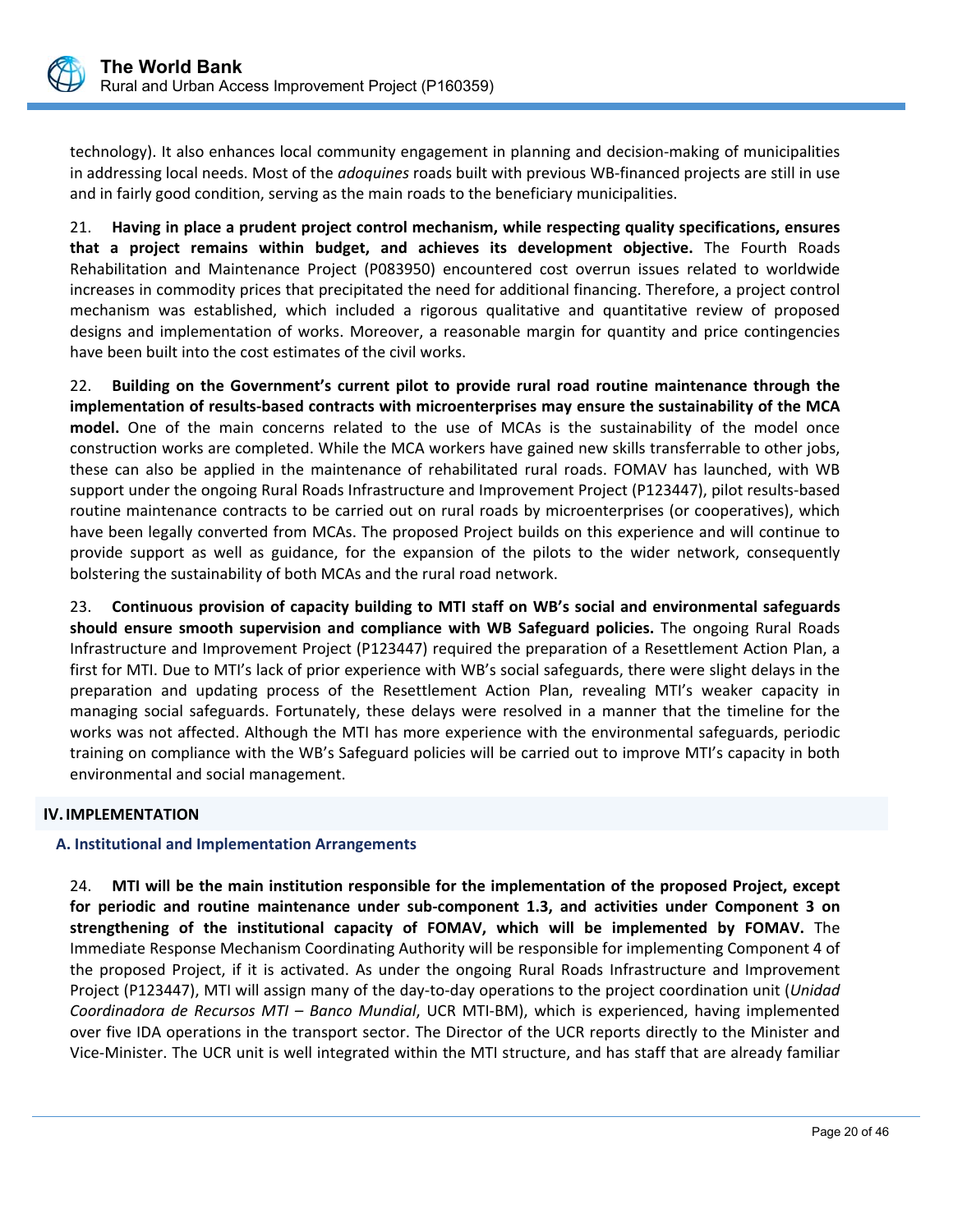

with WB procedures and policies. The unit has demonstrated effective implementation and management of previous WB‐financed projects achieving high levels of disbursement and satisfactory performance ratings.

25. **The fiduciary and environmental and social safeguards capacity of MTI has been found adequate and the respective staff are familiar with the WB's policies, processes, systems, safeguards, and procedures.**  However, additional capacity building and training will be required to enable the smooth implementation of the WB's procurement regulations that will be applied to the proposed Project. Additional capacity building will also be provided to MTI with regard to the appropriate implementation of OP/BP 4.12, Involuntary Resettlement, and environmental safeguards. The UCR will be responsible for all Project-related queries and transaction processing, including procurement and contracting, financial management (FM), reporting on monitoring and evaluation of the results indicators, submission of quarterly implementation progress reports, timely submission of FM reports and audits, management of disbursement requests, supervision of technical works, management and compliance with fiduciary and safeguards requirements, as well as all institutional development activities.

26. **MTI will sign a Subsidiary Agreement with FOMAV, outlining the terms and use of funds by FOMAV.** Under this agreement, FOMAV will implement the periodic and routine maintenance sub‐component 1.3 of the proposed Project, and the activities under Component 3 on strengthening of the institutional capacity of FOMAV. The UCR will coordinate all the required inputs from the other departments and units within MTI, as well as coordinate with FOMAV on the implementation of maintenance sub-component 1.3 and with the MCAs in the respective municipalities on execution of *adoquines* sub‐component 1.2. Figure 1 shows the main MTI departments and directorates responsible for the proposed Project (the solid line represents internal arrangements within MTI and the dotted line represents project coordination arrangements).



# **Figure 1: Implementation Arrangements Flowchart**

# **B. Results Monitoring and Evaluation**

27. **The monitoring and evaluation system is designed to assess whether implementation of the proposed Project is on track to achieve its objectives and expected results.** Measurement of the progress in the carrying out of the proposed Project activities will be documented in project progress reports. The responsibility for the preparation of these reports lies with the UCR unit in MTI. In order to collect all relevant information, and data, this unit will coordinate with departments within the MTI (including but not limited to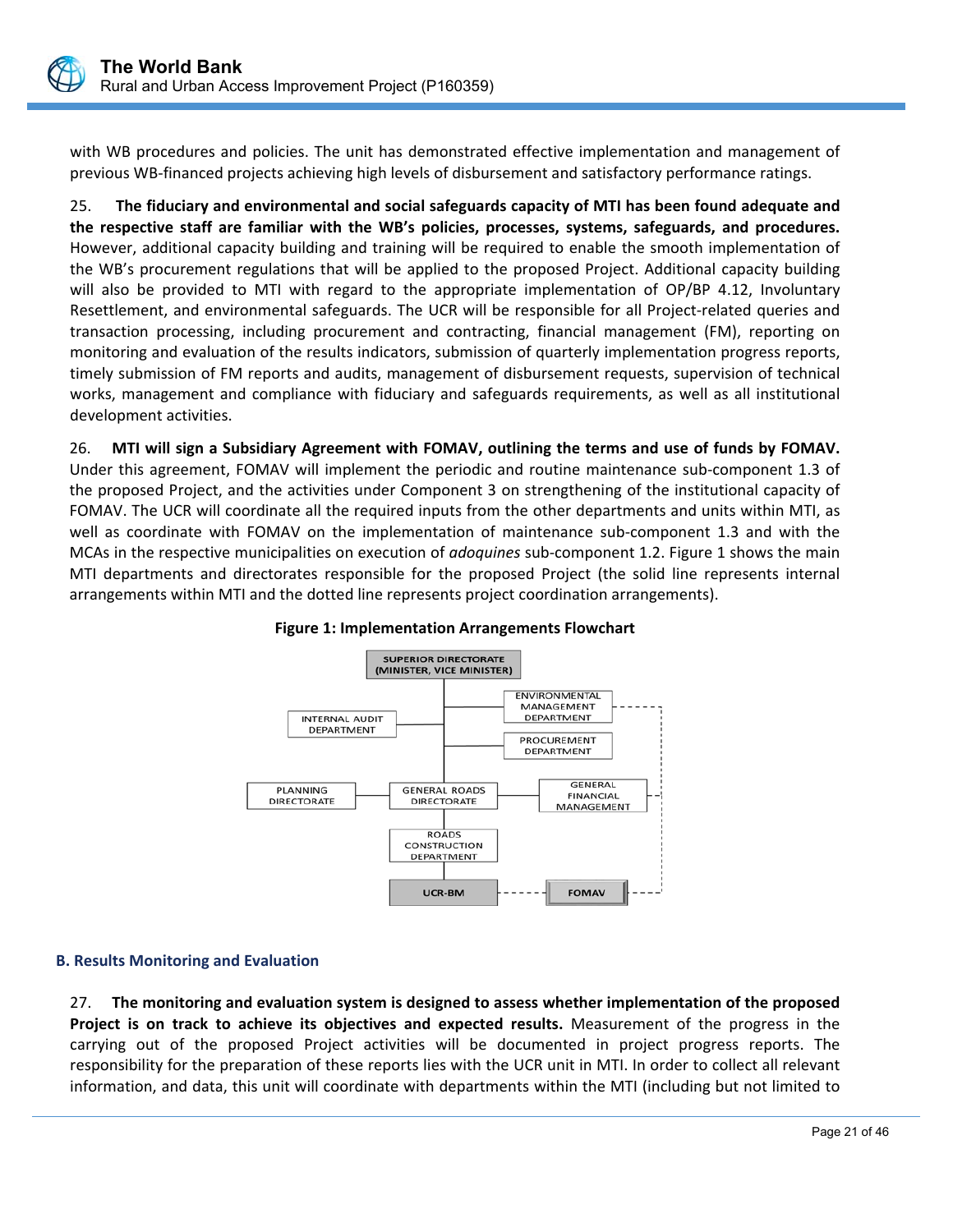

Planning, Financial Management, Environmental & Social, and Procurement) and FOMAV. The reports will be prepared on a semi‐annual basis and submitted to the WB for review. In addition to reporting on the proposed Project results indicators and intermediate outcome indicators, the reports will include information on disbursements, FM, procurement, and social and environmental policies and guidelines, as well as an updated annual plan of works and activities. The reports will also include an assessment of the impact that women have had on proposed Project design, and implementation and success (quality, cost, time) of completed or ongoing activities.

# **C. Sustainability**

28. **Design of the proposed Project includes suitable, appropriate, and relevant sustainability provisions.** These include: (i) continued provision of support to the implementation and expansion of rural road maintenance with microenterprises, which are former MCAs; and (ii) promoting the adoption of FOMAV's Financial Sustainability Study's key recommendations to ensure the sustainability of the road improvements carried out under WB-financed projects and on the road network as a whole. The ongoing project<sup>24</sup> is supporting FOMAV in the implementation of pilots for minor routine maintenance of rural *adoquines* roads through performance‐based contracts with the cooperatives. These cooperatives are composed of trained staff formerly employed in the MCAs. The proposed Project will build on the lessons of these pilots and support their application on rural roads paved under previous WB projects and throughout the country. This will ensure the preservation of the *adoquines* rural road network and the sustainability of the MCA model after the construction is over. In addition, the study on Financial Sustainability of FOMAV, completed in August 2014, recommended measures for improving the revenue stream of the FOMAV, in order to reduce its resource gap and meet the growing maintenance needs of the road network. Given the importance of this proposed increase in FOMAV's revenue stream to ensure long-term preservation of the road network and sustainability of large investments being made in road improvements, the WB will continue the dialogue with the Government. The Government has expressed its intention to make its best efforts with consideration of economic and political conditions to ensure allocation of greater resources for maintenance. The implementation of these measures will be monitored under the proposed Project through a PDO level indicator on "Adoption of measures as recommended by the FOMAV Sustainability Study and as agreed with IDA" to be achieved by proposed Project's closure.

#### **D. Role of Partners**

 $\overline{a}$ 

29. **The WB is coordinating with other multilateral and bilateral organizations in Nicaragua to build on their work and scale up support for improving rural roads using the MCA model**. The proposed Project builds on the results and findings of the following studies undertaken with support of these partners: (i) the Road Safety Strategy (2013‐2018) financed by the IDB; (ii) the Study on Vulnerability Reduction on Main Roads (2003), financed by JICA; and (iii) the Study on the Adaptation Capacity of the Transport Sector to Climate Change (2016), financed by the NDF. Over the last four years, the MCA model for paving rural roads with *adoquines* has also been scaled up with support from the Central American Bank for Economic Integration that has financed improvement of an additional 181 km for a total of US\$102.5 million.

<sup>&</sup>lt;sup>24</sup> Rural Roads Infrastructure and Improvement Project (P123447), IDA Credits 5028 and 5533, IDA Grants H7440 and H9830.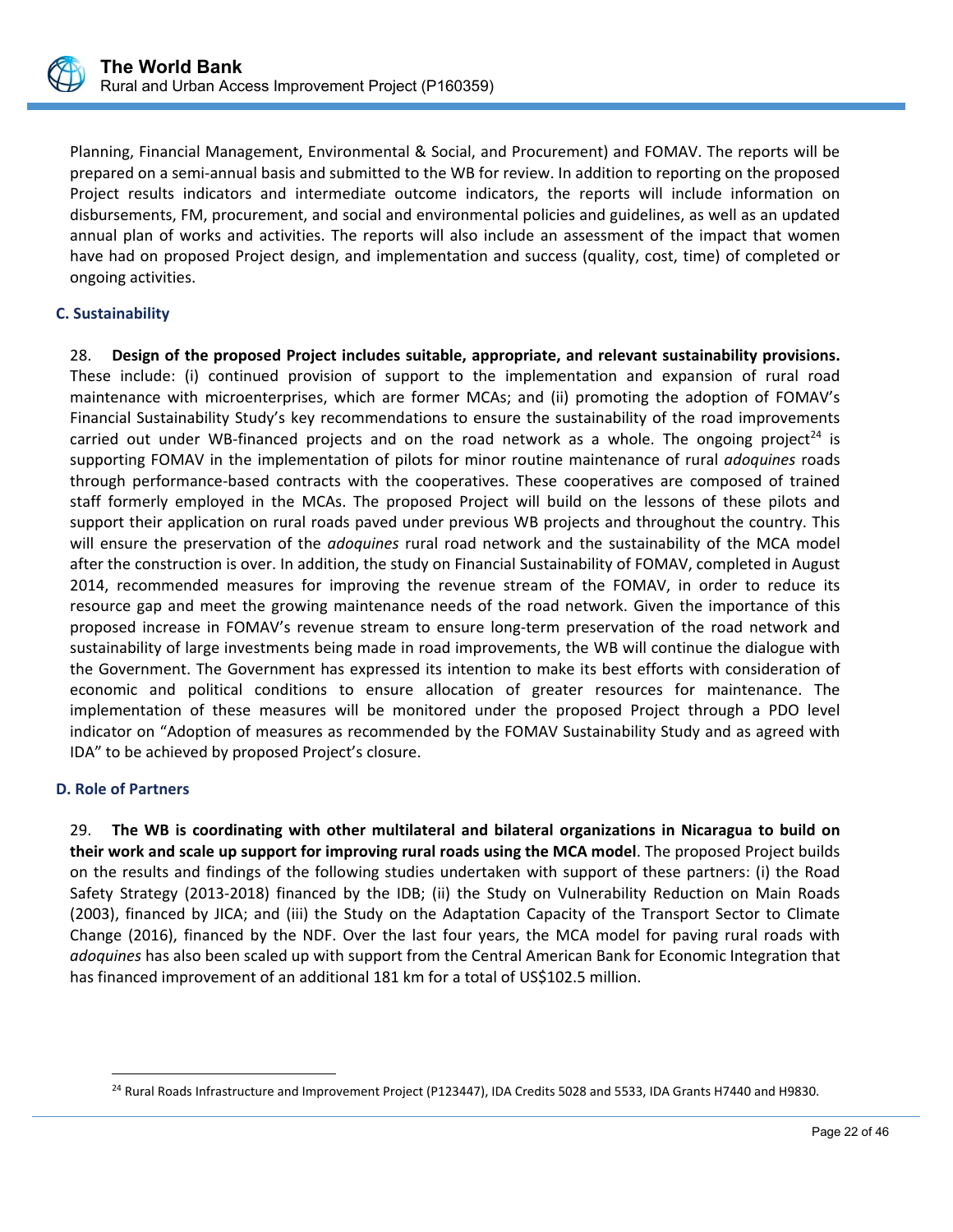

# **V. KEY RISKS**

# **A. Overall Risk Rating and Explanation of Key Risks**

30. **The overall risk to the proposed Project is rated Moderate.** Risks related to the institutional capacity for implementation and sustainability, and environmental and social categories are substantial, due to sustainability of financing for road maintenance, and the frequent occurrence of natural disasters and severe climate change events. All other risks are moderate, with the exception of the sector strategies and policy risk, which is identified as low.

31. **Institutional Capacity for Implementation and Sustainability***:* **There is a substantial sustainability risk for proposed Project‐financed roads, as road maintenance expenditures in Nicaragua have tended to be lower than needed.** The WB will continue supporting FOMAV to achieve its funding needs as a road fund and continue the dialogue with the Government on adopting the recommendations of the recently completed study on FOMAV's Financial Sustainability. The adoption of appropriate measures to achieve sustainability will be monitored through the PDO indicator ("Adoption of measures as recommended by the FOMAV Sustainability Study and as agreed with the WB"), to achieve which the Government will propose the specific measures from the study or other alternative measures to be agreed with the WB and implement them before proposed Project's closure.

32. **Environmental and Social (Climate Change and Disaster Risks): Considering substantial environmental risk and moderate social risk, the combined environmental and social risk category is rated substantial.** The environmental risk is rated substantial due to the vulnerability of the country to extreme climate change events, given that Nicaragua is one of the world's most disaster prone countries. Every year extreme weather and climate change impacts in the form of floods and droughts lead to serious damages to infrastructure, including roads, and impose high economic costs on the country. The WB is working closely with the Government to help reduce the high levels of vulnerability, promote mainstreaming of disaster risk reduction in relevant sectors and improve local capacity for disaster risk reduction and management. At the proposed Project level, this will be mitigated through careful understanding of potential climate and disaster impacts on road sections financed by the proposed Project, incorporation of climate resilient designs, and strengthening institutional capacity to address climate adaptation in the road sector. This will partially be informed by the climate scenarios study for the road network currently being conducted by the MTI with support from the NDF.

33. **The social risk is moderate, and is associated with potential increase in traffic accidents during and after road construction and resettlement induced by some of the proposed Project‐financed road improvements.**  Considering that drivers may increase speed and engage in riskier behavior on improved smoother (paved) and less congested (upgraded) roads, proper mitigation measures will be incorporated in construction contracts and in the road designs, including (a) traffic management during construction period enforced by the supervision consultant; (b) appropriate vertical and horizontal road signing and signaling; (c) traffic calming measures in trading centers and densely populated areas; and (d) widening of the road shoulders to provide appropriate space for pedestrians and non‐motorized traffic in trading or city centers. Moreover, Component 2 includes more general road safety actions for strengthening road safety management capacity and treating road accident hazardous spots. There are also social risks related to resettlement on urban access roads in Managua (La Garita – Tipitapa and Ciudad Sandino – Mateare) due to the nature of works associated with the widening of these road sections, as well as one of the rural roads (Granada  $-$ Malacatoya) due to the presence of encroachers within the existing right of way. To mitigate these risks, site-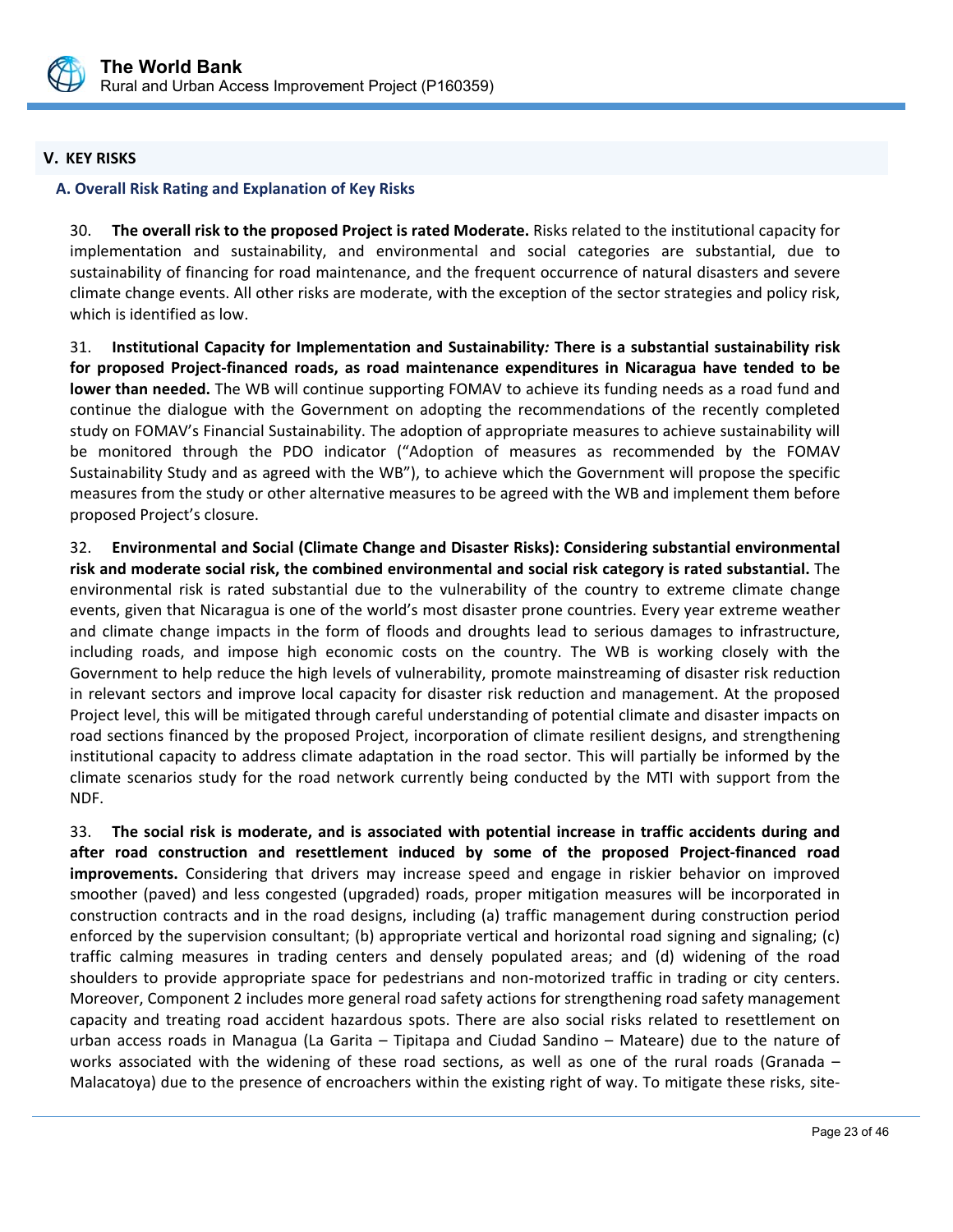

specific Abbreviated Resettlement Action Plans (ARAPs) have been prepared for these three road sections and will be implemented prior to the award of contract. The contracts for road works and supervision consultants on these roads will also include the Environmental and Social Management Plan (ESMP), prepared by the Borrower and approved by the WB, as well as clauses requiring the presence of social and environmental specialists on site during implementation, and other required resources to implement the ARAPs (such as construction of small structural improvements for the encroachers and small vendors). The risk of labor influx during construction works has been found low (section E on Social Safeguards provides more detail). Nevertheless, the construction contracts will incorporate special clauses requiring application of workers' code of conduct, mitigation measures against child labor, and labor influx guidelines.

# **VI.APPRAISAL SUMMARY**

# **A. Economic and Financial (if applicable) Analysis**

34. **MTI applied a comprehensive multi‐criteria approach to prioritizing the roads in most need of intervention, based on their contribution to developing the productive areas of the beneficiary municipalities, improving quality of life of the population living in proposed Project areas, and ensuring the permanent transitability of the intervened roads.** Within approximately 6,448 km of prioritized rural roads and 297 km of prioritized urban roads of the main road network with higher traffic, the following roads were identified and proposed for financing: i) five sections for the improvement of unpaved rural roads (totaling 46.2 km) by *adoquines* pavement; ii) one section of periodic maintenance of paved roads (with 30.0 km); and iii) two sections to improve the capacity to four lanes for decongesting roads providing urban access to Managua (totaling 19.81 km). The prioritization was carried out applying the Multi‐criteria Matrix, developed with support of the ongoing WB‐financed Rural Roads Infrastructure and Improvement Project (P123447). This Multi-criteria Matrix measures the following variables with respective assigned weights: (i) population; (ii) agricultural production; (iii) poverty level: (iv) connectivity; (v) transitability; (vi) average daily traffic; (vii) vulnerability; (viii) environmental impacts; and (ix) net present value.

| <b>Road Section</b>               | Length (Km) | Total Cost (US\$ M) | NPV (US\$ M) | <b>EIRR (%)</b> |
|-----------------------------------|-------------|---------------------|--------------|-----------------|
| La Garita - Tipitapa              | 8.0         | 10.96               | 27.07        | 20.1            |
| Ciudad Sandino - Mateare          | 11.81       | 16.53               | 77.16        | 30.0            |
| Sub-total Sub-Component 1.1       | 19.81       | 27.49               | 104.23       | 25.6            |
| Granada - Malacatoya              | 10.0        | 6.00                | 6.33         | 14.7            |
| Corn Island                       | 1.0         | 0.60                | 1.74         | 24.1            |
| Macuelizo - Santa María           | 10.0        | 6.00                | 4.57         | 11.3            |
| Cárdenas - Colón                  | 10.0        | 6.00                | 3.35         | 11.0            |
| La Libertad - San Pedro de Lóvago | 15.2        | 9.12                | 23.72        | 19.3            |
| Sub-total Sub-Component 1.2       | 46.2        | 27.72               | 39.71        | 15.4            |
| San Lorenzo - Múhan               | 30.0        | 8.35                | 21.60        | 47.8            |
| Sub-total Sub-Component 1.3       | 30.0        | 8.35                | 21.60        | 47.8            |
| <b>TOTAL</b>                      | 96.01       | 63.56               | 165.54       | 22.7            |

35. **The economic analysis of the rural road investments was analyzed and quantified using the Road Economic Decision (RED) Model by simulating lifecycle conditions and costs to provide economic decision criteria for road design construction and maintenance alternatives.** A discount rate of 6 percent was utilized,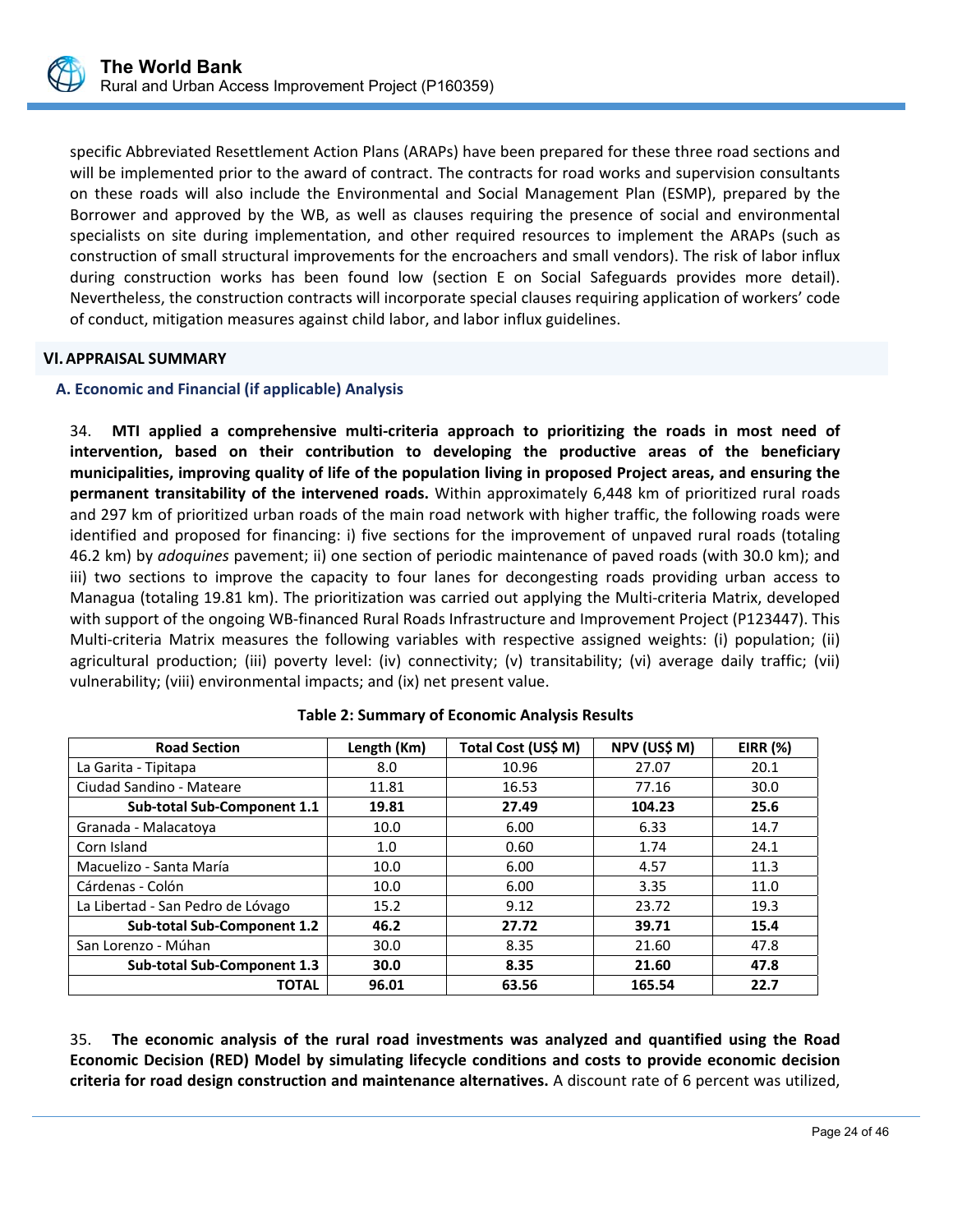

and the roads were modeled and reported on their Net Present Value (NPV) and Economic Internal Rate of Return (EIRR). For the upgrading of the urban access roads of La Garita  $-$  Tipitapa and Ciudad Sandino  $-$ Mateare and for the periodic maintenance of a 30 km San Lorenzo – Múhan trunk road section, net benefits were estimated using the Highway Design and Management Model (HDM‐4). A discount rate of six percent was utilized in these cases, and proposed roads were modeled to determine their NPV and EIRR. Benefits in the analysis included travel time savings, increased access to markets and public services, vehicle operating cost savings, and maintenance cost savings. Costs included construction, maintenance, and environment related costs.

36. **For urban access roads, the cost‐benefit analysis indicates a sound economic justification with an aggregate discounted NPV of US\$104.23 million, and an EIRR of 25.6 percent at a six percent discount rate.** For the rural roads, the cost-benefit analysis indicates a sound economic justification with an aggregate discounted NPV of US\$39.71 million, and an EIRR of 15.4 percent at a six percent discount rate. For periodic maintenance, the results also yielded economically viable results, with a NPV of US\$21.60 million and an EIRR of 47.8 percent.

37. **The economic analysis also considered economic benefits stemming from the reduction in economic losses associated with road accidents due to road safety countermeasures on the selected road sections of the roads that will receive capacity upgrading and periodic maintenance.** The unit values of economic loss for death and injury are estimated at US\$10,000. The proposed Project's physical and institutional interventions are assumed to reduce the number of annual deaths and injuries by 45 percent. The benefits are calculated as a savings in costs compared to the reference case. Table 2 presents the detailed results of the economic evaluation.

|                                          | 20% Increase in Capital<br>Costs |                 | 20% Decrease in Benefits |                 | <b>Combined Scenario</b> |            |
|------------------------------------------|----------------------------------|-----------------|--------------------------|-----------------|--------------------------|------------|
| <b>Road Section</b>                      | NPV (US\$ M)                     | <b>EIRR (%)</b> | NPV (US\$ M)             | <b>EIRR</b> (%) | NPV (US\$ M)             | EIRR $(%)$ |
| La Garita - Tipitapa                     | 24.93                            | 17.3            | 19.52                    | 16.8            | 17.38                    | 14.4       |
| Ciudad Sandino - Mateare                 | 73.73                            | 26.0            | 58.29                    | 25.2            | 54.86                    | 21.8       |
| Sub-total Sub-Component 1.1              | 98.66                            | 22.1            | 77.81                    | 21.3            | 72.24                    | 18.2       |
| Granada - Malacatova (Cont.)             | 5.17                             | 12.2            | 3.91                     | 11.7            | 2.75                     | 9.5        |
| Corn Island                              | 1.62                             | 20.6            | 1.27                     | 19.9            | 1.14                     | 16.9       |
| Macualizo - Santa María                  | 3.35                             | 9.4             | 2.44                     | 9.0             | 1.22                     | 7.3        |
| Cárdenas - Colón (Cont.)                 | 2.20                             | 8.9             | 1.53                     | 8.4             | 0.38                     | 6.5        |
| Libertad - San Pedro de<br>l a<br>Lóvago | 21.88                            | 16.9            | 17.13                    | 16.4            | 15.28                    | 14.3       |
| Sub-total Sub-Component 1.2              | 34.22                            | 13.2            | 26.28                    | 12.7            | 20.78                    | 10.7       |
| San Lorenzo - Múhan                      | 25.14                            | 46.5            | 20.82                    | 46.3            | 24.36                    | 45.3       |
| Sub-total Sub-Component 1.3              | 25.14                            | 46.5            | 20.82                    | 46.3            | 24.36                    | 45.3       |
| <b>TOTAL</b>                             | 150.02                           | 19.7            | 124.91                   | 19.1            | 117.4                    | 16.7       |

# **Table 3: Results of the Sensitivity Analysis**

38. **Appropriate sensitivity analysis was undertaken predicating defined changes in key parameters of interest (Table 3).** The sensitivity analysis has tested the impact of a 20 percent increase/decrease in certain key parameters in the economic appraisal, such as the capital costs and the benefits of the proposed Project. A 20 percent increase in construction costs and a 20 percent reduction in benefits resulted in a positive NPV of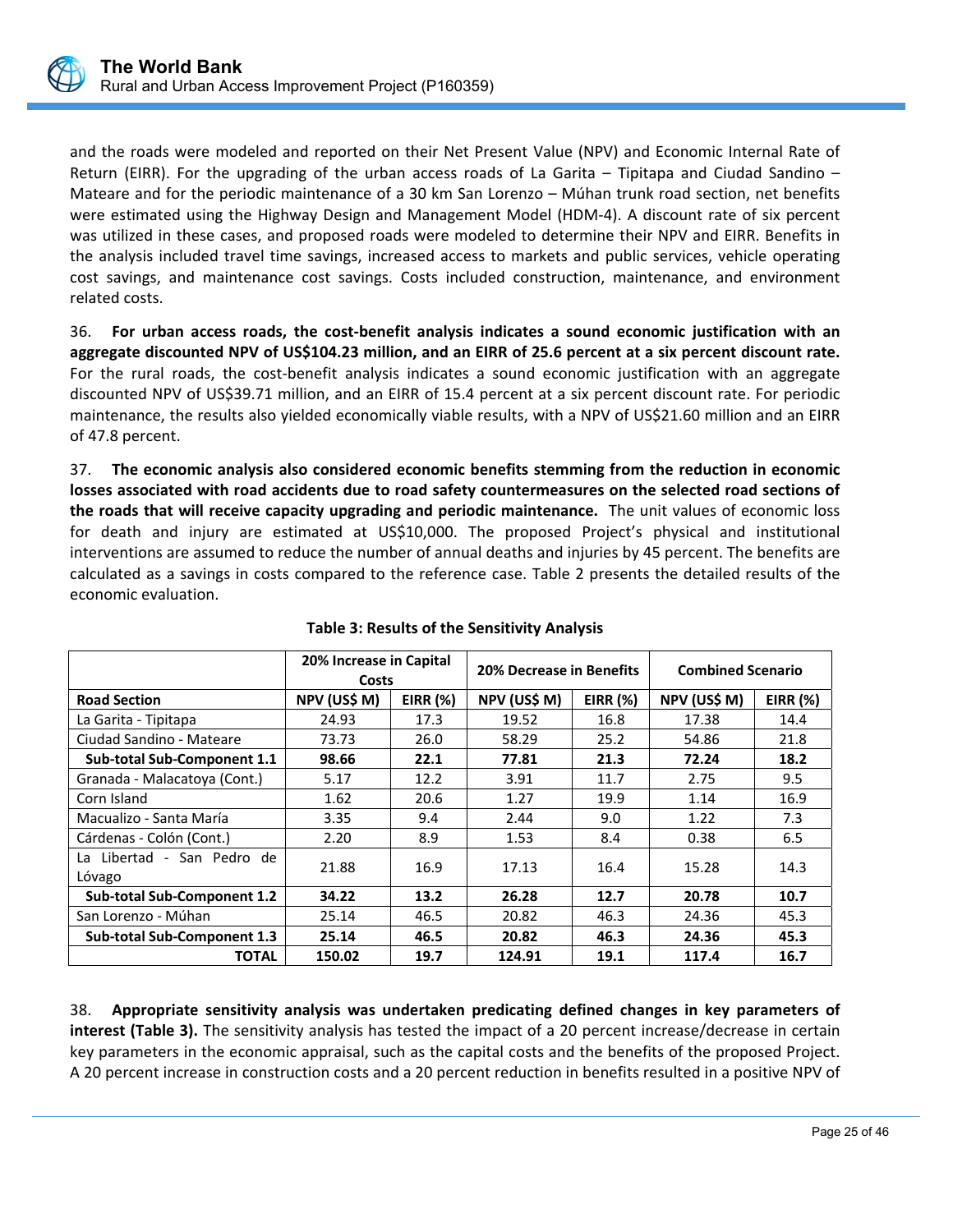

US\$117.4 million and an IRR of 16.7 percent. The results suggest that the economic viability of the proposed Project is robust, with the defined changes in the key parameters having little impact on overall viability.

39. **An assessment of the proposed Project's impact in terms of Carbon Dioxide (CO2) emissions (as a proxy for greenhouse gases) was undertaken, focusing on Component 1.** The proposed Project's impact was defined as the difference in emissions between a reference scenario "Without‐Project" and the "With‐Project" scenario. The assessment estimated gross greenhouse gas emissions over the period of 20 years of the proposed Project of 1,280,510 tCO<sub>2</sub>e, resulting in a total net reduction in greenhouse gas emissions over the life of the Project of 62,667 tCO<sub>2</sub>e (about 5 percent), or an annual average net reduction of about 3,100 tCO<sub>2</sub>e (or 5 percent) as compared to the reference scenario on the 96.01 km of roads under Component 1 of the proposed Project. This will be achieved through lower vehicle emissions as a result of increased fuel efficiency on improved rural road sections, and reduced congestion and traffic idling time on upgraded urban access roads.

# **B. Technical**

 $\overline{a}$ 

40. **Design of the proposed Project takes into account experience in the execution of past projects, as well as best practices and adaptation of solutions to the country context.** Technical considerations include: (i) use of *adoquines* as the main surfacing solution for rural road improvements, and asphalt overlays for periodic maintenance; (ii) inclusion of local communities in the construction delivery process using MCAs; (iii) subcontracting of earthworks and *adoquines* supply to the private sector; (iv) adaptation with the integration of differentiated design approaches to include more hazard resilient measures for more climate vulnerable roads; (v) employing existing right of way design approaches with minimal changes to vertical and horizontal alignments; and (vi) integrating road safety measures in the design, with special attention to non‐motorized traffic. Road designs are in line with country geometric and pavement design norms, while asphalt resurfacing conforms to standard country technical specifications which are in line with international standards. Special considerations are integrated for road safety and drainage provisions.

41. **Urban Access Roads of La Garita – Tipitapa (8 km) and Ciudad Sandino – Mateare (11.8 km). These two lane paved road sections will be upgraded to four lanes through doubling of the existing asphalt concrete**  roadway. Interventions include construction of two seven meter wide walkways, 3.5 meter wide lanes on each side, and 1.2 meter shoulders. The structural solutions were calculated using the AASHTO  $1993^{25}$ method, obtaining structural packages of bearing layer in concrete asphalt, granular base stabilized with cement and granular subbase, according to the load conditions of past and projected traffic. To address the congestion issue, the design will include upgrading of intersections and roundabouts at single points to improve the flow at critical congested points, extension of approach lanes, and construction of bicycle paths in urban areas. Road safety measures have also been incorporated in the designs, such as construction of a central separator with New Jersey wall<sup>26</sup> with a security width of 50 centimeters from the edge of the roadway, allowing for pedestrian crossings at specific critical points, horizontal and vertical signaling and speed calming measures, and 1.5 meter wide pedestrian sidewalks. The works will include drainage improvements as mitigation measures against adverse climatic events, as deemed necessary. These design

<sup>25</sup> American Association of State and Highway Transportation Officials (AASHTO) (1993) *Guide for Design of Pavement Structures*, Washington, DC, USA.

<sup>&</sup>lt;sup>26</sup> A concrete barrier used in narrow highway medians to prevent vehicle crossovers into oncoming traffic.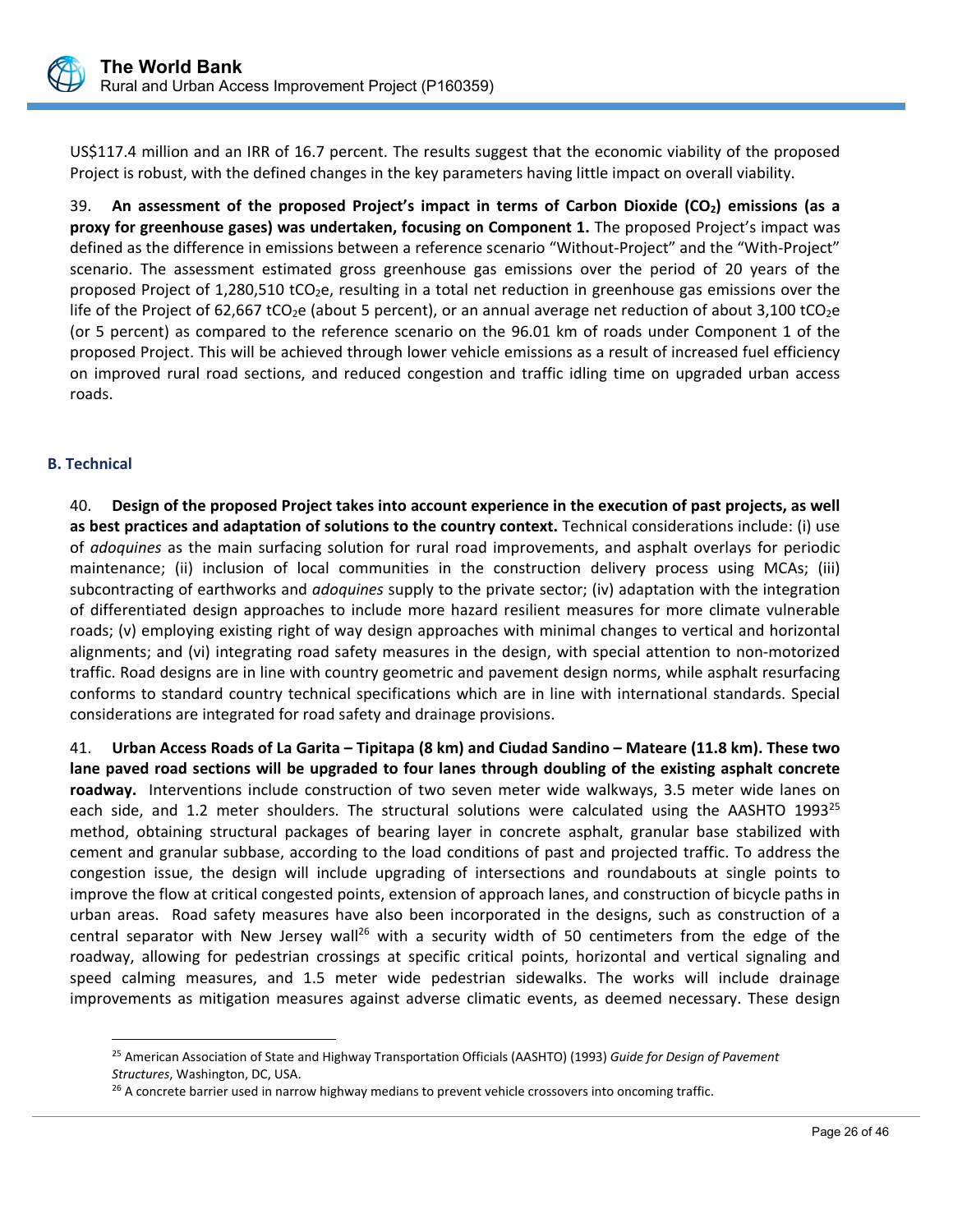

options were selected based on geometric design and traffic studies, with consideration of volumetric traffic counts, origin‐destination census, speed measurements and travel times.

42. **Pavement of Rural Roads (46.2 km). The** *adoquines* **pavement structure was calculated based on the**  transit levels and loading conditions of each section. It includes the stabilization of the granular base materials with cement to form a strong support structure, the use of select granular materials for the subbase and suitable fill materials as the lowermost layer or sub‐grade. The design also includes the use of quality sand materials to form the road mat for the *adoquines*, and using a custom sand cement mortar mix for the joints. Special drainage, bio-engineering and support features (e.g. cheap cement-sand bags, use of gabion boxes, masonry lining of side drains, construction of catch‐water drains, use of concrete cordons, and re‐vegetation) will be incorporated in final designs as mitigation measures against adverse climatic events, as deemed necessary. Road safety elements have also been built into the designs (road signs, road marking, safety barriers, etc.). The cost per km was increased to improve the design of drains and sewers considering the effects of climate change.

| <b>Road Section</b>                  | <b>Current</b><br><b>Surface</b> | Type of<br><b>Intervention</b> | Longitude<br>(km) | <b>Current</b><br>condition<br>(IRI) | <b>Current</b><br><b>Traffic</b><br>(AADT) | <b>Traffic</b><br>Growth<br>(%) | <b>Total Cost</b><br>(mln US\$) |
|--------------------------------------|----------------------------------|--------------------------------|-------------------|--------------------------------------|--------------------------------------------|---------------------------------|---------------------------------|
| La Garita - Tipitapa                 | Paved                            | Upgrade to<br>four lanes       | 8.0               | 3.50                                 | 9,213                                      | 4.9%                            | 10.96                           |
| Ciudad Sandino -<br>Mateare          | Paved                            | Upgrade to<br>four lanes       | 11.81             | 2.60                                 | 8,167                                      | 4.7%                            | 16.53                           |
| Granada - Malacatoya                 | Earth                            | Surfacing with<br>Adoquin      | 10.0              | 18.0                                 | 737                                        | 8.5%                            | 6.00                            |
| Corn Island                          | Earth                            | Adoquin                        | 1.0               | 17.0                                 | 351                                        | 2.1%                            | 0.60                            |
| Macuelizo - Santa María              | Earth                            | Surfacing with<br>Adoquin      | 10.0              | 25.6                                 | 203                                        | 9.8%                            | 6.00                            |
| Cardenas - Colon                     | Earth                            | Surfacing with<br>Adoquin      | 10.0              | 18.0                                 | 377                                        | 8.7%                            | 6.00                            |
| La Libertad - San Pedro<br>de Lovago | Earth                            | Surfacing with<br>Adoquin      | 15.2              | 18.0                                 | 201                                        | 7.9%                            | 9.12                            |
| San Lorenzo - Múhan                  | Paved                            | Periodic<br>Maintenance        | 30.0              | 4.0                                  | 1,513                                      | 6.7%                            | 8.35                            |
| <b>TOTAL</b>                         |                                  |                                | 96.01             |                                      | 2,423                                      |                                 | 63.56                           |

# **Table 4: Proposed Interventions by Road Section**

43. **Periodic Maintenance of San Lorenzo – Múhan (30 km)**. **Eight alternative reinforcement techniques were evaluated with the HDM‐4 model in the With‐Project scenario compared to the alternative base in the Without‐Project scenario for a period of 20 years, including periodic maintenance.** The alternative with the highest net present value was selected, consisting of two types of sections: (i) reinforcements of 6 cm of asphalt concrete; and (ii) 20 cm of recycled base and reinforcement of 6 cm of asphalt concrete. The width of 7 meters of existing roadway and one meter of paved shoulder were maintained. The proposed asphalt resurfacing will be in line with standard technical specifications in the country and internationally.

44. **The proposed Project has climate adaptation benefits.** More specifically, sub‐component 1.4: Building resilience to climate change in the road sector, has 100 percent adaptation benefits through improving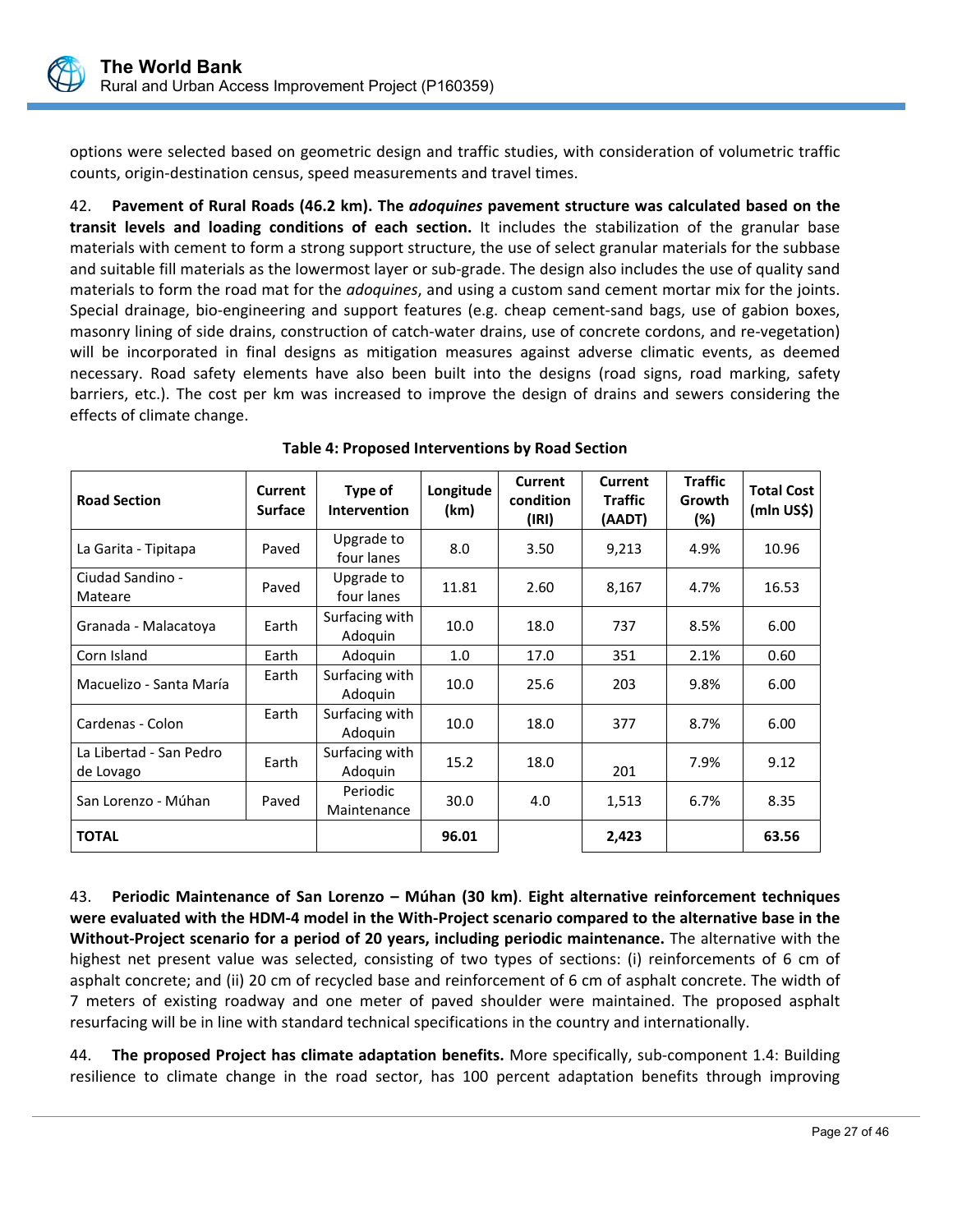

resilience of the selected vulnerable points of the road network to climate change impacts. In addition, resilience was a central feature of design solutions identified for roads under sub‐components 1.1: Improving urban access to Managua, and 1.2: Rehabilitating and improving rural roads, and 1.3: Maintaining the road assets. About 23, 16, and 5 percent of the costs of these sub-components respectively are associated with resilience building measures, such as slope management, major drainage works (drain boxes and bridges), and minor drainage works (ditches, culverts, sub-drainage, pipes). The adaptation co-benefit is the ratio of the resilience associated commitment for these sub-components per the total amount of IDA financing for these sub-components. Thus, the overall adaptation co-benefit that can be attributed to the proposed Project activities is 26 percent.

| Sub-components    | <b>Total Financing for</b><br>Sub-component<br>(US\$ million) | <b>Resilience Associated</b><br>Commitment<br>(US\$ million) | <b>Resilience Associated</b><br>Commitment<br>(% of cost) |
|-------------------|---------------------------------------------------------------|--------------------------------------------------------------|-----------------------------------------------------------|
| Sub-component 1.1 | 32.6                                                          | 7.5                                                          | 23%                                                       |
| Sub-component 1.2 | 32.0                                                          | 5.1                                                          | 16%                                                       |
| Sub-component 1.3 | 12.0                                                          | 0.6                                                          | 5%                                                        |
| Sub-component 1.4 | 8.6                                                           | 8.6                                                          | 100%                                                      |
| <b>TOTAL</b>      | 74.7                                                          | 21.8                                                         | 26%                                                       |

# **C. Financial Management**

45. **FM will be carried out by MTI, which is experienced with WB‐financed projects**. MTI is a solid and experienced entity, and has in place adequate controls and monitoring mechanisms over the funds executed by FOMAV, and both MTI and FOMAV have experience implementing WB‐financed projects. Key risks are related to: (i) the implementation of the *adoquines* contracts by MCAs and the maintenance contracts between FOMAV and cooperatives; and (ii) the presence of two implementing agencies, MTI and FOMAV, which requires consolidation of financial information, and timely transfer of funds and documentation. FOMAV will need to strengthen its capacity to properly monitor the execution of the activities performed by cooperatives and will require additional support for the creation of cooperatives for routine rural maintenance as well as payments to these cooperatives, which will be made based on performance. The Operational Manual includes detailed procedures and guidelines on the requirements for the organization, monitoring of, and payment to the cooperatives, and will be adopted prior to effectiveness. Furthermore, a Subsidiary Agreement between MTI and FOMAV will be signed prior to effectiveness of the Credits.

46. **MTI will be responsible for preparing and monitoring the annual operating plan and budget, which will include FOMAV's budget.** The budget will then be integrated into MTI's annual budget and monitored through the Integrated Financial Management and Audit System (*Sistema Integrado de Gestión Financiera Administrativa y de Auditoría,* SIGFA).

47. **Project accounting and budget will be managed through SIGFA, including FOMAV's sub‐component expenditures.** As for all WB‐financed projects, the transactions will be recorded in a separate accounting and reporting module (SIGFAPRO), which provides financial information according to project needs and monitors contract payments. Since SIGFAPRO is not interfaced with SIGFA, reconciling procedures are required between these two systems. Accounting for the proposed Project will be cash‐based, in accordance with the Government accounting policies. FOMAV's accounting systems are not capable of generating reports for the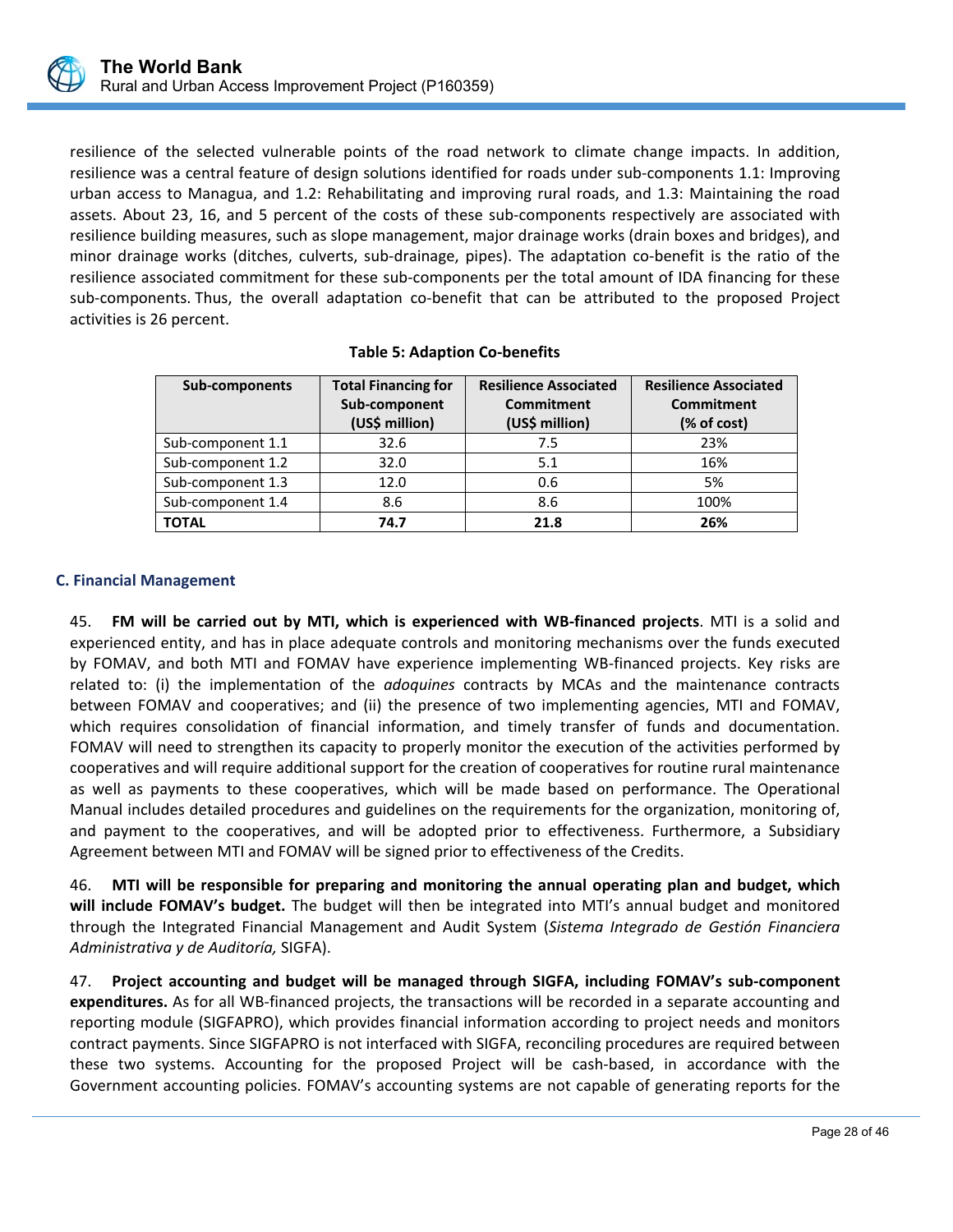

proposed Project's needs, thus additional financial information and conciliation of advances will be provided to MTI on monthly basis, in the agreed formats as documented in the Operational Manual, with reports serving as the basis for monitoring, expenditure recording, and consolidation. MTI will ensure that FOMAV's financial reports are supported by adequate records and documentation in accordance with WB requirements. Performance‐based payments to cooperatives will be made upon FOMAV's technical certification of the level of service agreed in the contract. MTI payments to MCAs are based on the periodic physical progress billed by the MCAs and certified by a MTI supervisor*.*

48. **MTI will submit semi‐annual Interim Financial Reports (IFRs) (June 30 and December 31), within 45**  days of the semester. The format and content of the IFRs will be enhanced to provide information by subcomponent on the outstanding balance of the funds transferred to FOMAV, information on contracts, and notes to the IFRs. MTI and FOMAV should retain all records (contracts, orders, invoices, bills, receipts and other documents) evidencing expenditures under their respective parts of the proposed Project until at least the later of: (i) one year after the WB has received the audited Financial Statements covering the period during which the last withdrawal from the Credit Account was made; and (ii) two years after the Closing Date. MTI and FOMAV will provide access to the WB to examine such records.

49. **MTI has well established internal control and procedures.**  Nevertheless, MTI and FOMAV need to strengthen their monitoring capacity of the rehabilitation and minor routine maintenance works on the selected rural roads carried out by the MCAs and cooperatives respectively, and provide the necessary technical assistance to the MCAs and cooperatives on the organization and implementation of internal controls. The Operational Manual includes: (a) roles and responsibilities of MTI and FOMAV; (b) criteria for the organization of the MCAs and cooperatives; (c) monitoring procedures for the activities carried out by the MCAs and cooperatives; (d) content and formats of the IFRs and FOMAV's financial reports; and (e) monitoring processes for signed contracts. In addition, the MTI/External Resources Unit accounting manual will be updated.

50. **The MTI will open two separate Designated Accounts in United States Dollars at the Central Bank of Nicaragua, one for each financing source, IDA SUF credit and IDA credit.** On a quarterly basis, MTI will transfer funds to FOMAV from the Designated Account(s), into a separate account in Cordobas, as an advance supported by quarterly cash forecasts. FOMAV will be required to document advances on a monthly basis. Expenditure justifications will be reported though Statement of Expenditures. Advances to the Designated Accounts will be made on a variable ceiling up to forecast of cash flow for one semester, or another period if necessary, forecast computed on signed contracts and committed procurements in process, for both MTI and FOMAV. These and other additional disbursement procedures are outlined in the Disbursement Letter.

51. **The proposed Project's annual financial statements will be audited by a private firm under the terms of reference and list of audit firms acceptable to the WB.** The auditors will conduct interim reviews of the activities implemented by the MCAs and cooperatives for routine maintenance, and the results of the review will be communicated to the MTI and FOMAV in a management letter within 90 days after the review is conducted. The proposed Project's annual audit reports will be submitted to the WB not later than six months after the end of each audited period. Audit costs will be financed by the proposed Project. Audited financial statements will be disclosed on the MTI's website and the WB will make them available to the public in accordance with the WB Policy on Access to Information.

52. **In order to monitor the proposed Project's FM arrangements, the WB will conduct at least two full FM implementation support missions per year and carry out desk reviews of interim unaudited financial reports**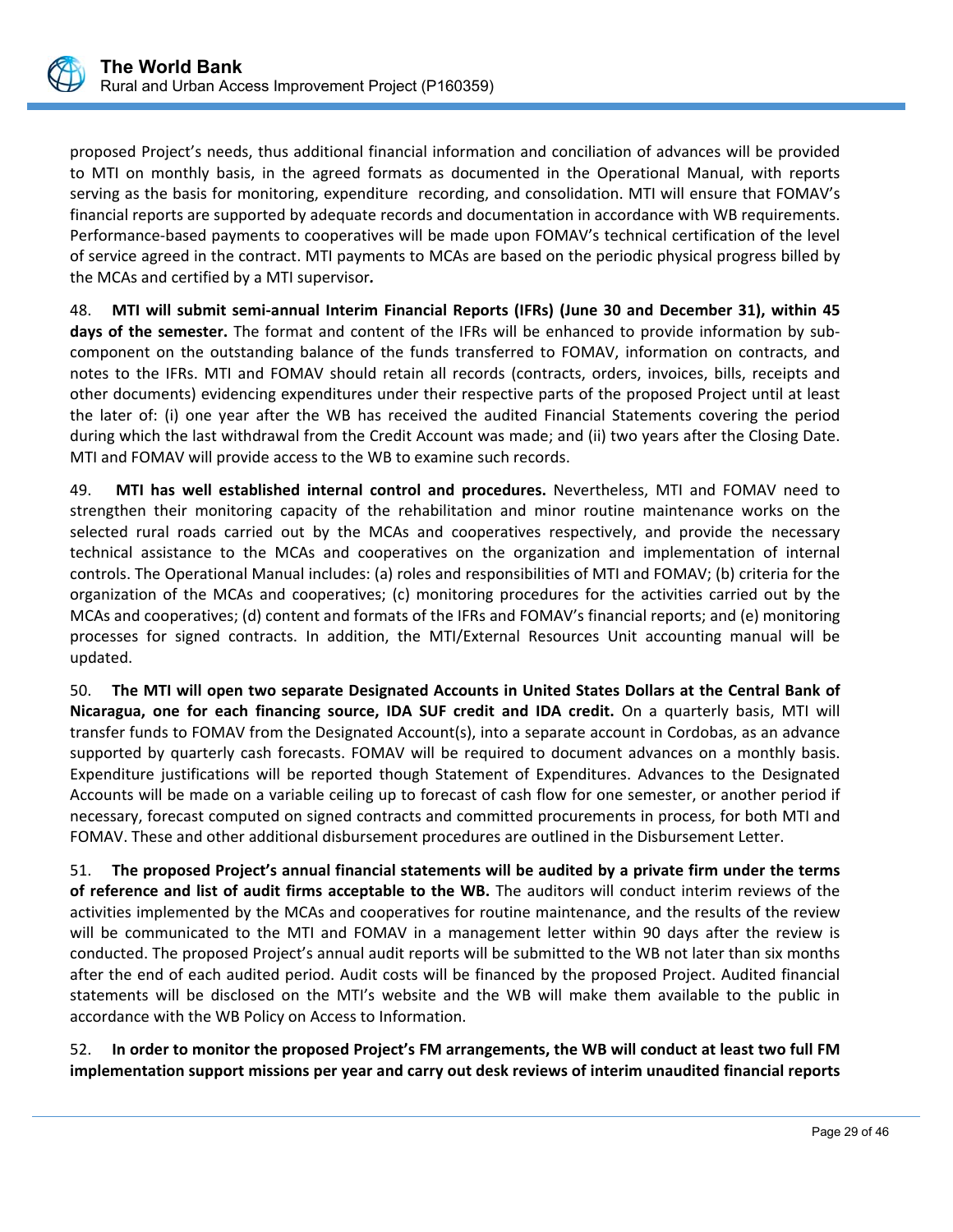

and annual audit reports. These missions will look into the operation of the internal controls and the acceptability on continuity of the agreed FM arrangements.

# **D. Procurement**

53. **Procurement for the proposed Project will be carried out by: (i) MTI, (ii) FOMAV, and (iii) MCAs.** The Project will be executed in accordance with the WB's Procurement Regulations for Borrowers under Investment Policy Financing (July 2016) ("Procurement Regulations"), and the provisions stipulated in the Procurement Plan and the Operational Manual. A procurement capacity assessment was carried out in November 2016 and both MTI and FOMAV were found to have the necessary capacity. The UCR will be responsible for all procurement and contracting related queries and processing, including management and compliance with fiduciary requirements.

54. **A Project Procurement Strategy for Development was carried out and identified the appropriate selection methods, market approach and type of review by the WB**. Most activities under the proposed Project will be carried out through National or International Competition. An acceptable Procurement Plan was also prepared and included in the new Systematic Tracking of Exchanges in Procurement system. Procurement arrangements for the Immediate Response Mechanism Component are described in the Immediate Response Mechanism Operational Manual. For International Competition, in addition to WB Standard and Sample Bidding Documents, MTI and FOMAV will use standard bidding documents agreed with the Nicaraguan Procurement Directorate.

55. **MCAs will be responsible for rural road improvement.** Road sections will be divided into sub‐sections and one MCA will be created and act as contractor for each sub‐section. Municipalities will jointly and severally implement works with the MCAs of their jurisdiction, in order to ensure enhanced fiduciary oversight. Criteria for determining the length of subsections is based on the expected managerial capacity of MCAs and is outlined in the Operational Manual as well as support and supervision arrangements by municipalities and MTI respectively. In principle, the aggregate amount of the works, including materials, for each sub-section is estimated at US\$600,000. The Operational Manual outlines the procedures for hiring laborers by MCAs and procurement of minor construction materials by MCAs. MCAs working along the same road section will jointly procure a contractor to carry out earth works and a supplier of *adoquines* in order to benefit from economies of scale in terms of contract prices and administrative effort. These procurements will follow National Competition to ensure transparency. The bidding documents used by MCAs have been agreed upon with the WB.

56. **A series of mitigation measures will be implemented to ensure the satisfactory performance of procurement functions within MTI and FOMAV.** These include: (a) prior review by MTI of all National Competition conducted by MCAs; (b) supervision of procurement/selection transactions carried out by MCAs by auditors acceptable to the WB and according to terms of reference acceptable to the WB; (c) agreement of MTI/FOMAV and WB on the required qualifications of existing procurement staff who will be appointed to support the proposed Project, with the commitment of MTI/FOMAV to replace them only with staff of equivalent qualifications acceptable to the WB; and (d) inclusion of Special Procurement Provisions in the Procurement Plan. All procurement procedures are described in the Operational Manual, and published on the MTI web page.

57. **To maintain sound procurement processes, MTI will carry out procurement audits.** To this end, it will: i) ensure all procurement records and documentation for each fiscal year of the proposed Project, are audited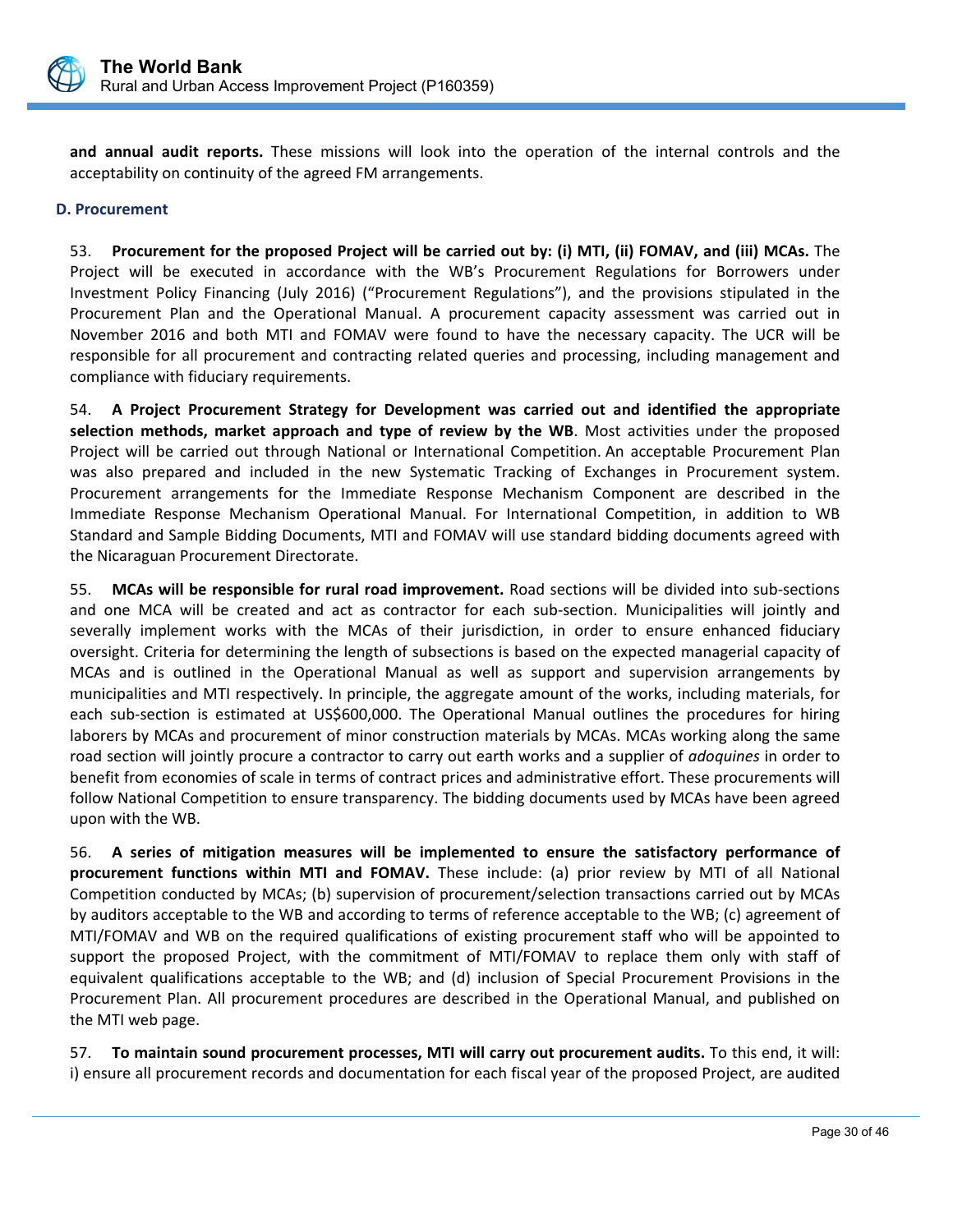

by independent auditors acceptable to the WB in accordance with appropriate procurement audit principles; ii) furnish to the WB the procurement audit report; and iii) furnish to the WB other information concerning the procurement records, documentation and reviews. The scope of this Audit will also include the procurement/selection transactions carried out by MCAs.

# **E. Social (including Safeguards)**

58. **The Indigenous Peoples Policy OP/BP 4.10 is triggered because one of the proposed sub‐projects is located in the Municipality of Corn Island, which is part of the South Atlantic Autonomous Region and where people of a Creole (Kriol) ethnicity are found.** The assessments have determined that on the other seven road sections where locations are known, Indigenous Peoples were not present. Thus, an Indigenous Peoples Plan was prepared by the Borrower and approved by the WB only for the road section in Corn Island and disclosed in‐country and on the WB's external website on December 23, and 28, 2016, respectively. The grievance‐handling procedures and processes established for the Indigenous Peoples Plan will be based on the Grievance Redress Mechanism (GRM) put in place by MTI for the proposed Project. Its implementation will be monitored by MTI's Environmental and Social Management Division in coordination with the Corn Island Municipal Office. The Indigenous Peoples will be able to submit complaints and other grievances verbally or in writing to the MCA representatives in the sub‐project works area, the Corn Island Municipal Office, or on the MTI's website. Each complaint received will be recorded in a unified format, of which the complainant and all the other pertinent parties will receive a copy, and results of complaint resolutions will be announced in the periodic consultation meetings with the communities and Indigenous Population in the area. If a site visit is required, it will take place within three days of the date in which the claim is made, in coordination will all the parties involved. In case of nonconformity with the response, the complainant may appeal to the MTI, within a period of five days. Once the case has been evaluated, the MTI will instruct the Mayor also to request the MCA to comply with the request. Given that the precise location of activities under the resilience and road safety Components (1.4 and 2.1) are not known yet, an Indigenous Peoples Planning Framework was prepared by the Borrower and approved by the WB for these interventions and disclosed on December 23, 2016 in‐country, and on December 28, 2016, on the WB's external website. The Indigenous Peoples Plan and Indigenous Peoples Planning Framework were consulted upon locally on November 17, 2016, with the Creole (African descent) and Miskito communities. The Framework was also consulted at national level on December 16, 2016, in a multi-stakeholder workshop in Managua with participation of representatives from Development Secretariat of the Caribbean Coast, and Executive Directorate of Autonomous Regional Government of the Southern Caribbean Coast.

59. **The Involuntary Resettlement Policy OP/BP 4.12 is triggered because limited acquisition of land in the form of strips of land on the right of way and farmland will result in involuntary resettlement of informal encroachers and traders on three road sections with known locations under Component 1.** Around 32 families (or 160 people) have been identified to be affected, of which 24 families (or 138 people) will be affected by economic displacement: (i) for the Ciudad Sandino – Mateare sub‐project, 15 families with homes, businesses or both will be affected; (ii) for the La Garita – Tipitapa sub‐project, 11 families are affected; (iii) for the Granada – Malacatoya sub-project, six families living in poverty are affected. For the four roads (Corn Island, Cárdenas – Colón, La Libertad – San Pedro de Lóvago, and San Lorenzo – Múhan) with known locations and detailed designs, no involuntary resettlement was identified. Therefore, site‐specific ARAPs were prepared by the Borrower and approved by the WB for only these three road sections, consulted upon (ARAPs for Granada – Malacatoya and La Garita – Tipitapa on December 15, 2016, and ARAP for Granada – Malacatoya on December 16, 2016) and disclosed in‐country (ARAP for Granada – Malacatoya on December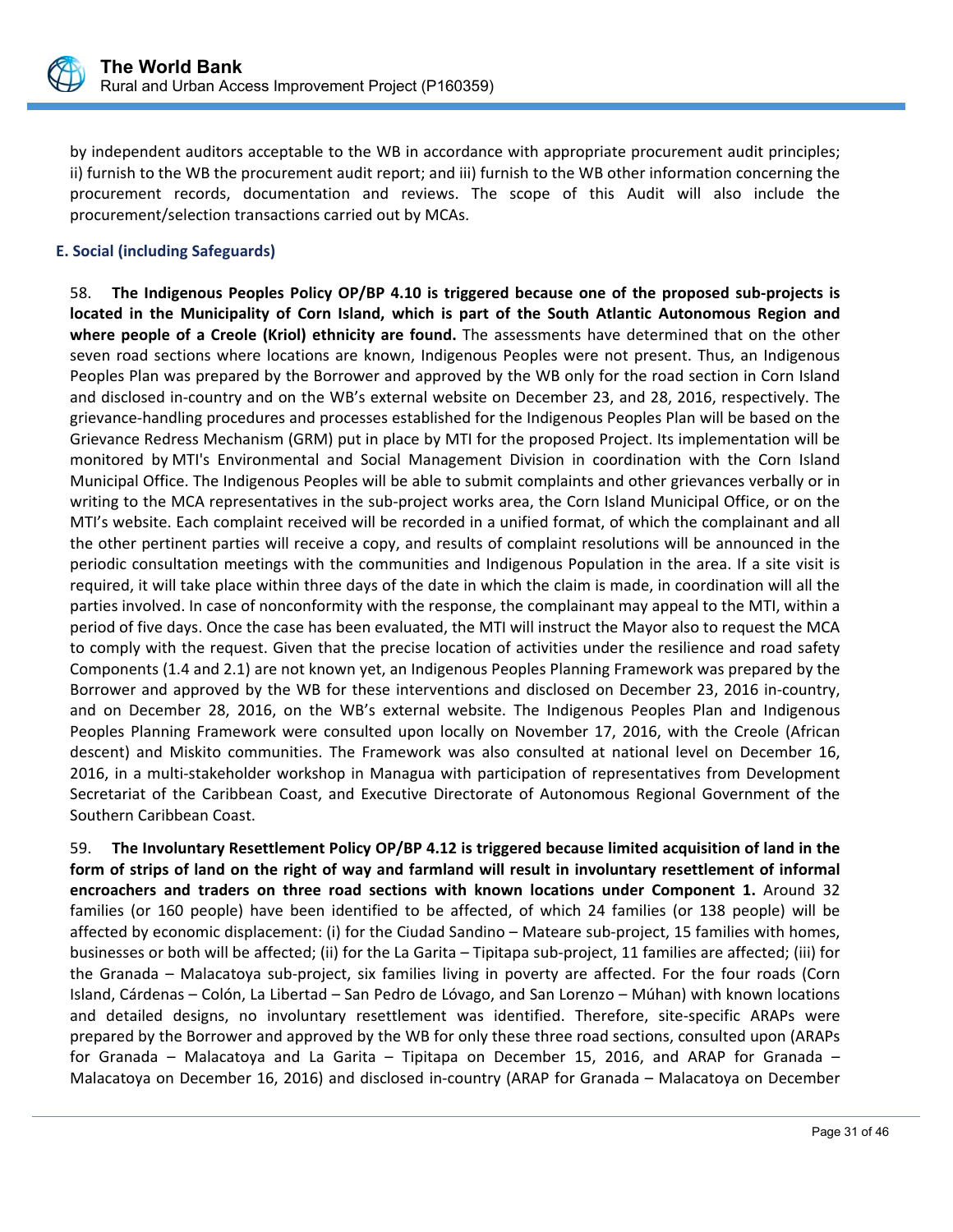

24, 2016, and ARAPs for La Garita – Tipitapa and Ciudad Sandino – Mateare on December 27, 2016). All three instruments were disclosed on the WB's external website on December 28, 2016. For one of the eight sections with known locations (Macuelizo – Santa María), the precise siting alignments cannot be determined at this time. If as a result of the definition of the siting alignments, it is determined by the WB that resettlement will be carried out, a Resettlement Action Plan will be prepared by the Borrower, in accordance with a Resettlement Policy Framework, acceptable to the WB. The Resettlement Policy Framework was prepared by the Borrower and approved by the WB consistent with OP/BP 4.12 policy, and disclosed in‐country and on the WB's external website on December 23 and 28, 2016, respectively. The contracts on the three road sections with expected resettlement will include the required resources to implement the ARAPs (such as construction of small improvements for the encroachers and small vendors).

60. **The public consultations for the ARAPs were carried during December 15‐16, 2017, with the participation of between 10 to 20 community members, Municipality officials, residents in the area of influence for each sub‐project**. These also included male and female representatives of families whose properties would be affected by the execution of the works. During the consultations, the main concerns raised were regarding operation of their businesses, protection and safety of their houses once the road is completed, and the inclusion of road safety measures in the road designs such as crossings for children as well as speed reducers. The measures to ensure the safety of pedestrians, road‐side businesses and houses, and of the non‐motorized traffic have been incorporated in the respective designs of the road sub‐projects. For each ARAP consultation, the MTI also clarified that it was the first of many future consultations that would take place prior to commencement of works at each road section to continue discussing and addressing public concerns and to ensure the joint decision-making process and the communities' approval of the proposed measures.

61. **The potential risks to the communities derived from contracting labor from outside for the road construction works is low.** For works under sub‐component 1.2, there are local people with the skills to carry out the tasks demanded by the MCAs and by the cooperatives for routine maintenance of rural roads. Each MCA will employ on average around 50 people within the communities. Moreover, the preliminary gender analysis and experience of previous projects did not highlight any cases of gender‐based violence, social conflict, child labor, or increased communicable diseases. For the works on La Garita – Tipitapa and Ciudad Sandino – Mateare under sub-component 1.1, absorption capacity will be high around the target urban areas as most of the labor is expected to be local and only a few high skill/technical labor will be required from outside. Preventive and response measures will be put in place, such as inclusion of training on healthy relationships, non‐violent conflict resolution, gender relations, and awareness of human immunodeficiency virus and sexually transmitted infections within the training curricula of courses provided by MTI to the MCAs. Similar training will be provided for the contractors and included in the respective contracts for the urban access roads. The contracts for road works and supervision consultants on these roads will also include the ESMPs prepared by the Borrower and approved by Bank, as well as clauses requiring the presence of social and environmental specialists on site during implementation. Mechanisms for reporting complaints on cases of potential gender‐based violence and child abuse will be put in place in MCAs offices and in the proposed Project's GRM system. MCAs will collaborate with the nearest police stations that can respond and provide orientation regarding these issues.

62. **The proposed Project will build on the successful experiences of previous transport projects in supporting women's inclusion in the community‐run**  *adoquines* **paving tasks through MCAs.** The MTI has made significant efforts to recruit women to the MCAs over the past nine years, with share of female employees increasing from 10 to 46 percent currently. Women have been involved mainly in leadership,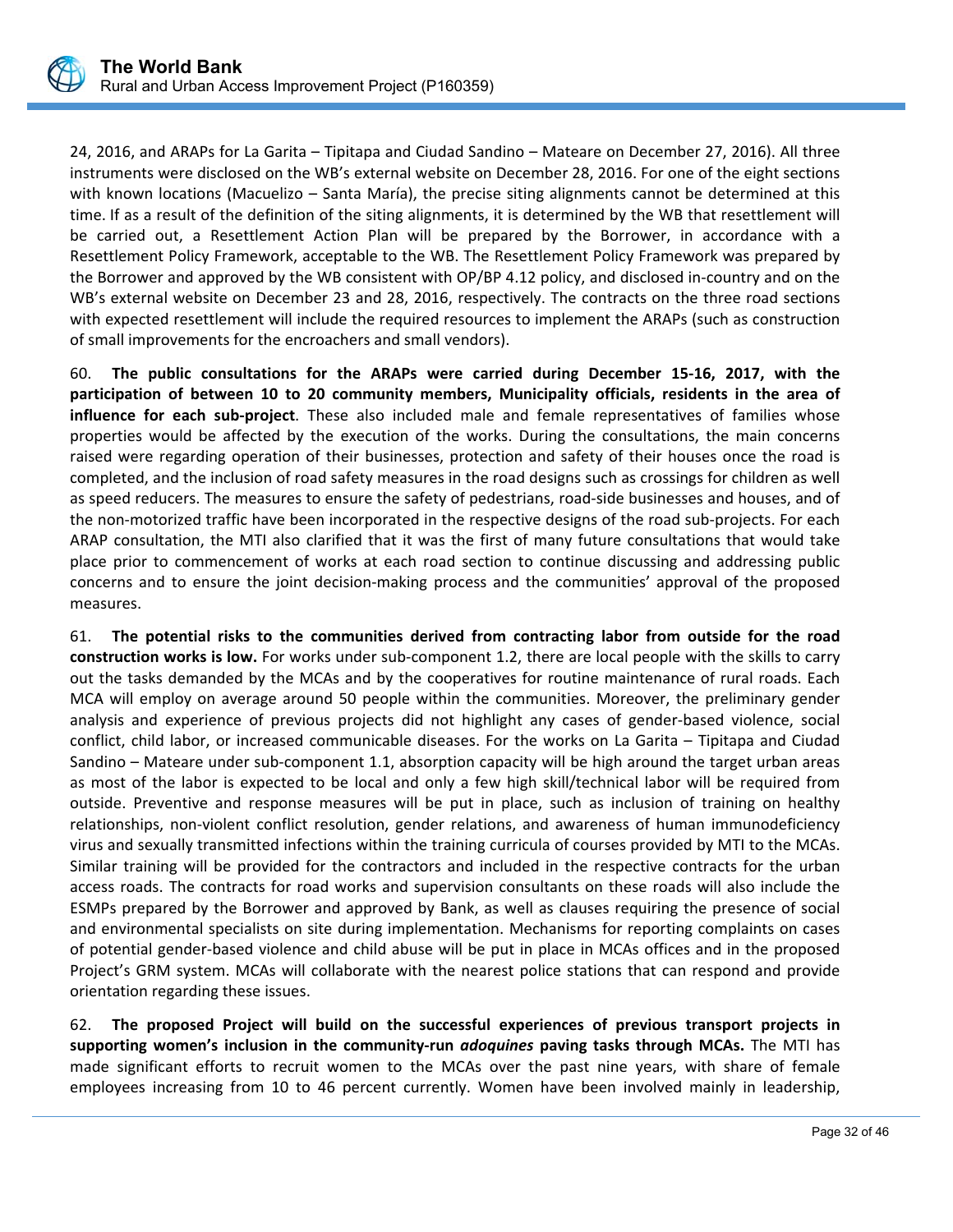

technical and administrative positions, which have contributed to increased income, skills building, and improvement of agency of women enabling them to make effective choices and transform these choices into desired outcomes. Apart from employment, the WB‐financed *Roads to Agency* study (2015) found that these experiences had profound psychological and human development effects in addressing gender gaps, such as increase in women's self-esteem and autonomy, change in the intra-household bargaining and social norms, exposure to wider social networks, and opportunities to develop leadership skills. However, according to the study, women in Nicaragua still face some barriers and challenges to participation in the MCAs, such as unpreparedness, childcare constraints, and lack of information, among others. To address and remove these barriers, the following gender‐targeted activities are being supported under Component 3: (i) proper technical and gender‐sensitization training to diversify tasks for women's agency leaving option of tasks open to their choice; (ii) application of gender sensitive recruitment strategy to provide women with better access to information through diverse massive communication mechanisms, such as communitarian radio and distribution of fliers; and (iii) introduction of childcare provision to women employed by the MCAs in coordination between MTI, the Ministry of Family and participating Municipalities. Women from the former MCAs will also be encouraged to participate in the cooperatives for minor routine maintenance of *adoquines* roads supported under sub‐component 1.3, which will provide additional employment opportunities in the longer term.

63. **Community involvement through citizen engagement activities is being sought as a means to empower beneficiary communities to take control of their road networks and become involved with local‐ level planning and decision‐making.** The MTI will be responsible for the execution and monitoring of citizen engagement activities under the proposed Project, including, inter alia: (a) carrying out of genderrepresentative consultations in all beneficiary communities before and during implementation of works to inform them of planned works in their communities or other proposed Project-related activities that will affect them; and (b) selection of representatives from each beneficiary community as part of the public consultation meetings who will serve as community monitors during the construction period and provide monthly updates on the status of rehabilitation works or other activities to affected community members. This community monitoring system will be complemented by a GRM system established for the beneficiaries of the proposed Project that will be operated by MTI and allow for submission of questions, complaints, or suggestions via MTI website, email, phone, or regular mail. In this regard, it was agreed that: (i) supervision contracts will include the responsibility for reporting of complaints in progress reports; (ii) beneficiaries of the proposed Project in rural areas may submit their complaints by telephone and / or the MCA office; (iii) beneficiaries in the non‐ rural works area may submit their complaints directly to the MTI (given their proximity to the MTI offices), by telephone or through the MTI website. The MTI will then report any issues or problems associated with the implementation of the proposed Project on the ground and ensure that each complaint is documented and reported. The MTI will also carry out beneficiary satisfaction surveys, financed under Component 3, at the initiation, during implementation and upon completion of the road works to ensure citizen participation in decision‐making activities and measure their satisfaction with proposed Project activities and progress.

# **F. Environment (including Safeguards)**

64. **Based on Environmental Assessment OP/BP 4.01, the proposed Project is classified as Category B, since Project environmental impacts are expected to be site‐specific and primarily during construction, and thus are moderate to low.** The urban access roads, rural pavement (*adoquines*), and periodic maintenance sub‐projects will be undertaken on existing roads only. There will be no activities in critical or sensitive natural habitats. The proposed Project is expected to have a positive impact on health and quality of life, including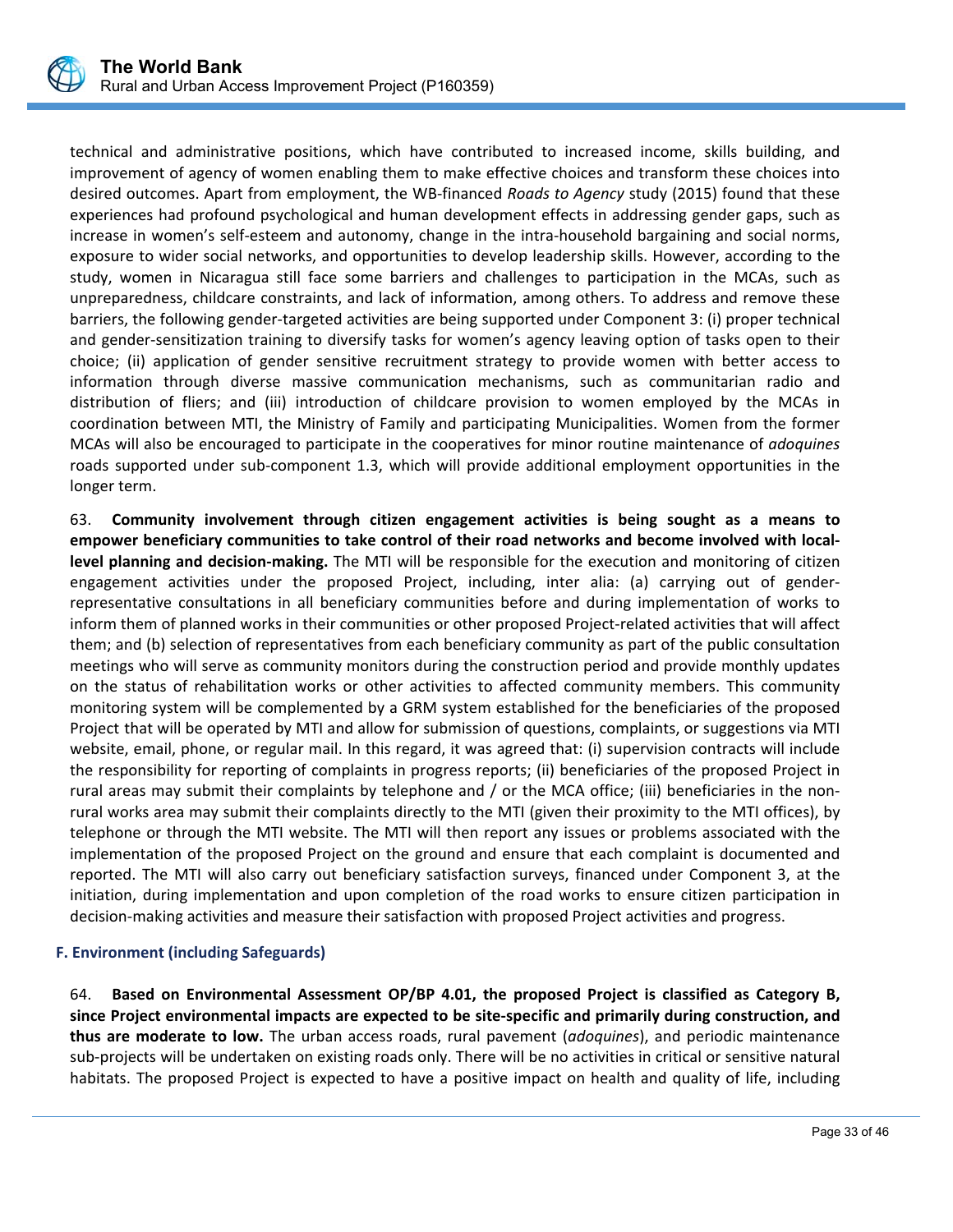

improvement in air quality, reduction of total suspended solids from unpaved roads, noise nuisance reduction, travel time savings, and improved and reliable all‐season access. The road maintenance sub‐component will also improve road surface conditions and drainage, and reduce road erosion. The road safety physical interventions will improve safety for the pedestrians and non‐motorized transport and contribute to reduction of fatalities on roads.

65. **Upgrade of the urban access road in Ciudad Sandino – Mateare will require the cutting of some trees along the current roadside.** In line with the national law, the National Forest Institute requires the preparation of a Reforestation Plan, which is included in the ESMPs of the proposed sub‐projects prepared by the Borrower and approved by the WB. These trees have not been found to have any known societal or cultural significance that could lead to opposition from the community. Given the presence of pedestrians, carriages, bicycles, and carts, a safe thoroughfare for non‐motorized transport and pedestrians will be established during the construction phase. The civil works on rural roads under the MCA model will take place along existing unpaved roads within the existing right of way and are not complex in nature (works will be community executed and consist of laying of a sand-cement base with *adoquines* placed on top). The potential environmental impacts are limited as these unpaved roads are already in use by vehicles. The works will be of the same magnitude as under the ongoing project, for which the screening process is already in place, and this same screening process will be used to ensure that any sections that might have a negative impact on protected areas or sensitive ecological habitats are not approved. The proposed periodic maintenance works on the San Lorenzo – Múhan section will involve minor activities such as surface cleaning, repairing of drainage structures, patching of potholes, and resurfacing of asphalt, none of which are expected to have any significant impact.

66. **The ESMPs were prepared by the Borrower and approved by the WB for eight specific road sections with known locations and detailed designs.** These include: i) upgrade of La Garita – Tipitapa, consulted upon on December 15, 2016, disclosed in-country on December 23, 2016, and on the WB's external website on December 28, 2016; ii) upgrade of Ciudad Sandino – Mateare, consulted upon on September 6, 2016, disclosed in-country on December 23, 2016, and on the WB's external website on December 28, 2016; iii) pavement of Cárdenas – Colón, consulted upon on October 13, 2011, disclosed in‐country on December 23, 2016, and on the WB's external website on December 28, 2016; iv) pavement of La Libertad – San Pedro de Lóvago, consulted upon on November 23, 2016, disclosed in‐country on December 23, 2016, and on the WB's external website on December 29, 2016; v) pavement of Corn Island, consulted upon on November 17, 2016, disclosed in-country on December 23, 2016, and on the WB's external website on December 28, 2016; (vi) pavement of Granada – Malacatoya, consulted upon on December 17, 2016, disclosed in‐country on December 23, 2016, and on the WB's external website on December 28, 2016; (vii) pavement of Macuelizo – Santa María, consulted upon on January 19, 2017, and disclosed both in‐country and on the WB's external website on January 23, 2017; and (viii) periodic maintenance of San Lorenzo – Múhan, consulted upon on December 19, 2016. Public meetings and consultations for ESMPs were carried out on each site with key project stakeholders and project beneficiaries during September 6, 2016 – January 19, 2017, with participation of between 30 and 70 people at each sub‐project (totaling about 300 people), and duly reported and annexed to each ESMP. Consultation participants included rural and urban population living in the participating municipalities and communities and the project affected people that live and/or are engaged in economic activities in the project areas. During the consultation workshops, the topics discussed were related to the impacts of the project on environment, land, livelihood, and gender, which have been taken into account in designing the most environmentally and socially feasible options for improving the proposed urban and rural roads.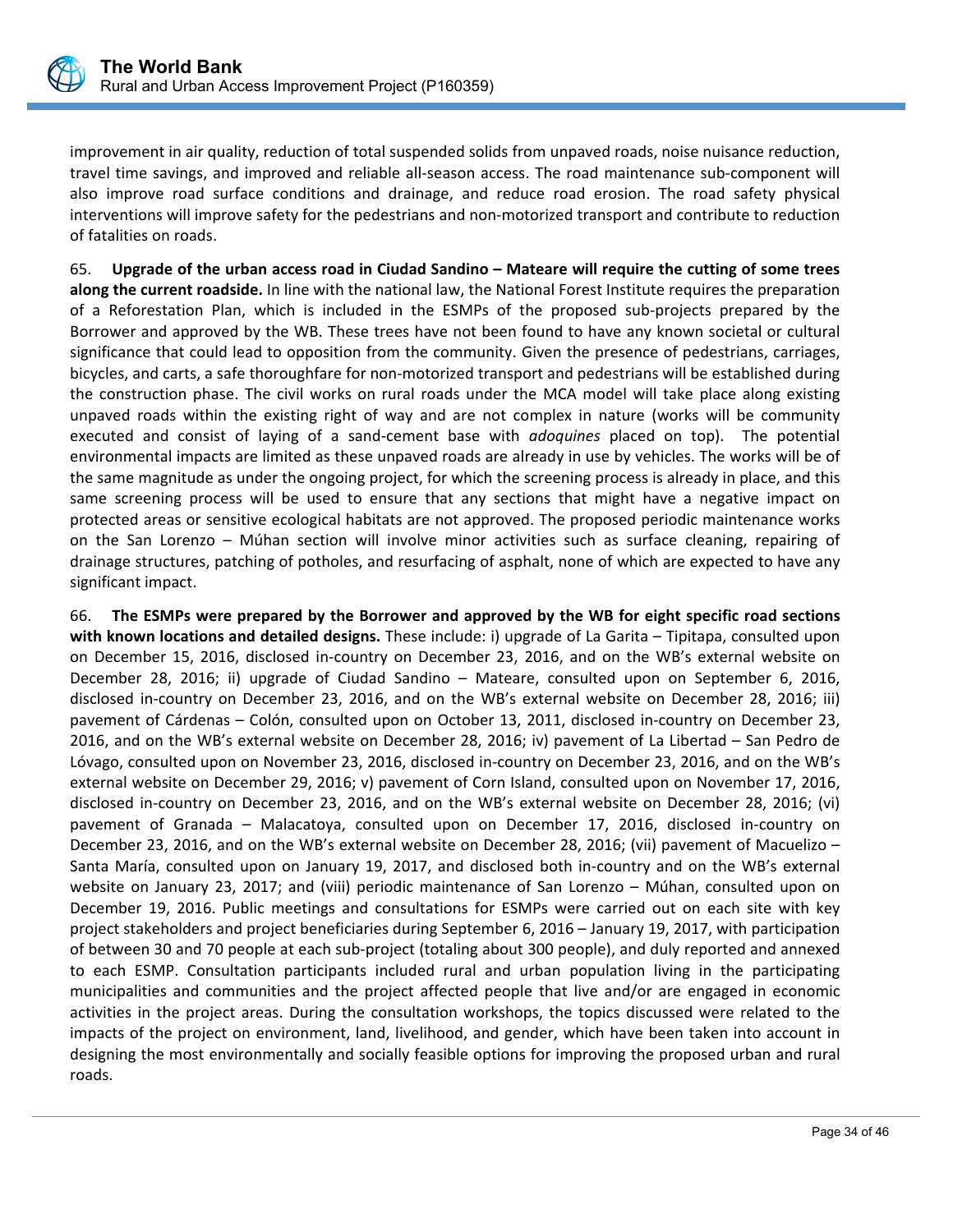

67. **In addition, the Environmental and Social Management Framework (ESMF) was updated for the resilience and routine maintenance of rural roads, as well as the road safety sub‐components (1.4, 1.3‐ii, and 2.1), where the precise locations of civil works are not yet known.** The ESMF was prepared by the Borrower, approved by the WB, and disclosed in Nicaragua and on the WB's external website on December 27, and December 29, 2016 respectively. The ESMF includes appropriate management tools to assure the adequate environmental and social management during implementation of sub-projects, and screening provisions and management measures in case any critical areas are identified during sub‐project preparation and implementation, and in the event of potential affectation of the physical and cultural properties (chance finds procedures). The ESMF consultation workshop was held in Managua on December 5, 2017, with participation of 33 people from MTI, FOMAV, Ministry of Environment and Natural Resources, and other stakeholders. No major issues were raised during the consultation. Minor comments and recommendations were recorded in the final version of the ESMF. The evidence of the workshop is included in the Annex 1 of the respective document.

68. **The Environmental and Social Management Division of MTI will be responsible for the oversight and management of safeguards for proposed Project activities implemented by MTI, and has experience under previous WB‐financed projects.** FOMAV will rely on this Division for assistance with safeguards requirements for implementation of sub-component 1.3, specifically, in the case of periodic maintenance of San Lorenzo – Múhan. Given the scope and nature of all potential adverse impacts essentially restricted to the construction phase, both MTI's and FOMAV's institutional capacity to manage safeguard risks has been found adequate, with the respective staff familiar with the WB's safeguard policies. Nonetheless, the Division's capacity on social safeguards compliance could be further strengthened, and this will be supported under Component 3 of the proposed Project, specifically, through implementation of an Environmental and Social Strengthening Plan developed by the MTI and approved by the WB. This will entail hiring of a full time social safeguards specialist and additional capacity building and training activities to the Division's staff to enable effective implementation of the safeguards instruments, including the requirements under OP/BP 4.12 Involuntary Resettlement, and strengthening of the environmental and social management capacity at the institutional level in general.

69. **Natural Habitat OP/BP 4.04 is triggered on a precautionary basis.** None of the proposed road sections traverse critical ecological habitats. The ESMF, prepared by the Borrower and approved by Bank, includes appropriate screening criteria to identify potential negative impacts on critical or sensitive areas, and measures to prevent, mitigate, and/or compensate potential negative impacts on critical or sensitive areas.

70. **Physical Cultural Resources OP/BP 4.11 is also triggered on a precautionary basis.** All civil works will take place within the right of way of existing roads, and thus no impact to any physical or cultural resource is expected, nor will access to places of worship or shrines be restricted during construction. However, there will be land movements and material banks usage, and chance findings may occur. The ESMPs for the road works and the ESMF, all prepared by the Borrower and approved by the WB, include specific guidelines to address change finds and corresponding protocols of action.

# **G. World Bank Grievance Redress**

72**. Communities and individuals who believe that they are adversely affected by a WB‐supported project may submit complaints to existing project‐level grievance redress mechanisms or the WB's Grievance Redress Service (GRS).** The GRS ensures that complaints received are promptly reviewed in order to address project-related concerns. Project affected communities and individuals may submit their complaint to the WB's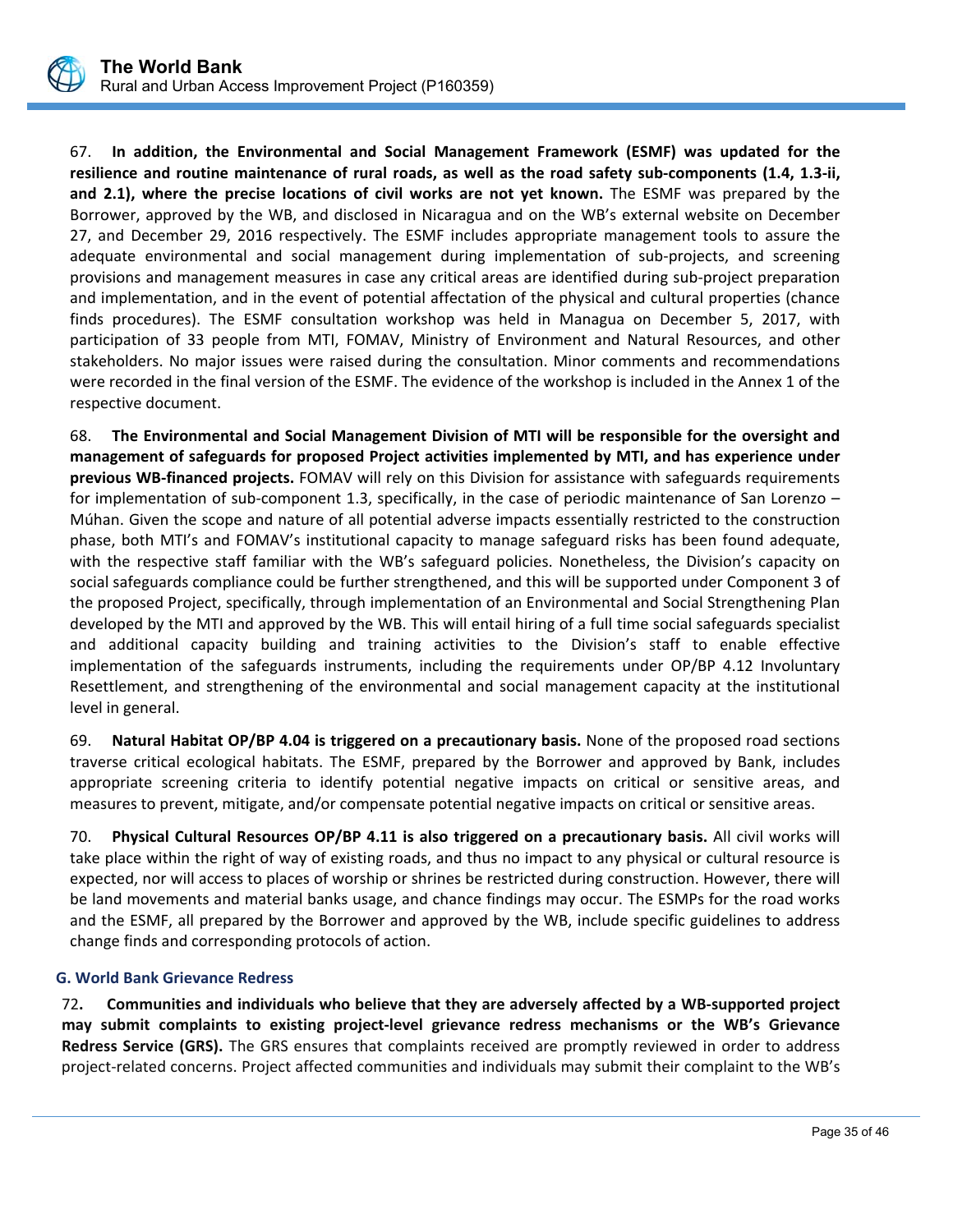

independent Inspection Panel which determines whether harm occurred, or could occur, as a result of WB noncompliance with its policies and procedures. Complaints may be submitted at any time after concerns have been brought directly to the WB's attention, and WB Management has been given an opportunity to respond. For information on how to submit complaints to the WB's corporate GRS, please visit *http://www.worldbank.org/en/projects‐operations/products‐and‐services/grievance‐redress‐service*. For information on how to submit complaints to the WB Inspection Panel, please visit www.inspectionpanel.org.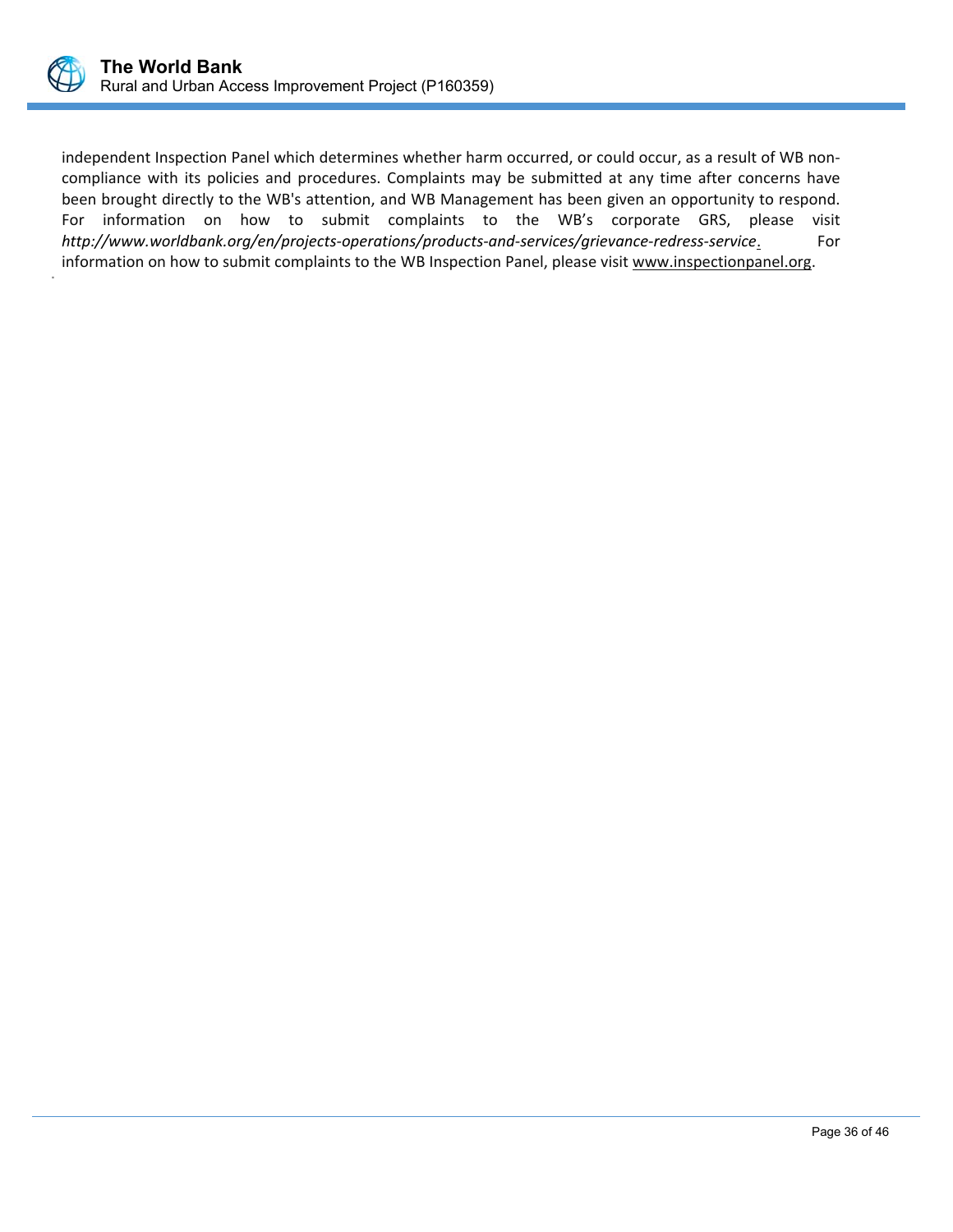

# **VII. RESULTS FRAMEWORK AND MONITORING**

#### **Results Framework**

**COUNTRY : Nicaragua Rural and Urban Access Improvement Project**

#### **Project Development Objectives**

The objectives of the Project are to: (a) improve safe and sustainable access to markets and services in targeted rural and urban areas of the Recipient; and (b) in the event of an Eligible Emergency, provide immediate and effective response to said Eligible Emergency.

#### **Project Development Objective Indicators**

| <b>Indicator Name</b>                                                                                                          | Core | Unit of<br><b>Measure</b> | <b>Baseline</b> | <b>End Target</b> | <b>Frequency</b> | <b>Data Source/Methodology</b>                                 | <b>Responsibility for</b><br><b>Data Collection</b> |
|--------------------------------------------------------------------------------------------------------------------------------|------|---------------------------|-----------------|-------------------|------------------|----------------------------------------------------------------|-----------------------------------------------------|
| Name: Total travel time to<br>access markets and services<br>in targeted urban and rural<br>Project areas (% reduction)        |      | Percentage                | 0.00            | 30.00             | Annual           | Project progress reports by<br>implementing agency UCR-<br>MTI | UCR-BM, MTI                                         |
| Total travel time to access<br>markets and services in<br>targeted rural Project areas<br>during rainy season (%<br>reduction) |      | Percentage                | 0.00            | 44.00             | Annual           | Project progress reports by<br>implementing agency UCR-<br>MTI | UCR-BM, MTI                                         |

Description: Measurement of the access to markets and services portion of the PDO. Percentage of travel time saved by the users to reach markets as well as education and health services, in line with progress in improving non-rural and rural roads (components 1.1, 1.2 and 1.3 [i]). Travel time is determined through the average travel speeds obtained from HDM-4 (non-rural roads) and RED (rural roads), for both the with and without project scenarios. In the case of the rural roads, a 50% speed reduction is considered to represent the impact of heavy rains during the rainy season. Time savings is the difference between the travel time in the without-project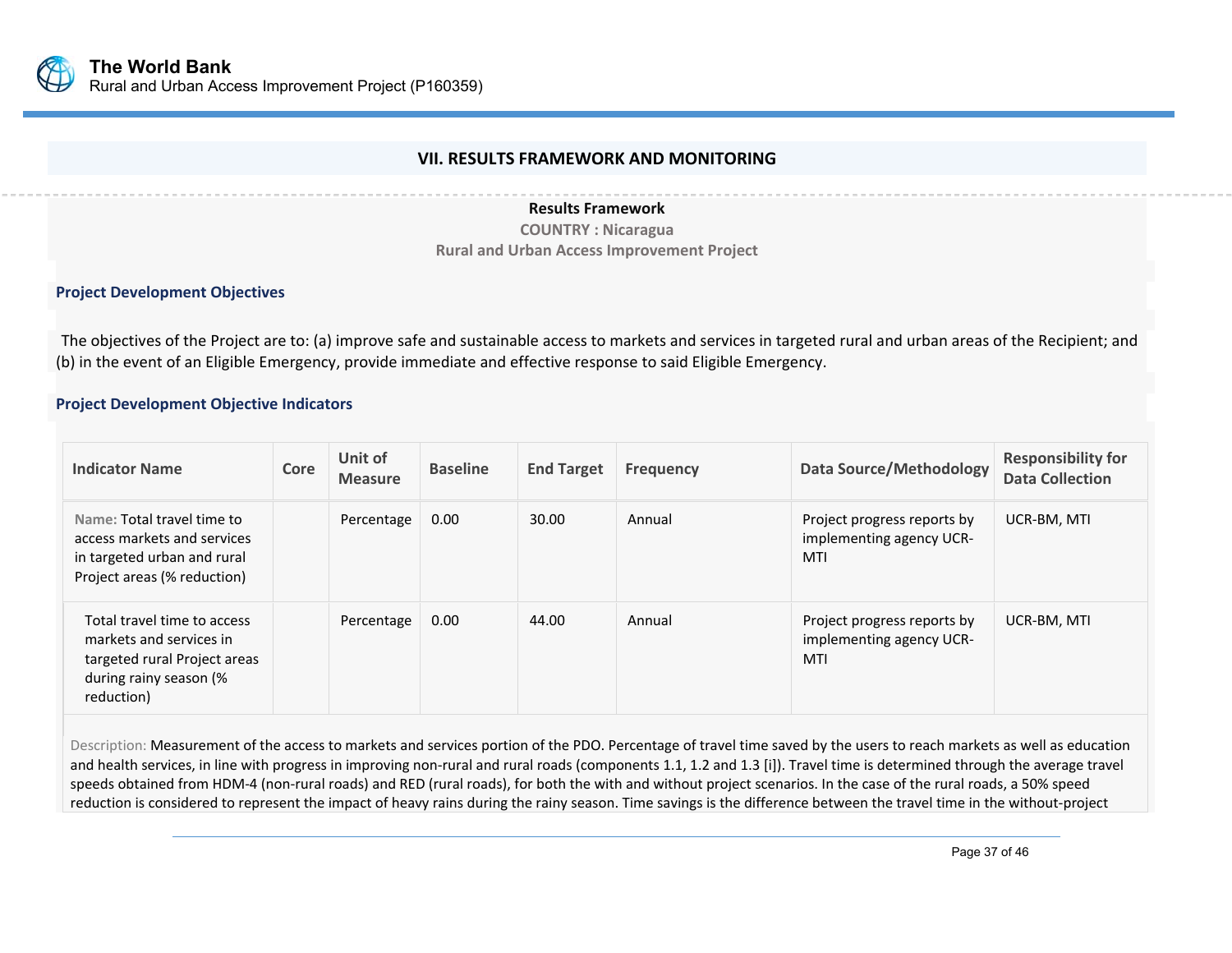

| <b>Indicator Name</b>                                                   | Core         | Unit of<br><b>Measure</b> | <b>Baseline</b>       | <b>End Target</b>     | <b>Frequency</b> | <b>Data Source/Methodology</b>                                                                                                                        | <b>Responsibility for</b><br><b>Data Collection</b> |
|-------------------------------------------------------------------------|--------------|---------------------------|-----------------------|-----------------------|------------------|-------------------------------------------------------------------------------------------------------------------------------------------------------|-----------------------------------------------------|
|                                                                         |              |                           |                       |                       |                  | scenario and the travel time in the with-project scenario, measured in percentage. Please note that this indicator requires supplemental information. |                                                     |
|                                                                         |              |                           |                       |                       |                  |                                                                                                                                                       |                                                     |
| Name: Share of rural<br>population with access to an<br>all-season road | $\sqrt{ }$   | Percentage                | 40.00                 | 45.00                 | Annual           | Commissioned Surveys,<br>Reports of INIDE (based on<br>CENSUS 2005), GIS maps                                                                         | UCR-BM, Planning<br>Department of MTI               |
| Number of rural people<br>with access to an all-season<br>road          | $\checkmark$ | <b>Number</b>             | 1077108.0<br>$\Omega$ | 1561806.0<br>$\Omega$ | Annual           | Commissioned Surveys,<br>Reports of INIDE (based on<br>CENSUS 2005), GIS maps                                                                         | UCR-BM, Planning<br>Department of MTI               |

Description: Percentage of rural people in the project area who live within 2 kilometers (typically equivalent to a 20-minute walk) of an all-season road. This indicator is also known as Rural Access Index (RAI).

An all-season road is motorable all year by the prevailing means of rural transport (often a pick-up or a truck which does not have four-wheel-drive). Predictable interruptions of short duration during inclement weather (e.g. heavy rainfall) are acceptable, particularly on low volume roads. Please note that this indicator requires supplemental information Supplemental Value: Number of rural people with access to an all-season road The Supplemental Value is the total number of rural people with access to an all-season road. An all-season road is a road that is motorable all year by the prevailing means of rural transport (often a pick-up or a truck which does not have four‐wheel‐drive).

| Name: Road traffic fatalities<br>on selected non-rural road<br>sections (% reduction)                                                                                                                                                                                                                                                            |  | Percentage | 0.00 | 45.00 | Annually from 3rd year<br>of the proposed Project | <b>Reports from Road Safety</b><br>Department of MTI | UCR-BM, Road<br>Safety Department,<br>MTI |  |
|--------------------------------------------------------------------------------------------------------------------------------------------------------------------------------------------------------------------------------------------------------------------------------------------------------------------------------------------------|--|------------|------|-------|---------------------------------------------------|------------------------------------------------------|-------------------------------------------|--|
| Description: Measurement of the safety portion of the PDO. Percentage of reduction in the total number of annual fatalities on the three (3) selected non-rural roads: La<br>Garita-Tipitapa; Ciudad Sandino-Mateare; and San Lorenzo - Muhan. The baseline for the reduction has been calculated based on the average number of fatalities from |  |            |      |       |                                                   |                                                      |                                           |  |

2010 to 2014 on each non‐rural road section: La Garita‐Tipitapa: 23 fatalities; Ciudad Sandino‐Mateare: 21 fatalities; and San Lorenzo – Muhan: 9 fatalities.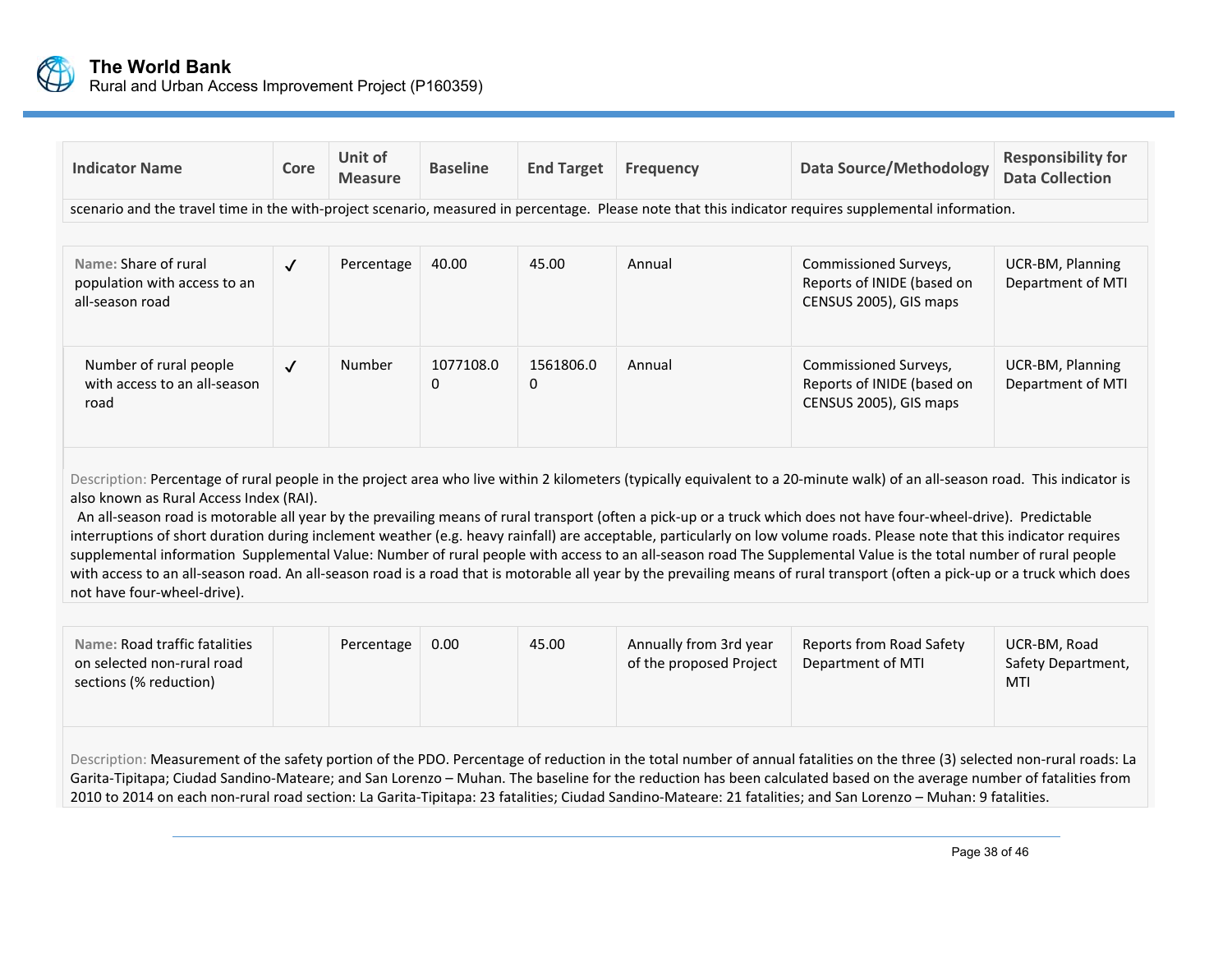

| <b>Indicator Name</b>                                                                                                 | Core | Unit of<br><b>Measure</b> | <b>Baseline</b> | <b>End Target</b> | <b>Frequency</b>                                | <b>Data Source/Methodology</b>                  | <b>Responsibility for</b><br><b>Data Collection</b> |
|-----------------------------------------------------------------------------------------------------------------------|------|---------------------------|-----------------|-------------------|-------------------------------------------------|-------------------------------------------------|-----------------------------------------------------|
| Name: Adoption of measures<br>as recommended by the<br><b>FOMAV Sustainability Study</b><br>and as agreed with the WB |      | Yes/No                    | N               |                   | Yearly from 3rd year of<br>the proposed Project | Reports from FOMAV,<br>project progress reports | UCR-BM, MTI,<br><b>FOMAV</b>                        |

Description: Measurement of the "sustainability" portion of the PDO. Progress in the adoption of the key recommendations proposed in the FOMAV Financial Sustainability Study, which aims to reduce resource deficits and meet maintenance needs of the road network (component 1.3). To achieve the goal of this indicator, the specific measures to be adopted will be proposed by the Government of Nicaragua and agreed with the WB before the end of the third year, and will be implemented before the proposed Project's closure.

#### **Intermediate Results Indicators**

| <b>Indicator Name</b>             | Core         | Unit of<br><b>Measure</b> | <b>Baseline</b> | <b>End Target</b> | <b>Frequency</b> | Data Source/Methodology                                        | <b>Responsibility for</b><br><b>Data Collection</b> |
|-----------------------------------|--------------|---------------------------|-----------------|-------------------|------------------|----------------------------------------------------------------|-----------------------------------------------------|
| Name: Roads constructed,<br>Rural | $\checkmark$ | Kilometers                | 0.00            | 46.20             | Annual           | Project progress reports by<br>implementing agency UCR-<br>MTI | UCR-BM, MTI                                         |

Description: Kilometers of rural roads constructed under the project. Rural roads are roads functionally classified in various countries below Trunk or Primary, Secondary or Link roads, or sometimes Tertiary roads. Such roads are often described as rural access, feeder, market, agricultural, irrigation, forestry or community roads. Typically, rural roads connect small urban centers/towns/settlements of less than 2,000 to 5,000 inhabitants to each other or to higher classes of road, market towns and urban centers.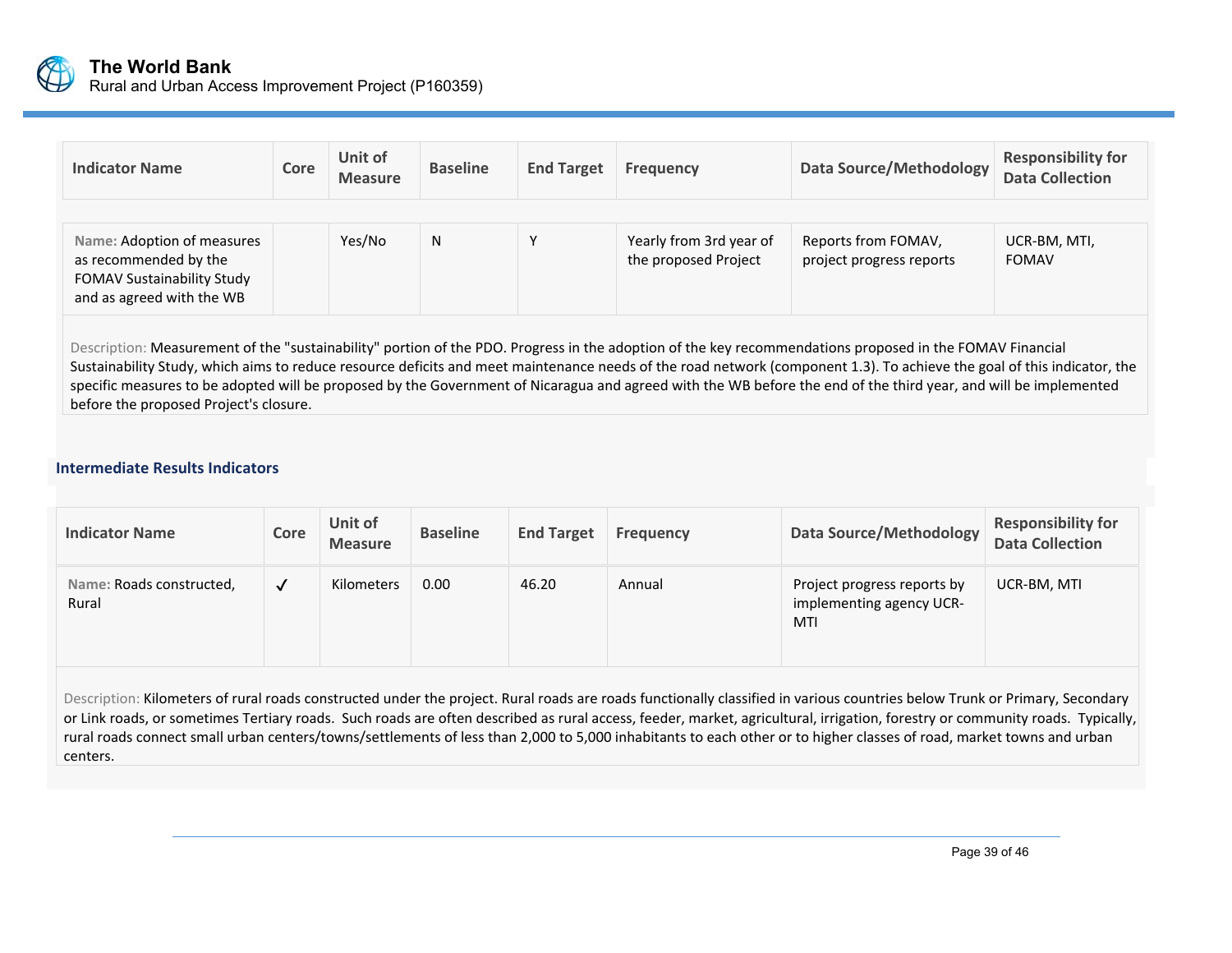

| <b>Indicator Name</b>                                                                                                                                                                                                                                                                                                                                                                                                                                                                                              | Core         | Unit of<br><b>Measure</b> | <b>Baseline</b> | <b>End Target</b> | <b>Frequency</b> | <b>Data Source/Methodology</b>                                                                                                                                  | <b>Responsibility for</b><br><b>Data Collection</b> |  |
|--------------------------------------------------------------------------------------------------------------------------------------------------------------------------------------------------------------------------------------------------------------------------------------------------------------------------------------------------------------------------------------------------------------------------------------------------------------------------------------------------------------------|--------------|---------------------------|-----------------|-------------------|------------------|-----------------------------------------------------------------------------------------------------------------------------------------------------------------|-----------------------------------------------------|--|
| Name: Roads rehabilitated,<br>Non-rural                                                                                                                                                                                                                                                                                                                                                                                                                                                                            | $\checkmark$ | Kilometers                | 0.00            | 49.81             | Annual           | Project progress reports by<br>implementing agency UCR-<br>MTI                                                                                                  | UCR-BM, MTI                                         |  |
| Description: Kilometers of all non-rural roads reopened to motorized traffic, rehabilitated, or upgraded under the project. Non-rural roads are roads functionally<br>classified in various countries as Trunk or Primary, Secondary or Link roads, or sometimes Tertiary roads. Typically, non-rural roads connect urban<br>centers/towns/settlements of more than 5,000 inhabitants to each other or to higher classes of road, market towns and urban centers. Urban roads are included in non-<br>rural roads. |              |                           |                 |                   |                  |                                                                                                                                                                 |                                                     |  |
| Name: Rural roads paved<br>with adoquines under<br>performace based routine<br>maintenance                                                                                                                                                                                                                                                                                                                                                                                                                         |              | Kilometers                | 0.00            | 200.00            | Annual           | Reports from FOMAV,<br>project progress reports                                                                                                                 | UCR-BM, FOMAV                                       |  |
| created based on the former MCAs in an effort to provide sustainability of the MCA model and consequently, of the rural road network.                                                                                                                                                                                                                                                                                                                                                                              |              |                           |                 |                   |                  | Description: Measurement of progress towards provision of routine maintenance on 100 km of rural roads paved with adoquines, carried out by small cooperatives, |                                                     |  |
| Name: Short-term<br>employment through<br>participation in rural road<br>construction works,<br>disaggregated by gender                                                                                                                                                                                                                                                                                                                                                                                            |              | Number                    | 0.00            | 600.00            | Annual           | Reports from MTI<br>supervisors                                                                                                                                 | UCR-BM, MTI                                         |  |
| Share of women employed<br>in short-term MCA rural<br>road construction works                                                                                                                                                                                                                                                                                                                                                                                                                                      |              | Percentage                | 0.00            | 30.00             | Annual           | Reports from MTI<br>supervisors                                                                                                                                 | UCR-BM, MTI                                         |  |
|                                                                                                                                                                                                                                                                                                                                                                                                                                                                                                                    |              |                           |                 |                   |                  |                                                                                                                                                                 |                                                     |  |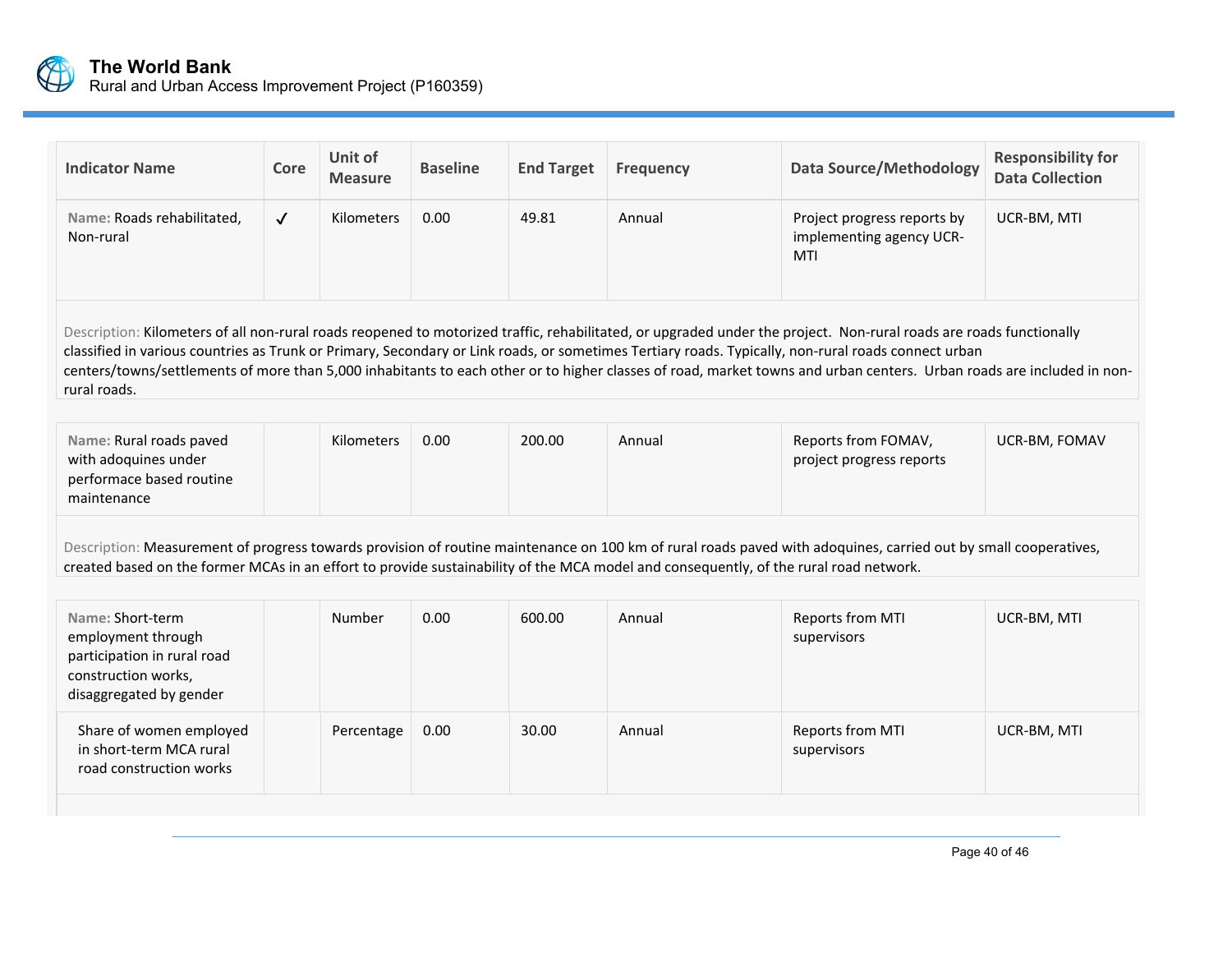

| <b>Indicator Name</b>                                                                                                                                                                                        | Core                                                                                                                                                               | Unit of<br><b>Measure</b> | <b>Baseline</b> | <b>End Target</b> | <b>Frequency</b>                                  | <b>Data Source/Methodology</b>                                                                                                                                                                                                                                                                                          | <b>Responsibility for</b><br><b>Data Collection</b> |  |  |
|--------------------------------------------------------------------------------------------------------------------------------------------------------------------------------------------------------------|--------------------------------------------------------------------------------------------------------------------------------------------------------------------|---------------------------|-----------------|-------------------|---------------------------------------------------|-------------------------------------------------------------------------------------------------------------------------------------------------------------------------------------------------------------------------------------------------------------------------------------------------------------------------|-----------------------------------------------------|--|--|
| Description: Short term employment monitoring by participating in MCAs, and women empowerment monitoring. Cumulative number of short-term jobs created<br>through MCAs, of which percentage filled by women. |                                                                                                                                                                    |                           |                 |                   |                                                   |                                                                                                                                                                                                                                                                                                                         |                                                     |  |  |
|                                                                                                                                                                                                              |                                                                                                                                                                    |                           |                 |                   |                                                   |                                                                                                                                                                                                                                                                                                                         |                                                     |  |  |
| Name: Medium and long-<br>term employment through<br>participation in cooperatives<br>for performance-based<br>maintenance, disaggregated<br>by gender                                                       |                                                                                                                                                                    | Number                    | 0.00            | 50.00             | Annual                                            | Reports from FOMAV<br>supervisors                                                                                                                                                                                                                                                                                       | UCR-BM, FOMAV                                       |  |  |
| Share of women employed<br>in long-term cooperatives<br>for performance-based<br>maintenance.                                                                                                                |                                                                                                                                                                    | Percentage                | 0.00            | 30.00             | Annual                                            | Reports from FOMAV<br>supervisors                                                                                                                                                                                                                                                                                       | UCR-BM, FOMAV                                       |  |  |
| minor routine maintenance, of which percentage filled by women.                                                                                                                                              |                                                                                                                                                                    |                           |                 |                   |                                                   | Description: Medium and long-term term employment monitoring through the participation in performance-based cooperatives for minor routine maintenance of<br>adoquines rural roads, and women empowerment monitoring. Cumulative number of medium and long-term jobs created through performance-based cooperatives for |                                                     |  |  |
|                                                                                                                                                                                                              |                                                                                                                                                                    |                           |                 |                   |                                                   |                                                                                                                                                                                                                                                                                                                         |                                                     |  |  |
| Name: Direct project<br>beneficiaries                                                                                                                                                                        | $\checkmark$                                                                                                                                                       | Number                    | 0.00            | 370000.00         | Annually from 3rd year<br>of the proposed Project | Projections made by INIDE<br>(based on CENSUS 2005)                                                                                                                                                                                                                                                                     | UCR-BM, MTI                                         |  |  |
| Female beneficiaries                                                                                                                                                                                         | $\checkmark$                                                                                                                                                       | Percentage                | 0.00            | 51.00             | Annually from 3rd year<br>of the proposed Project | Project progress reports by<br>implementing agency UCR-<br>MTI                                                                                                                                                                                                                                                          | UCR-BM, MTI                                         |  |  |
|                                                                                                                                                                                                              | Description: Direct beneficiaries are people or groups who directly derive benefits from an intervention (i.e., children who benefit from an immunization program; |                           |                 |                   |                                                   |                                                                                                                                                                                                                                                                                                                         |                                                     |  |  |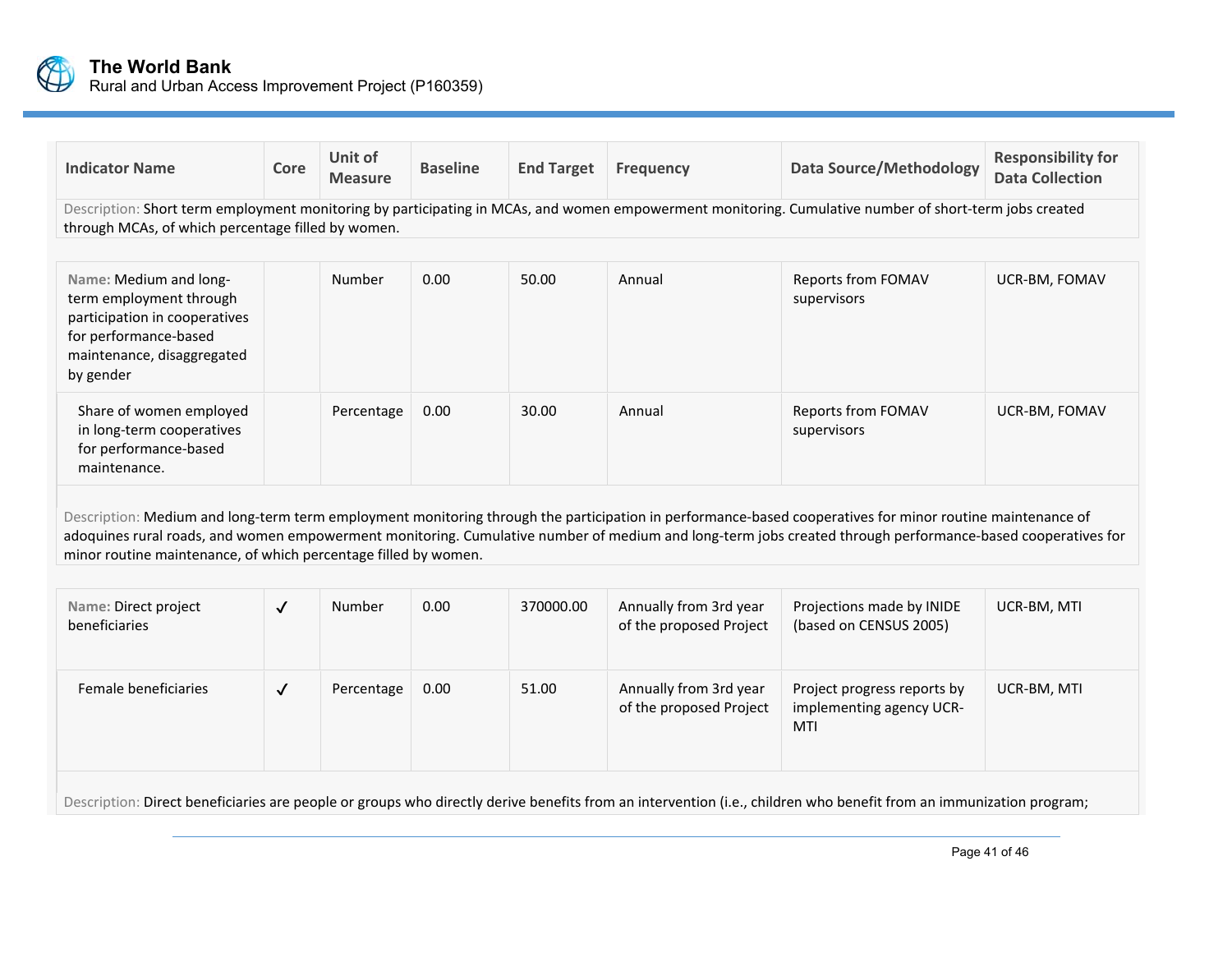

| <b>Indicator Name</b>                                                                                                                                                                                                                                                                                      | Core | Unit of<br><b>Measure</b> | <b>Baseline</b> | <b>End Target</b> | <b>Frequency</b>                                  | <b>Data Source/Methodology</b>                                                                                                                                                                                                                                                                                                                | <b>Responsibility for</b><br><b>Data Collection</b> |
|------------------------------------------------------------------------------------------------------------------------------------------------------------------------------------------------------------------------------------------------------------------------------------------------------------|------|---------------------------|-----------------|-------------------|---------------------------------------------------|-----------------------------------------------------------------------------------------------------------------------------------------------------------------------------------------------------------------------------------------------------------------------------------------------------------------------------------------------|-----------------------------------------------------|
| is calculated as a percentage.                                                                                                                                                                                                                                                                             |      |                           |                 |                   |                                                   | families that have a new piped water connection). Please note that this indicator requires supplemental information. Supplemental Value: Female beneficiaries<br>(percentage). Based on the assessment and definition of direct project beneficiaries, specify what proportion of the direct project beneficiaries are female. This indicator |                                                     |
| Name: Number of<br>vulnerable spots on the road<br>network with implemented<br>countermeasures for climate<br>resilience                                                                                                                                                                                   |      | Number                    | 0.00            | 7.00              | Once                                              | Project progress reports by<br>implementing agency UCR-<br>MTI                                                                                                                                                                                                                                                                                | UCR-BM, MTI                                         |
| Description: Measurement of the progress of the works carried out to improve the resilience of highly vulnerable points of the road network to climate change impacts.<br>These points have been identified through the ongoing climate vulnerability assessment of the road network, financed by the NDF. |      |                           |                 |                   |                                                   |                                                                                                                                                                                                                                                                                                                                               |                                                     |
| Name: Carbon emissions<br>avoided annually                                                                                                                                                                                                                                                                 |      | Metric ton                | 0.00            | 3133.00           | Annually from 3rd year<br>of the proposed Project | Reports from MTI-PMS unit                                                                                                                                                                                                                                                                                                                     | UCR-BM, Planning<br>Department, MTI                 |
| Description: Measurement of the avoidance of CO2 vehicle emissions per year on the improved roads due to reduced traffic idling time and increased fuel efficiency.<br>Vehicle emissions are assessed by using the HDM-4 simulations.                                                                      |      |                           |                 |                   |                                                   |                                                                                                                                                                                                                                                                                                                                               |                                                     |
| Name: Accident black spots<br>removed on most vulnerable<br>sections of the road network                                                                                                                                                                                                                   |      | Number                    | 0.00            | 12.00             | Yearly and at works<br>completion                 | <b>Reports from Road Safety</b><br>Department of MTI                                                                                                                                                                                                                                                                                          | UCR-BM, Road<br>Safety Department,<br><b>MTI</b>    |
| of Nicaragua's Paved Road Network financed by IDB in 2013.                                                                                                                                                                                                                                                 |      |                           |                 |                   |                                                   | Description: The proposed Project will execute physical road safety measures on top critical spots with highest road fatality risks identified by the Road Safety Assessment                                                                                                                                                                  |                                                     |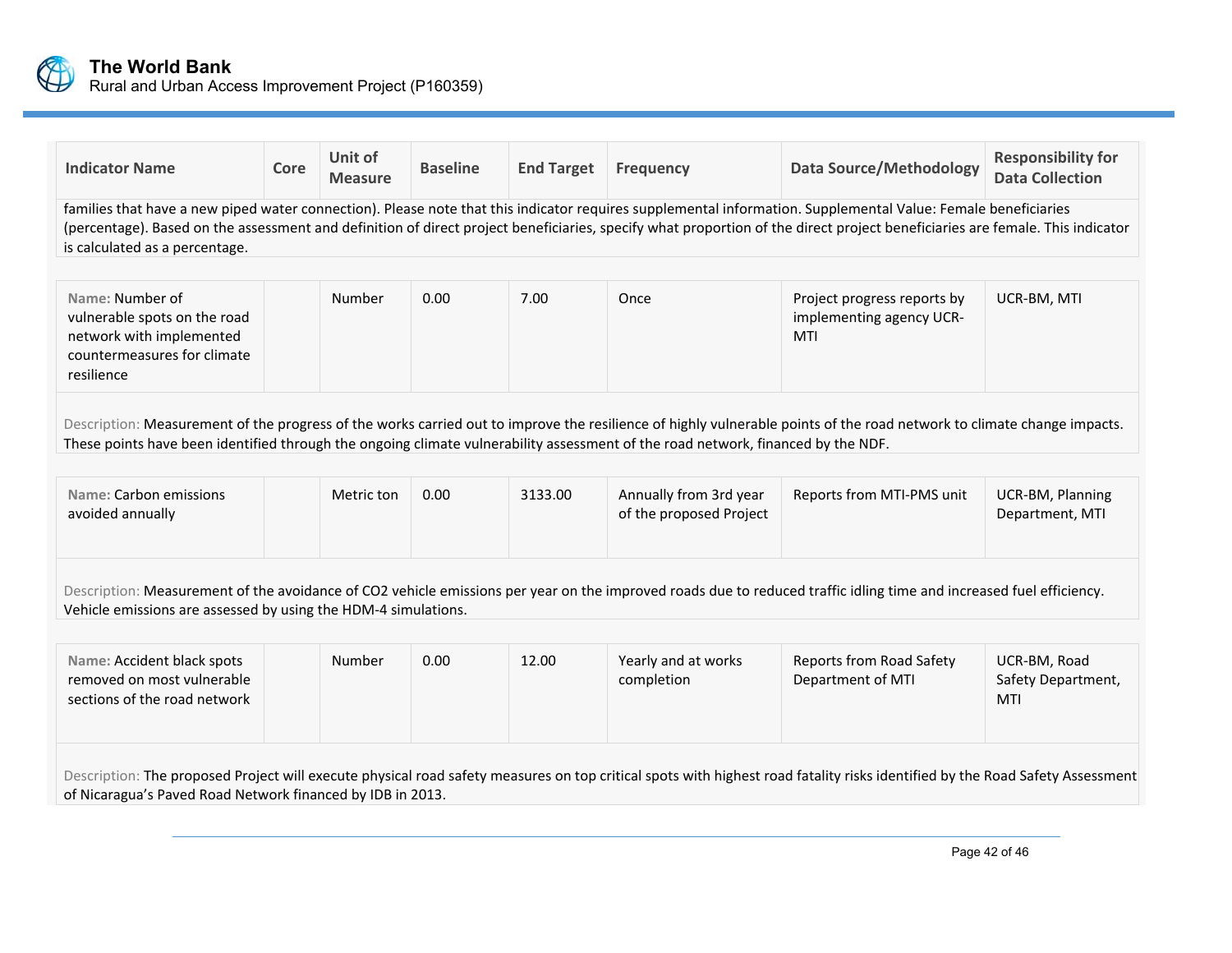

| <b>Indicator Name</b>                                                                                   | Core                                                                                                                                                                                                                                                                                                                           | Unit of<br><b>Measure</b> | <b>Baseline</b> | <b>End Target</b> | <b>Frequency</b> | <b>Data Source/Methodology</b>                                        | <b>Responsibility for</b><br><b>Data Collection</b> |  |
|---------------------------------------------------------------------------------------------------------|--------------------------------------------------------------------------------------------------------------------------------------------------------------------------------------------------------------------------------------------------------------------------------------------------------------------------------|---------------------------|-----------------|-------------------|------------------|-----------------------------------------------------------------------|-----------------------------------------------------|--|
|                                                                                                         |                                                                                                                                                                                                                                                                                                                                |                           |                 |                   |                  |                                                                       |                                                     |  |
| Name: Number of road<br>safety professionals<br>members of CONASEV<br>trained                           |                                                                                                                                                                                                                                                                                                                                | Number                    | 0.00            | 20.00             | Annual           | <b>Reports from Road Safety</b><br>Department of MTI                  | UCR-BM, Road<br>Safety Department,<br><b>MTI</b>    |  |
|                                                                                                         | Description: Progress on the provision of training to staff working on road safety activities in governmental institution that are members of the Technical Committee of<br>the National Road Safety Council (Consejo Nacional de Seguridad Vial - CONASEV), charged with implementation of the National Road Safety Strategy. |                           |                 |                   |                  |                                                                       |                                                     |  |
|                                                                                                         |                                                                                                                                                                                                                                                                                                                                |                           |                 |                   |                  |                                                                       |                                                     |  |
| Name: Number of MTI and<br>FOMAV staff receiving<br>training under the capacity<br>building initiatives |                                                                                                                                                                                                                                                                                                                                | Number                    | 0.00            | 25.00             | Annual           | Project progress reports by<br>implementing agency UCR-<br><b>MTI</b> | UCR-BM, FOMAV,<br><b>MTI</b>                        |  |
| Number of MTI and<br>FOMAV staff trained, which<br>are female                                           |                                                                                                                                                                                                                                                                                                                                | Number                    | 0.00            | 10.00             | Annual           | Project progress reports by<br>implementing agency UCR-<br>MTI        | UCR-BM, MTI,<br><b>FOMAV</b>                        |  |
| Description: Progress on human resource capacity building within MTI and FOMAV.                         |                                                                                                                                                                                                                                                                                                                                |                           |                 |                   |                  |                                                                       |                                                     |  |
|                                                                                                         |                                                                                                                                                                                                                                                                                                                                |                           |                 |                   |                  |                                                                       |                                                     |  |
| Name: Share of project<br>beneficiaries surveyed and<br>satisfied                                       |                                                                                                                                                                                                                                                                                                                                | Percentage                | 0.00            | 75.00             | Once             | Project progress reports by<br>implementing agency UCR-<br>MTI        | UCR-BM, MTI                                         |  |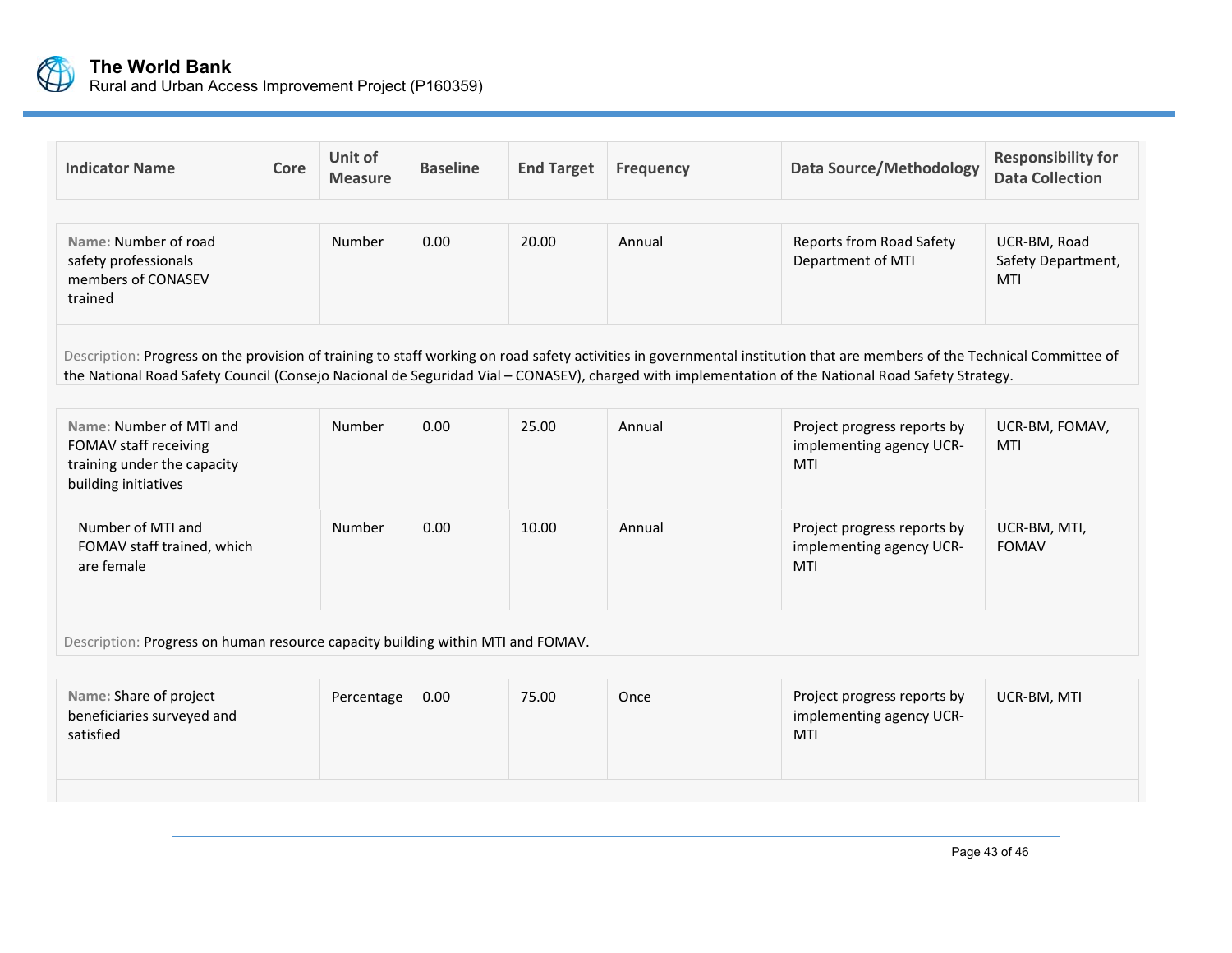

| <b>Indicator Name</b>                                                                                                                                                                                                                                                                                                                                                                                                                                                                                                                                                                                                                                                                                                                                                                 | Core | Unit of<br><b>Measure</b> | <b>Baseline</b> | <b>End Target</b> | <b>Frequency</b> | <b>Data Source/Methodology</b> | <b>Responsibility for</b><br><b>Data Collection</b> |  |
|---------------------------------------------------------------------------------------------------------------------------------------------------------------------------------------------------------------------------------------------------------------------------------------------------------------------------------------------------------------------------------------------------------------------------------------------------------------------------------------------------------------------------------------------------------------------------------------------------------------------------------------------------------------------------------------------------------------------------------------------------------------------------------------|------|---------------------------|-----------------|-------------------|------------------|--------------------------------|-----------------------------------------------------|--|
| Description: Measurement of citizen's participation in decision-making activities and their satisfaction with project activities and progress. The survey will be carried out<br>at the initiation, during implementation and upon completion of the road works to measure the improvement of accessibility for the beneficiary population, their needs<br>and whether their needs have been taken into account during implementation, their perceptions and expectations with respect to the quality of roads, and, indirectly,<br>the benefit that the interventions in these roads provide in terms of access to health, education, and markets disaggregated by gender perspective, with emphasis on<br>issues of road safety, personal safety, affordability, and accessibility. |      |                           |                 |                   |                  |                                |                                                     |  |
|                                                                                                                                                                                                                                                                                                                                                                                                                                                                                                                                                                                                                                                                                                                                                                                       |      |                           |                 |                   |                  |                                |                                                     |  |
| Name: Time taken to<br>disburse funds requested by<br>the Government for an<br>eligible emergency                                                                                                                                                                                                                                                                                                                                                                                                                                                                                                                                                                                                                                                                                     |      | Weeks                     | 0.00            | 4.00              | Once             | <b>Operational Manual</b>      | UCR-BM, MTI                                         |  |
| Description: Measurement of implementation progress if activated.                                                                                                                                                                                                                                                                                                                                                                                                                                                                                                                                                                                                                                                                                                                     |      |                           |                 |                   |                  |                                |                                                     |  |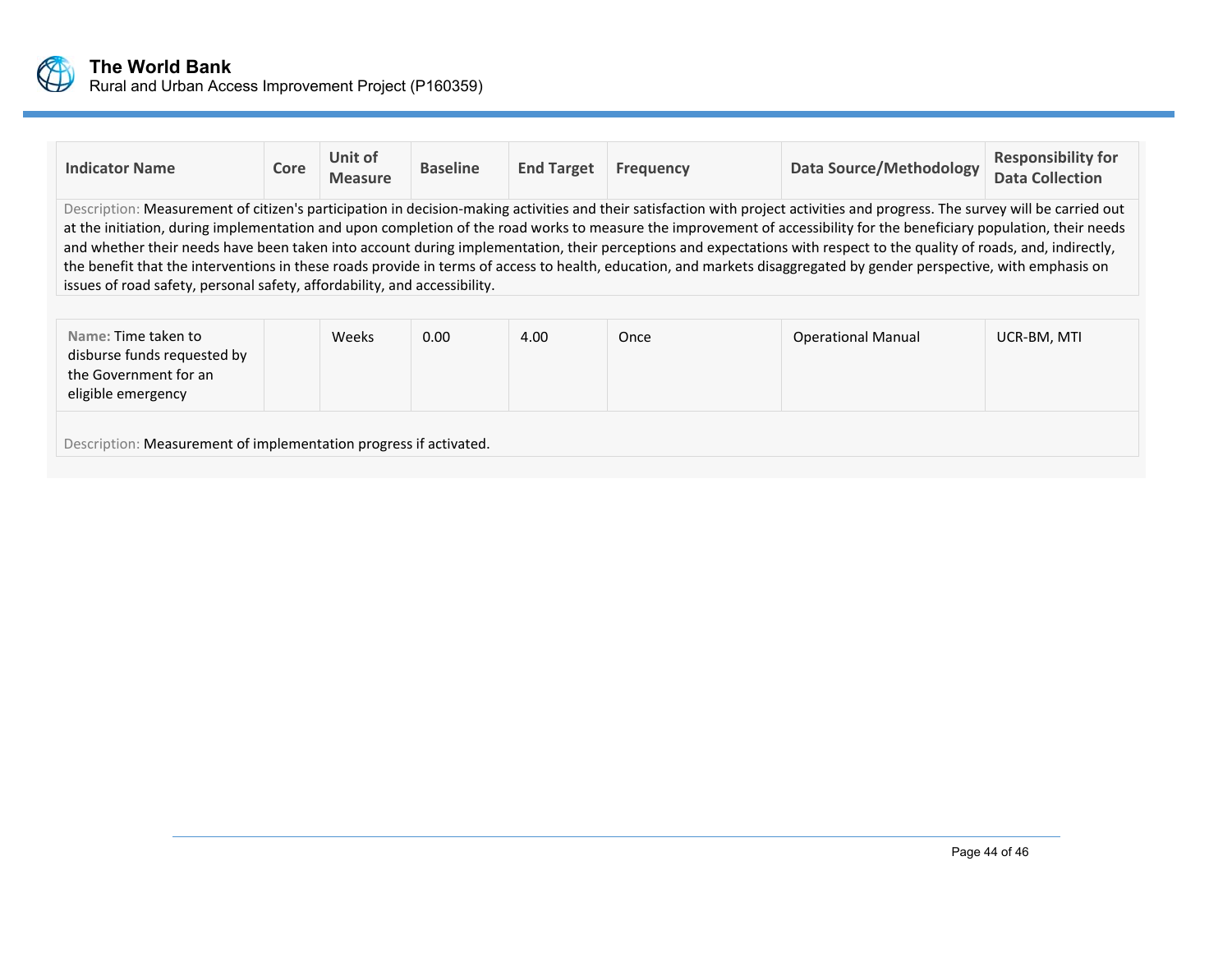

**Indicator Name** 

# **Project Development Objective Indicators Baseline End Target** Total travel time to access markets and services in targeted urban and rural Project areas (%

**Target Values**

| TOtal travel time to access markets and services in targeted diban and rurar roject areas (70<br>reduction)           | 0.00       | 30.00      |
|-----------------------------------------------------------------------------------------------------------------------|------------|------------|
| Share of rural population with access to an all-season road                                                           | 40.00      | 45.00      |
| Road traffic fatalities on selected non-rural road sections (% reduction)                                             | 0.00       | 45.00      |
| Adoption of measures as recommended by the FOMAV Sustainability Study and as agreed<br>with the WB                    | N          | v          |
| Total travel time to access markets and services in targeted rural Project areas during rainy<br>season (% reduction) | 0.00       | 44.00      |
| Number of rural people with access to an all-season road                                                              | 1077108.00 | 1561806.00 |

# **Intermediate Results Indicators**

| <b>Indicator Name</b>                                                       | <b>End Target</b> |
|-----------------------------------------------------------------------------|-------------------|
| Roads constructed, Rural                                                    | 46.20             |
| Roads rehabilitated, Non-rural                                              | 49.81             |
| Rural roads paved with adoquines under performace based routine maintenance | 200.00            |